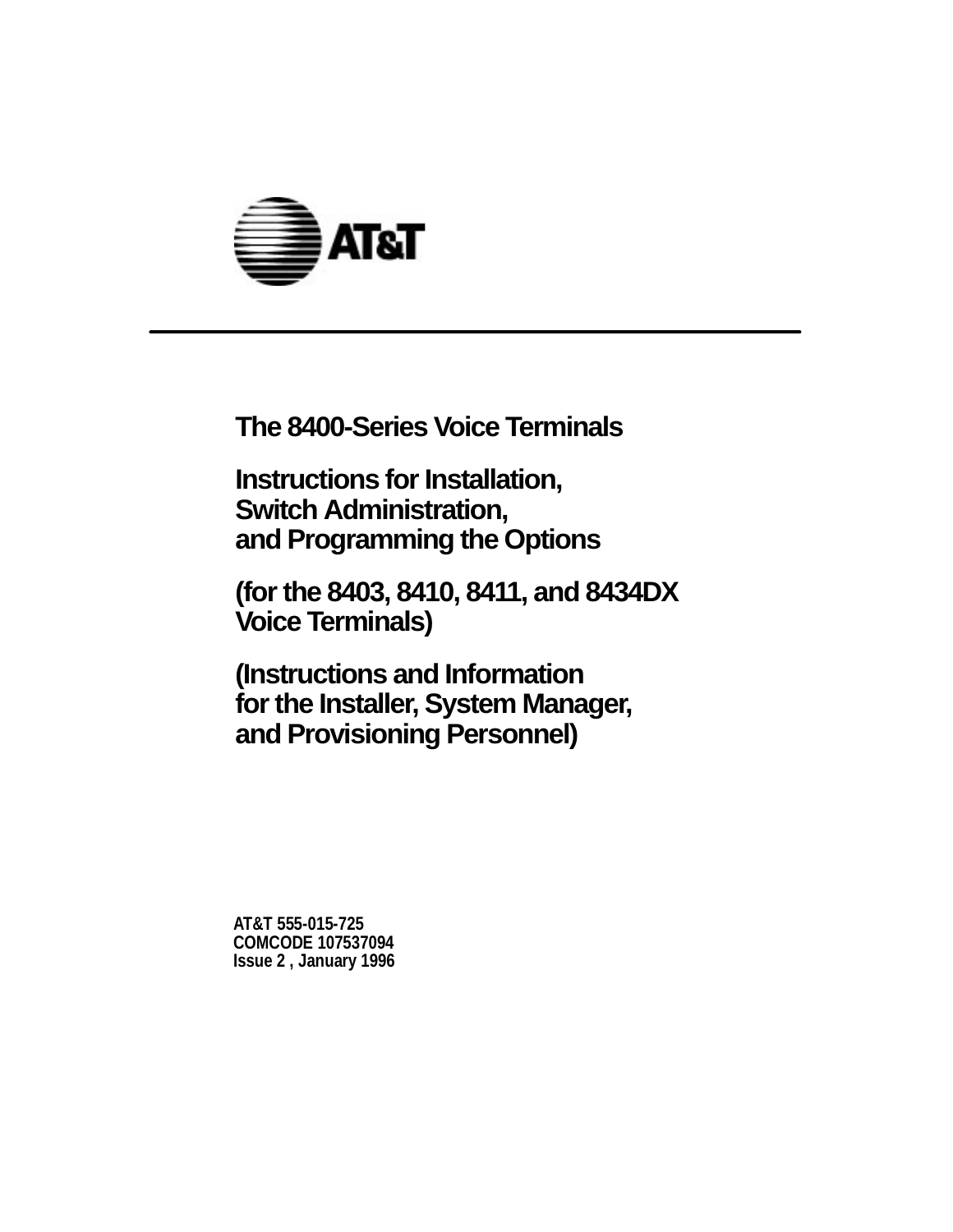### **IMPORTANT SAFETY WARNINGS**

bbbbbbbbbbbbbbbbbbbbbbbbbbbbbbbbbbbbbbbbbbbb bbbbb

When this product is located in a separate building from the telephone communications system, a line current protector MUST be installed at the entry/exit points of ALL buildings through which the line passes. However, note that there is a difference between 4-wire and 2-wire installations.

The following are the ONLY acceptable devices for use in a 4-wire installation: (note that two protectors are needed at each installation point)

- AT&T 4-type protectors
- ITW LINX LP-type protectors

For 2-wire installations, the following is recommended: (only one protector is needed at each installation point)

- **AT&T 4-type protectors**
- **IFW LINX LP-type protectors**

However, if the above two protectors are not used, the following is acceptable in a 2-wire installation:

■ AT&T 3BIC (Carbon block) or AT&T 3BEW (gas tube) protectors

### $\Rightarrow$  **NOTE:**

l

The 3BIC and 3BEW protectors can be used ONLY for 2-wire installations. They CANNOT be used for 4-wire installations.

bbbbbbbbbbbbbbbbbbbbbbbbbbbbbbbbbbbbbbbbbbbbbbbbbbbbbbbbbbbbbbbbbbbbbbbbbbbbbbbb **CAUTION: This voice terminal is NOT for residential use. It is for business systems applications ONLY. Use in a residential environment could result in an electrical short circuit when the telephone wiring is set up to provide other applications, for example, for appliance control or power transformers. The AC power used in these applications may create a safety hazard by placing a** direct short circuit across the telephone wiring.

l l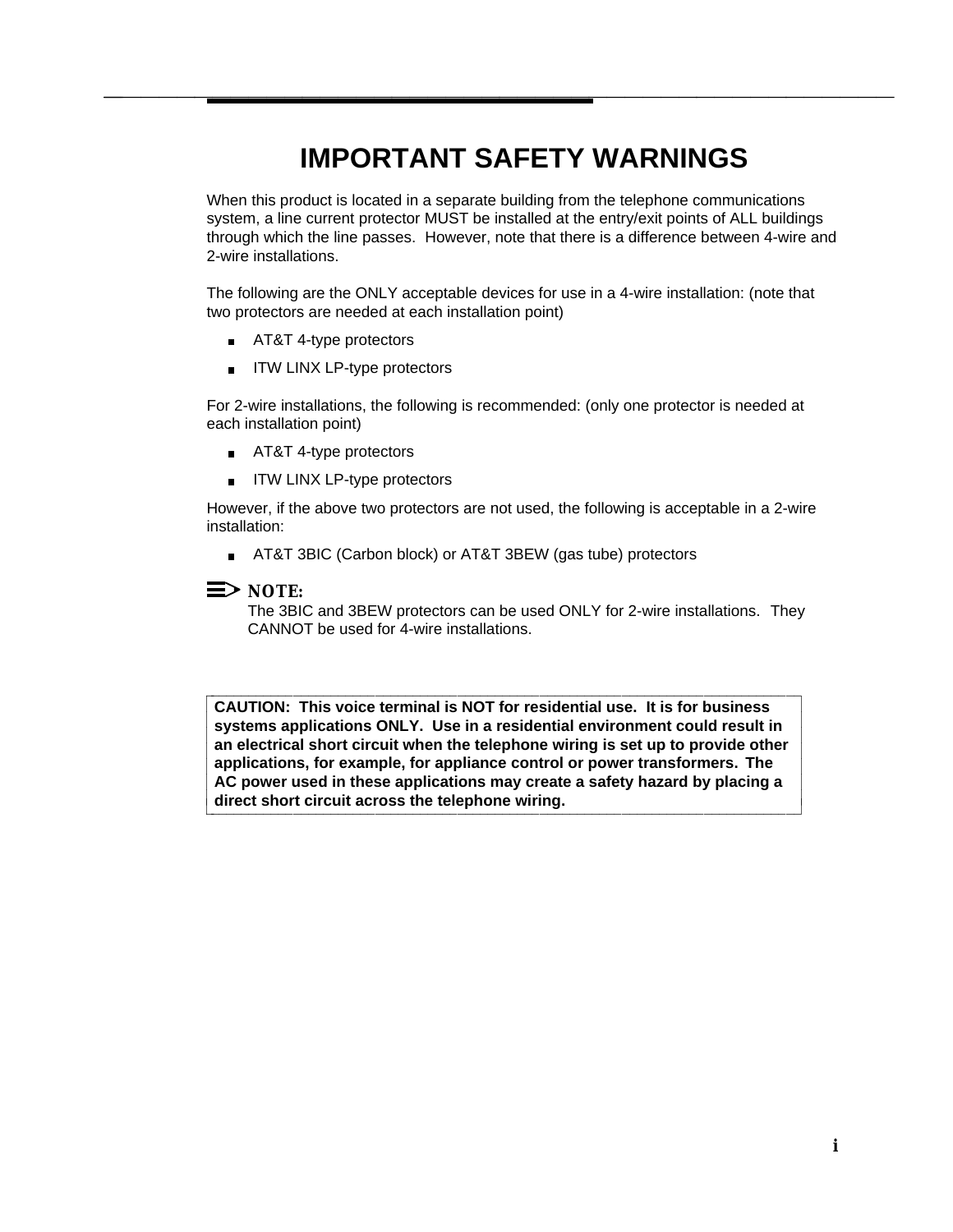### **DO NOT DISCARD THE BLANK DESIGNATION CARD**

The voice terminal is shipped with a blank button designation card in place under the transparent cover. **Do not discard this button designation card.** Instead, place the preprinted designation card over the blank button designation card which comes with the voice terminal. This blank designation card can then be used as a substitute if, in the future, there are changes in features, telephone numbers, or extension assignments on the voice terminal.

bbbbbbbbbbbbbbbbbbbbbbbbbbbbbbbbbbbbbbbbbbbb bbbbb

### **ENVIRONMENTAL INFORMATION**

In accordance with international environmental standards, parts of this AT&T voice terminal have been manufactured with recyclable plastic resins. These telephone parts have been marked **>ABS<** so they can be easily identified at recycling or waste recovery facilities when appropriate.

The paper used in this documentation is also recyclable.

### **The ``CE´´ Mark**

The ''CE'' mark affixed to this equipment means that it conforms to the European Union Electromagnetic Compatibility Directive (89/336/EEC).

### **RESPONSIBILITY FOR THE SYSTEM'S SECURITY**

The system manager for each PBX system is responsible for the system's security. AT&T does not warrant that this product is immune from or will prevent unauthorized use of common-carrier telecommunication services or facilities accessed through or connected to it. AT&T will not be responsible for any charges that result from such unauthorized use. Product administration to prevent unauthorized use is the responsibility of the system manager, and he or she should read all documents provided with this product to fully understand the features available that may reduce the risk of incurring unauthorized charges.

### **WARRANTY**

All terms and conditions specified in the owner's agreement with AT&T apply.

### **HEARING AID COMPATIBILITY**

This voice terminal is compatible with inductively coupled hearing aids as required by the Federal Communications Commission (FCC).

### **TRADEMARKS**

DEFINITY and QUORUM are registered trademarks of AT&T. IBM and PS/2 are registered trademarks of International Business Machines Corporation. PassageWay is a trademark of AT&T.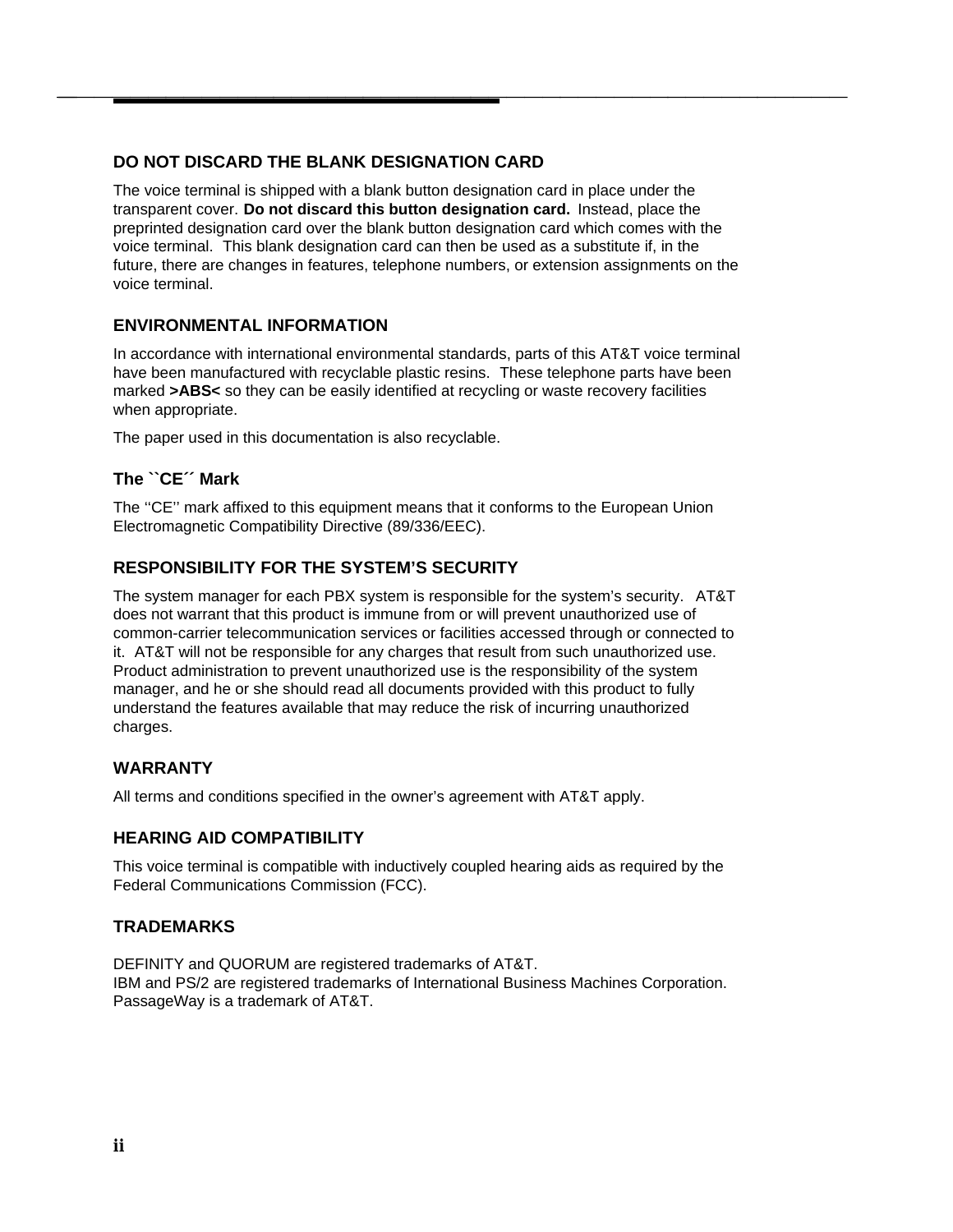### **CONTENTS**

bbbbbbbbbbbbbbbbbbbbbbbbbbbbbbbbbbbbbbbbbbbb bbbbb

| The 8400-Series Voice Terminals                                                                                         | 1        |
|-------------------------------------------------------------------------------------------------------------------------|----------|
| <b>Checklist of Parts (with PECs and Comcodes)</b>                                                                      | 3        |
| The 8403 Voice Terminal Package                                                                                         | 3        |
| The 8410 and 8411 Voice Terminal Packages                                                                               | 4        |
| The 8434DX Voice Terminal Packages                                                                                      | 6        |
| Auxiliary Power Supplies for the 8400-Series Voice Terminals                                                            | 8        |
| <b>Installing Your Voice Terminal</b>                                                                                   | 9        |
| Wiring Information                                                                                                      | 9        |
| General Notes on Wiring and Installation                                                                                | 12       |
| The 2-Wire/4-Wire Line Adapter                                                                                          | 12       |
| <b>Auxiliary Power</b>                                                                                                  | 13       |
| <b>Distance Limitations</b>                                                                                             | 13       |
| Desktop Installation                                                                                                    | 14       |
| Adjusting the 8410D Voice Terminal Desktop Stand                                                                        | 19       |
| <b>Wall Installation</b>                                                                                                | 21       |
| <b>Attaching Adjunct Equipment</b>                                                                                      | 26       |
| Connecting a Personal Computer and an Analog Adjunct to the 8411 Voice Terminal                                         | 28       |
| Connecting the 8411 to a Personal Computer for PassageWay Applications                                                  | 28       |
| Connecting an Analog Adjunct to the 8411 Voice Terminal<br>PassageWay and Analog Adjunct Status Indications on the 8411 | 30<br>30 |
|                                                                                                                         |          |
| <b>Labeling the Designation Card</b>                                                                                    | 33       |
| For the 8403 Voice Terminal                                                                                             | 33       |
| For the 8410 and 8411 Voice Terminals                                                                                   | 34       |
| For the 8434DX Voice Terminal                                                                                           | 34       |
| How to Label the Blank Designation Card                                                                                 | 35       |
| <b>Switch Administration</b>                                                                                            | 37       |
| Programming the Terminal's Transmission and<br><b>Softkey Parameters</b>                                                | 37       |
| Circuit Packs Used for the 8400-Series Sets                                                                             | 39       |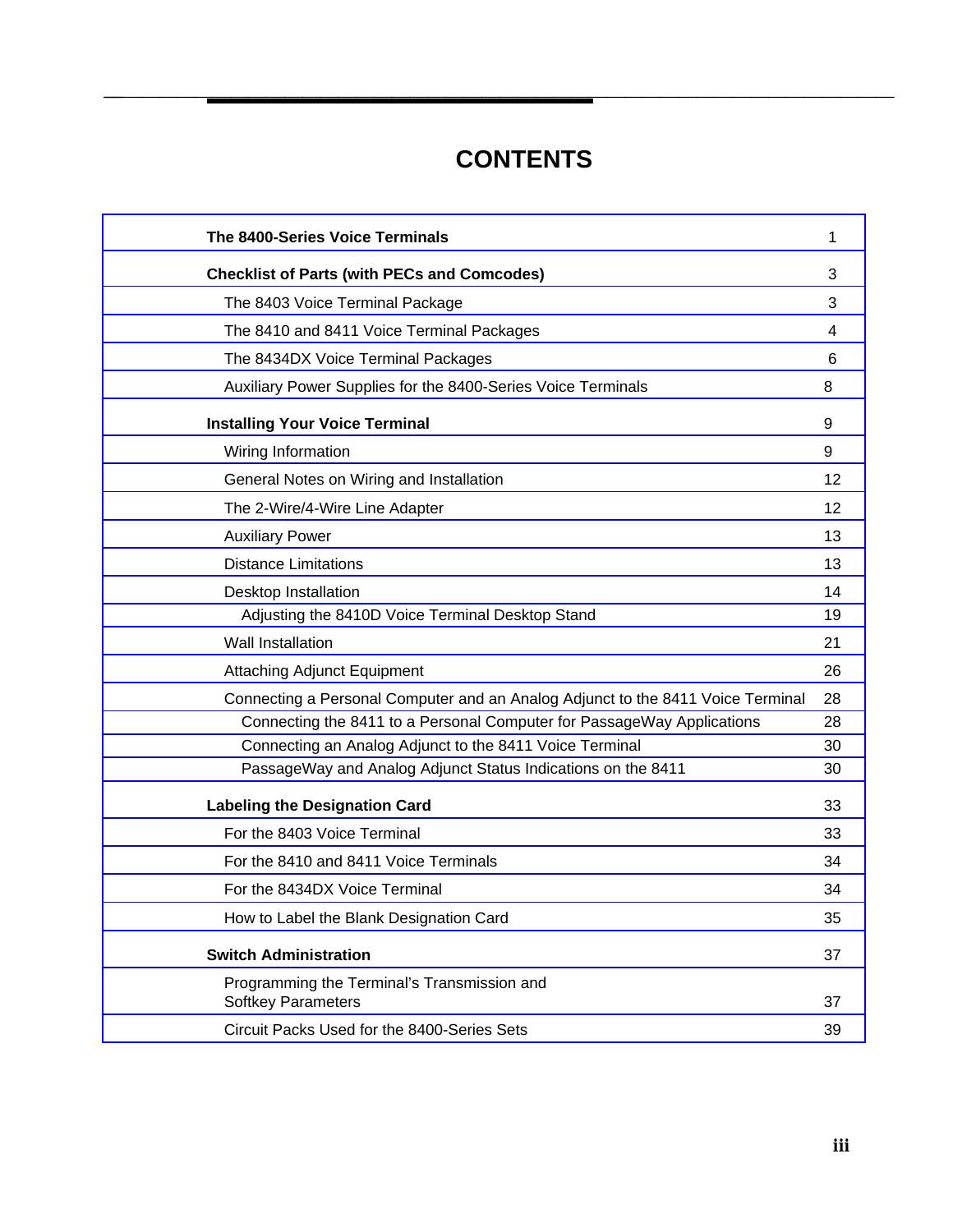| A Note on Bulk Administration and on LABELMASTER                                                                       | 39 |
|------------------------------------------------------------------------------------------------------------------------|----|
| Administering the 8403 Voice Terminal                                                                                  | 40 |
| Administering the 8410 and 8411 Voice Terminals                                                                        | 43 |
| Administering Softkey Features on the 8410D and 8411D                                                                  | 47 |
| The Default Softkey Features on the 8410D and 8411D                                                                    | 49 |
| Alternate Softkey Features on the 8410D and 8411D                                                                      | 51 |
| Button Numbering for 8410 and 8411 Voice Terminal Administration                                                       | 53 |
| Administering the 8434DX Voice Terminal                                                                                | 56 |
| Administering Softkey Features on the 8434DX                                                                           | 58 |
| The Default Softkey Features on the 8434DX                                                                             | 59 |
| Alternate Softkey Features on the 8434DX                                                                               | 61 |
| Button Numbering for 8434DX Voice Terminal Administration                                                              | 63 |
| The Test Feature and the Diagnostics Feature                                                                           | 67 |
| The Test Feature (For ALL 8400-Series Voice Terminals)                                                                 | 67 |
| The Diagnostics Feature (Used ONLY with the 8411 Voice Terminal)                                                       | 68 |
| <b>Programming the Options</b>                                                                                         | 69 |
| A Shortcut in Programming the Options (for Display Sets)                                                               | 70 |
| Enabling/Disabling the Speakerphone or Speaker                                                                         |    |
| (or Changing to a Listen-Only Speaker)                                                                                 | 71 |
| Enabling/Disabling the Mute Function                                                                                   | 72 |
| Selecting Ringing Preference (for a Second Incoming Call)                                                              | 73 |
| Enabling/Disabling the Status Lights for the PassageWay                                                                |    |
| Connection (For the 8411 Voice Terminal Only)                                                                          | 74 |
| Enabling/Disabling the Status Lights for the Analog (Tip/Ring)<br>Adjunct Interface (For the 8411 Voice Terminal Only) | 75 |
| Selecting Whether the I1-Channel or the I2-Channel<br>Will Be Used for the Analog Adjunct (For the 8411 Only)          | 76 |
| Setting the Audio Volume Control (on the 8411)                                                                         | 77 |
| Setting the Display for 1- or 2-Lines                                                                                  |    |
| (for the 8434DX only)                                                                                                  | 79 |
| Viewing Information on Terminal Options and Parameters                                                                 | 80 |
| <b>Other 8400-Series Voice Terminals Documentation</b>                                                                 | 81 |

bbbbbbbbbbbbbbbbbbbbbbbbbbbbbbbbbbbbbbbbbbbb bbbbb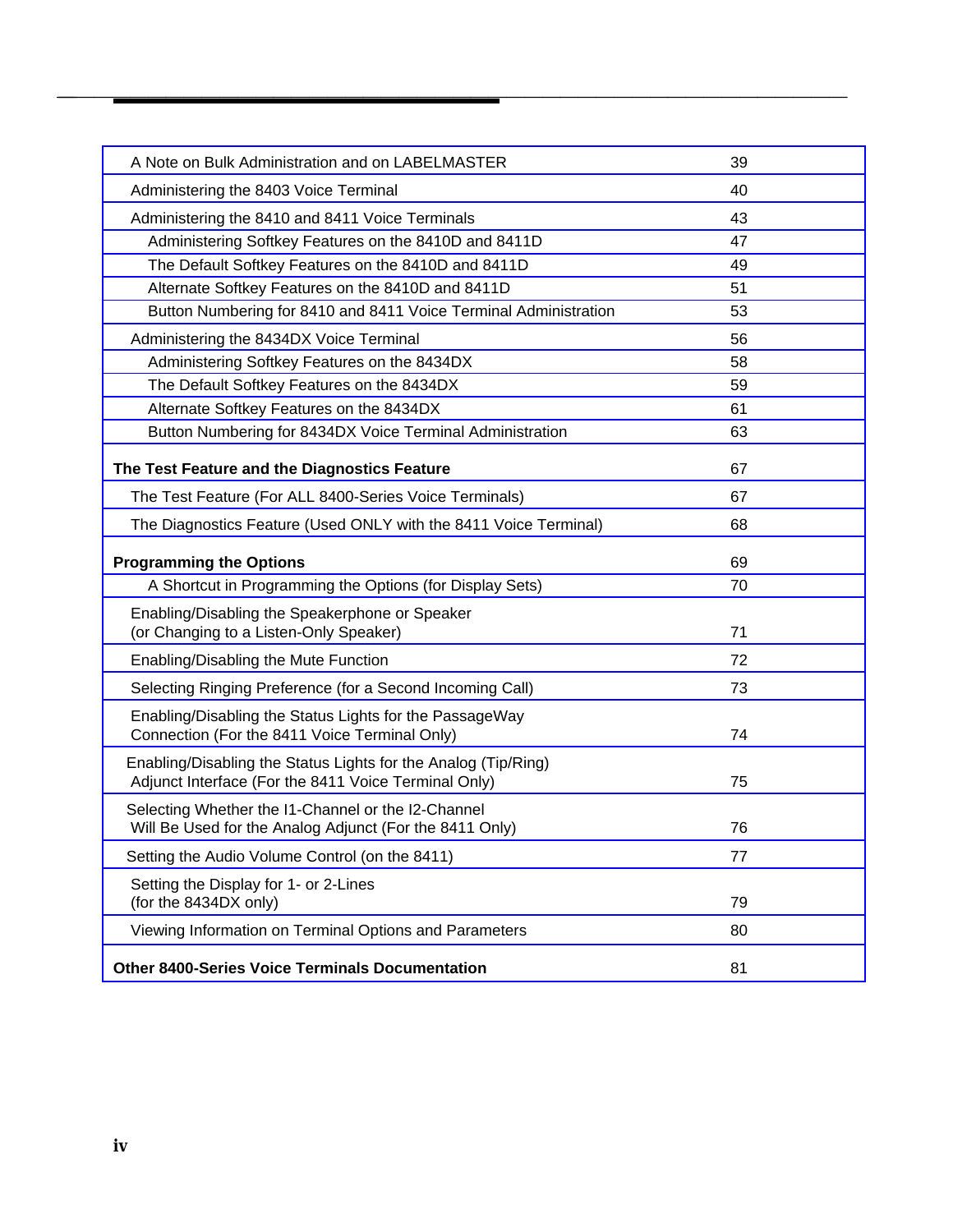### **The 8400-Series Voice Terminals**

<span id="page-5-0"></span>bbbbbbbbbbbbbbbbbbbbbbbbbbbbbbbbbbbbbbbbbbbb bbbbb

There are six different types of 8400-Series voice terminals: the 8403, 8410B and 8410D, 8411B and 8411D, and 8434DX. The following table lists the voice terminals and shows the features you can use with each of them.

bbbbbbbbbbbbbbbbbbbbbbbbbbbbbbbbbbbb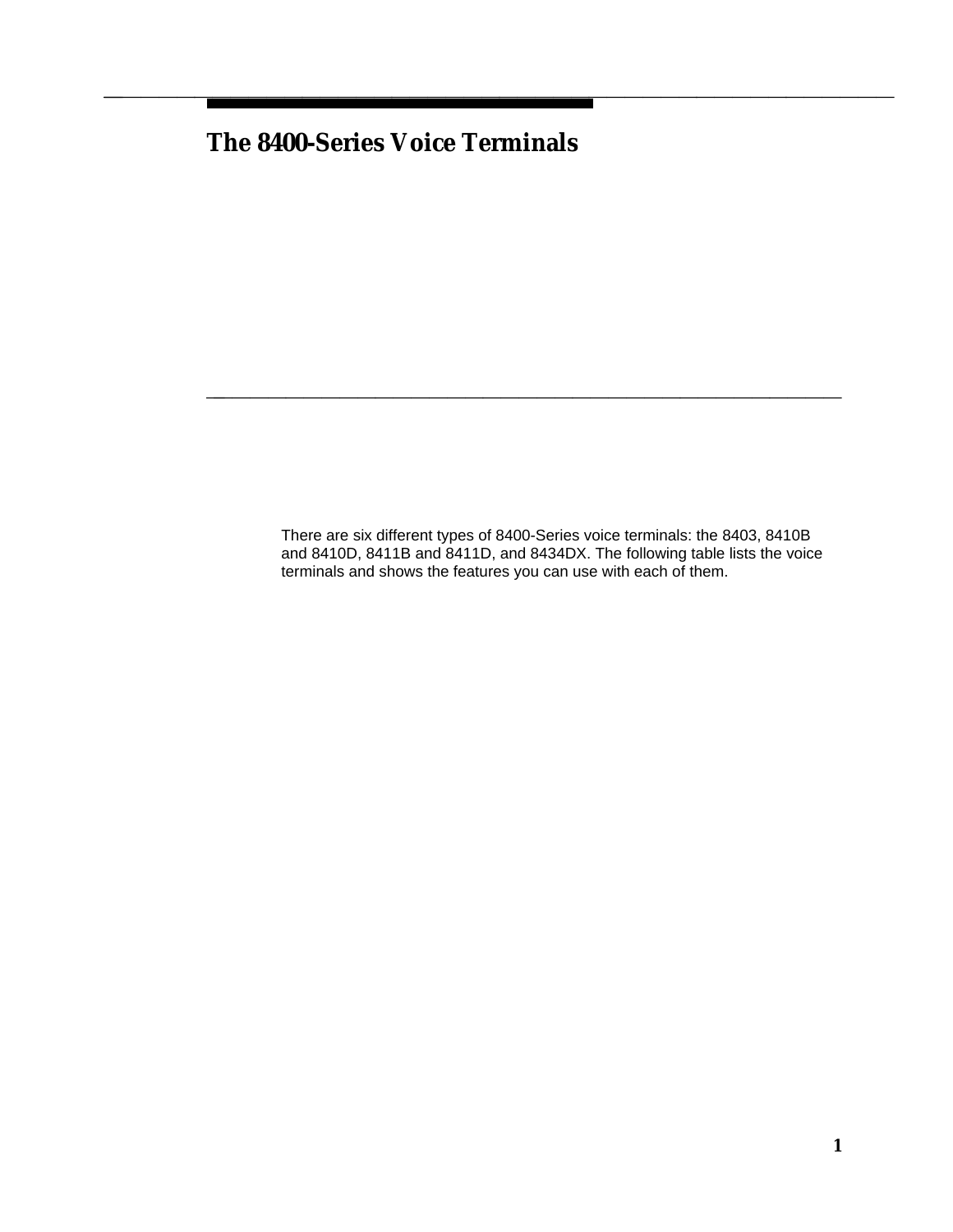| THE 8400-SERIES VOICE TERMINALS                       |            |               |               |               |               |                |  |
|-------------------------------------------------------|------------|---------------|---------------|---------------|---------------|----------------|--|
| <b>Feature</b>                                        | 8403       | 8410B         | 8410D         | 8411B         | 8411D         | 8434DX         |  |
| Liquid Crystal Display (LCD)                          |            |               | $\sqrt{ }$    |               | $\sqrt{ }$    |                |  |
| Vacuum Fluorescent Display (VFD)                      |            |               |               |               |               | $\sqrt{}$      |  |
| Softkeys and Display<br><b>Control Buttons</b>        |            |               | $\sqrt{}$     |               | $\sqrt{ }$    | $\sqrt{ }$     |  |
| Call appearance/<br>Feature buttons                   | 3          | 10            | 10            | 10            | 10            | 34             |  |
| 1-way Speaker                                         | $\sqrt{ }$ | $\sqrt{\ast}$ | $\sqrt{\ast}$ | $\sqrt{\ast}$ | $\sqrt{\ast}$ | $\sqrt{\star}$ |  |
| 2-way Speakerphone                                    |            | $\sqrt{ }$    | $\sqrt{ }$    | $\sqrt{ }$    | $\sqrt{}$     | $\sqrt{ }$     |  |
| <b>Feature Button</b>                                 | $\sqrt{ }$ |               |               |               |               |                |  |
| <b>Shift Button</b>                                   |            | $\sqrt{}$     | $\sqrt{}$     | $\sqrt{ }$    | $\sqrt{}$     | $\sqrt{ }$     |  |
| Transfer, Hold, Conf,<br>and, Drop Buttons            | $\sqrt{ }$ | $\sqrt{}$     | $\sqrt{}$     | $\sqrt{ }$    | $\sqrt{}$     | $\sqrt{}$      |  |
| <b>Test Button</b>                                    | $\sqrt{ }$ | $\sqrt{ }$    | $\sqrt{}$     | $\sqrt{ }$    | $\sqrt{ }$    | $\sqrt{ }$     |  |
| <b>Diagnostics Feature</b><br>(used with Test Button) |            |               |               | $\sqrt{}$     | $\sqrt{}$     |                |  |
| Mute Button                                           | $\sqrt{ }$ | $\sqrt{ }$    | $\sqrt{ }$    | $\sqrt{}$     | $\sqrt{}$     | $\sqrt{}$      |  |
| <b>Volume Control Button</b>                          | $\sqrt{ }$ | $\sqrt{ }$    | $\sqrt{}$     | $\sqrt{ }$    | $\sqrt{}$     | $\sqrt{ }$     |  |
| Message Light                                         | $\sqrt{ }$ | $\sqrt{ }$    | $\sqrt{ }$    | $\sqrt{ }$    | $\sqrt{ }$    | $\sqrt{ }$     |  |
| Personalized Ringing                                  | $\sqrt{ }$ | $\sqrt{ }$    | $\sqrt{}$     | $\sqrt{ }$    | $\sqrt{ }$    | $\sqrt{ }$     |  |
| Kickstand (on back of set)                            |            |               |               | $\sqrt{ }$    | $\sqrt{}$     |                |  |
| Adjunct Jack                                          | $\sqrt{}$  | $\sqrt{ }$    | $\sqrt{}$     | $\sqrt{ }$    | $\sqrt{}$     | $\sqrt{ }$     |  |
| EIA-232-D Jack                                        |            |               |               | $\sqrt{}$     | $\sqrt{}$     |                |  |
| Analog Adjunct Jack                                   |            |               |               | $\sqrt{}$     | $\sqrt{}$     |                |  |

 \* The 2-way speakerphone can be optioned as a 1-way (listen-only) speaker, (or it can be disabled).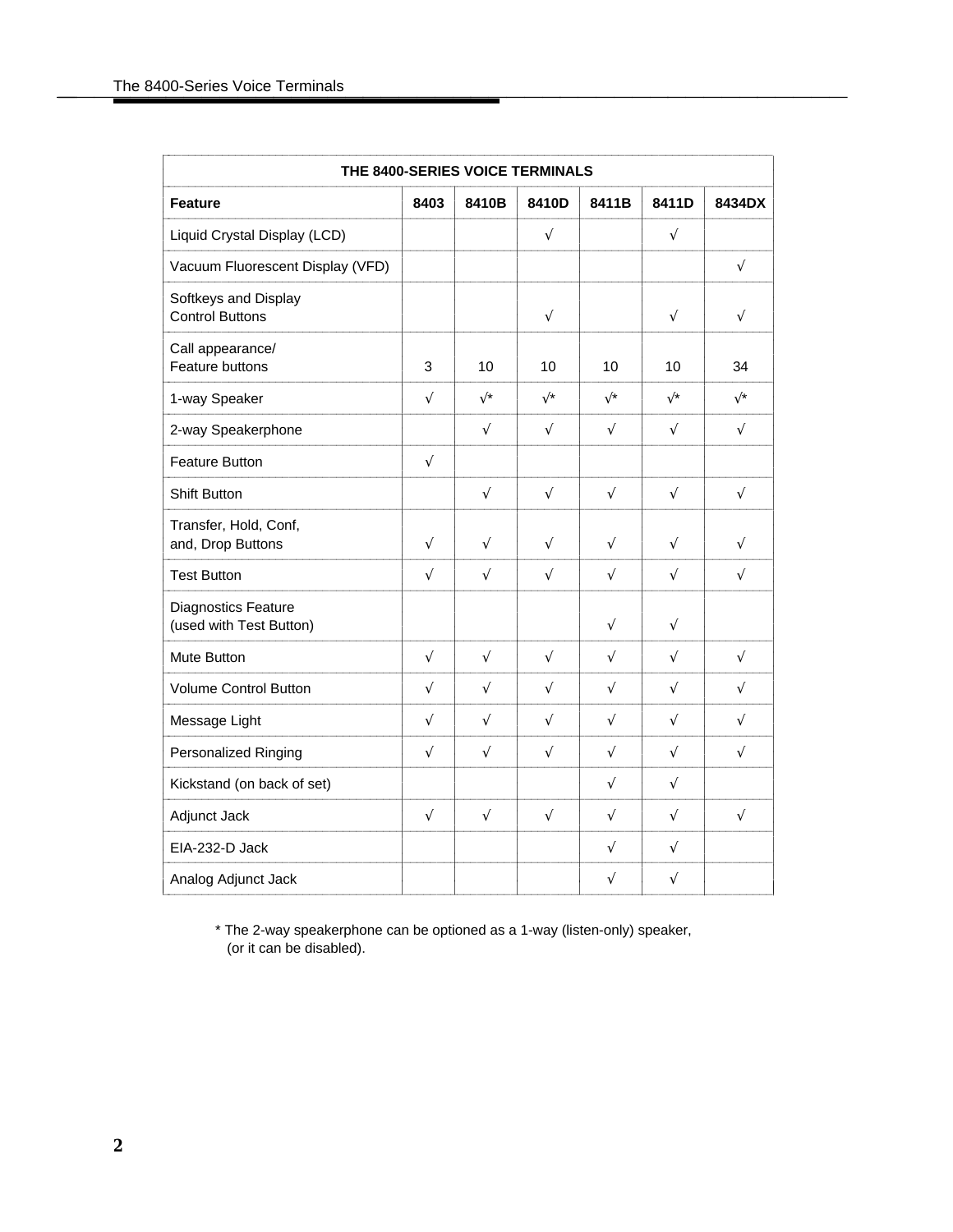### <span id="page-7-0"></span>**Checklist of Parts (with PECs and Comcodes)**

### <span id="page-7-1"></span>**The 8403 Voice Terminal Package**

The 8403 voice terminal package includes the following items. Comcodes and Price Element Codes (PECs) are included so you can order additional equipment.

bbbbbbbbbbbbbbbbbbbbbbbbbbbbbbbbbbbb

### **8403 (8403D01A) Voice Terminal**

 Black 8403 Set PEC: 3233-03B(A) \* Comcode: 106705106 White 8403 Set PEC: 3233-03W(A) \* Comcode: 106705114

 **\* NOTE:** For ordering domestic voice terminals with English labels, use the attribute **CTR15**. For ordering voice terminals with international icons, use the attribute **CTR98**.

### **K2S6 Handset**

Comcode: Black=107180549; White=107181471

#### **Handset Cord (9-foot)**

Comcode: Black=105635429; White=105701809

**Designation Card Cover** PEC: 32306(A) Comcode: 846506780

### **Line Cord, D8W 8-conductor, 7-foot** Comcode: 103786778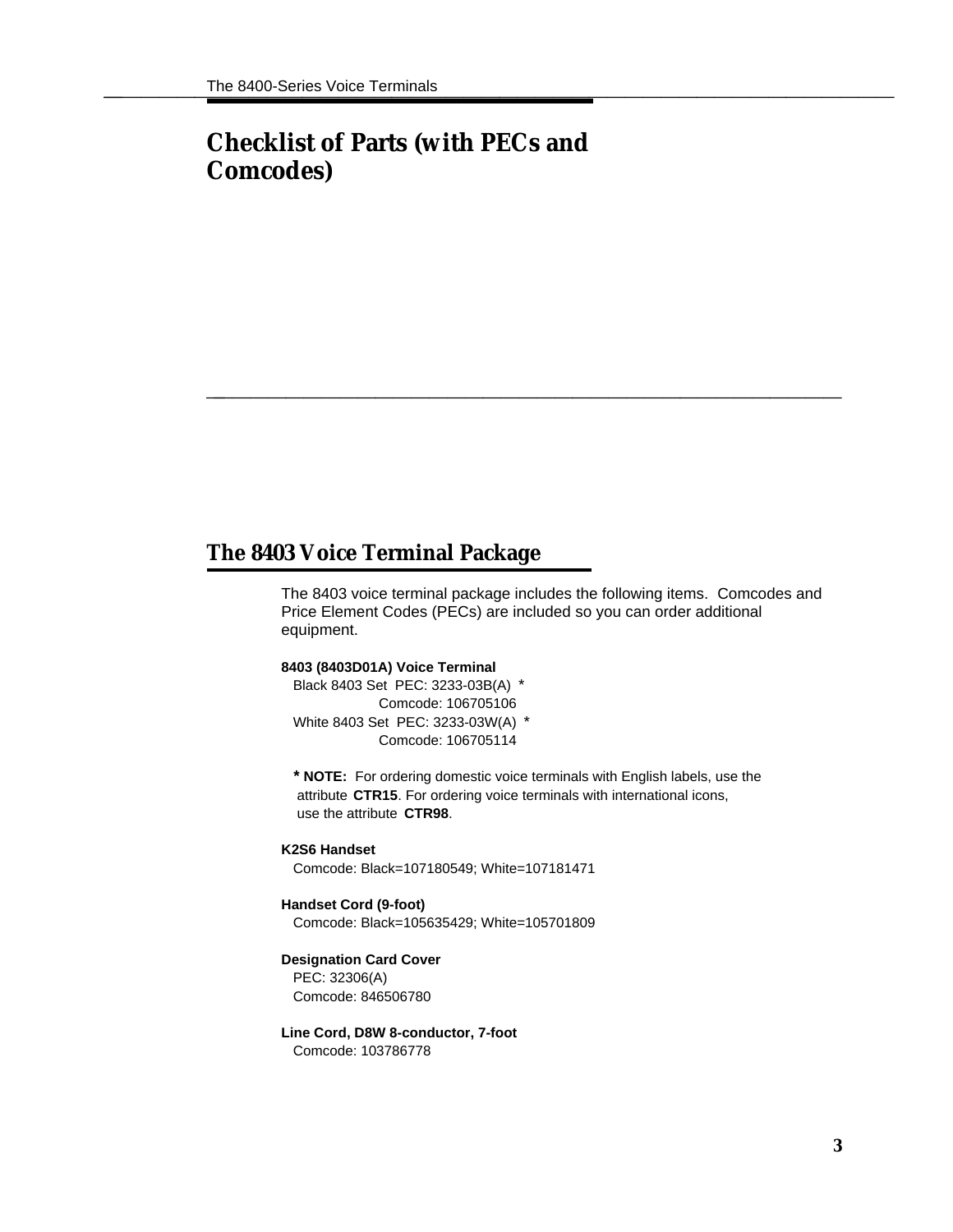The voice terminal comes with a deskstand and blank button designation card.

The following quantities of 8403 button designation cards can be ordered:

#### **8403 Button Designation Cards**

 Tractor Feed For 25 Sets, 5 Sheets PEC: 32307(A) Comcode: 847167962

 Tractor Feed, For 100 Sets, 20 Sheets PEC: 32308(A) Comcode: 847167970

# <span id="page-8-0"></span>**The 8410 and 8411 Voice Terminal The 8410 and 8411 Voice Terminal<br>Packages**

The 8410 and 8411 voice terminal packages are almost exactly the same except for the voice terminal. Also, the 8411 is shipped with an MSP-1 power supply; a power supply does NOT come with the 8410.

Note that there are two types of 8410 and 8411 sets: the 8410B and the 8411B do NOT have displays; the 8410D and the 8411D have displays.

The following items are included in these packages. Comcodes and PECs are included for ordering additional equipment.

### **8410B (8410D02A) Voice Terminal without display**

 Black 8410B Set PEC: 3234-04B(A) \* Comcode: 106790454 White 8410B Set PEC: 3234-04W(A) \* Comcode: 106790462

#### **8410D (8410D01A) Voice Terminal with display**

 Black 8410D Set PEC: 3235-05B(A) \* Comcode: 106705122 White 8410D Set PEC: 3235-05W(A) \* Comcode: 106705130

#### **8411B (8411D02A) Voice Terminal without display**

 Black 8411B Set PEC: 3234-TRB(A) \* with power supply PEC: 3234-PTB(A) \* Comcode for black set: 107526535 White 8411B Set PEC: 3234-TRW(A) \* with power supply PEC: 3234-PTW(A) \* Comcode for white set: 107526543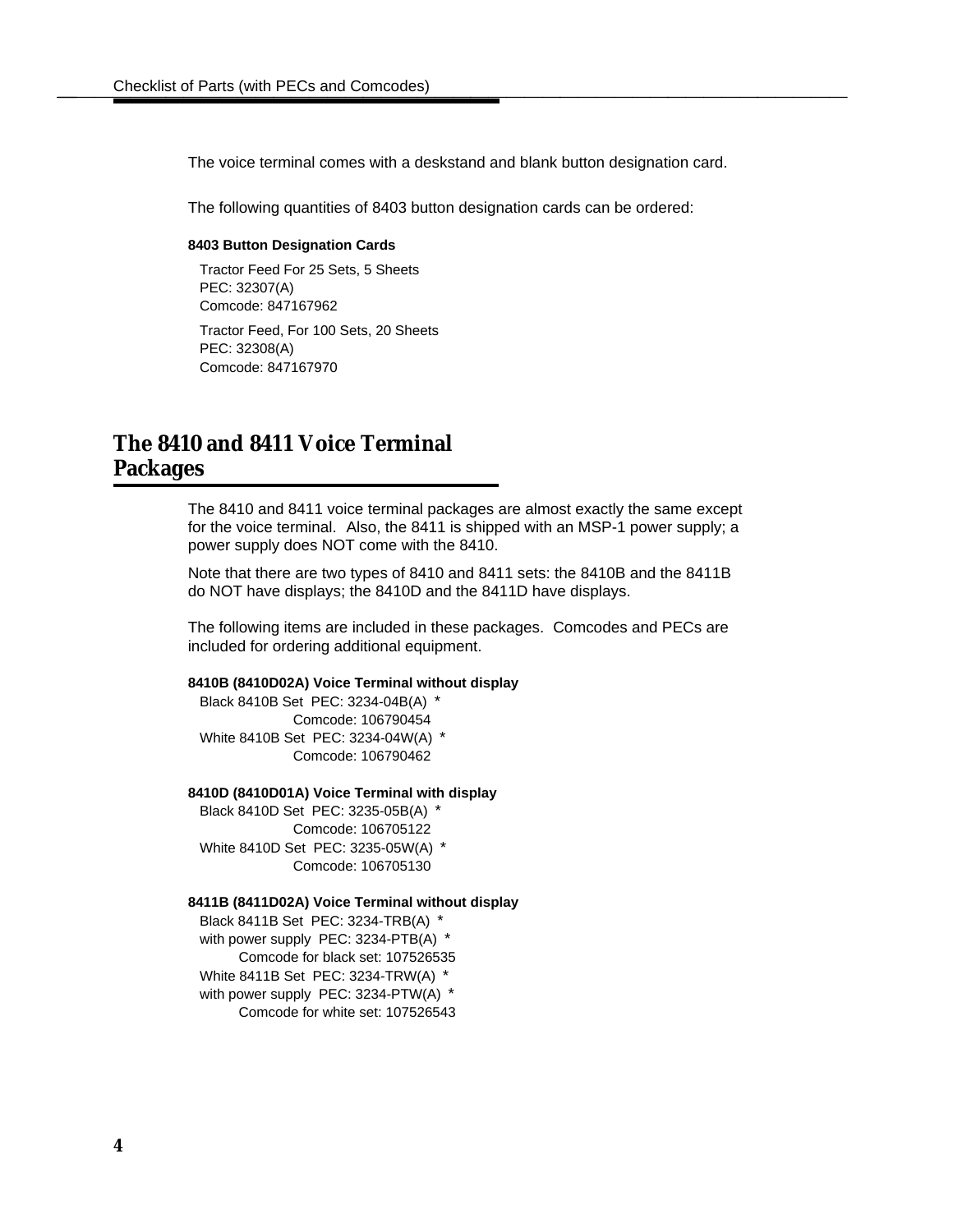### **8411D (8411D01A) Voice Terminal with display** Black 8411D Set PEC: 3235-TRB(A) \* with power supply PEC: 3235-PTB(A) \* Comcode for black set: 107526501 White 8411D Set PEC: 3235-TRW(A) \* with power supply PEC: 3235-PTW(A) \* Comcode for white set: 107526519

 **\* NOTE:** For ordering domestic voice terminals with English labels, use the attribute **CTR15**. For ordering voice terminals with international icons, use the attribute **CTR98**.

**K2S6 Handset** Comcode: Black=107180549; White=107181471

**Handset Cord (9-foot)** Comcode: Black=105635429; White=105701809

### **Designation Card Cover**

 PEC: 32309(A) Comcode: 846320216

**Line Cord, D8W 8-conductor, 7-foot**

Comcode: 103786778

The voice terminals come with a deskstand and blank button designation card.

The following quantities of 8410 button designation cards can be ordered:

### $\Rightarrow$  note:

The 8410 voice terminal uses a different button designation card than the 8411. Both types of cards are listed below.

### **8410 Button Designation Cards**

Tractor Feed For 25 Sets, 3 Sheets (12 cards per sheet) PEC: 32310(A) Comcode: 847161817

Tractor Feed For 100 Sets, 9 Sheets (12 Cards per Sheet) PEC: 32311(A) Comcode: 847161916

Laser Printer Forms (8 1/2"x11") 67 Sheets (six cards per sheet) PEC: 32312(A) Comcode: 847065497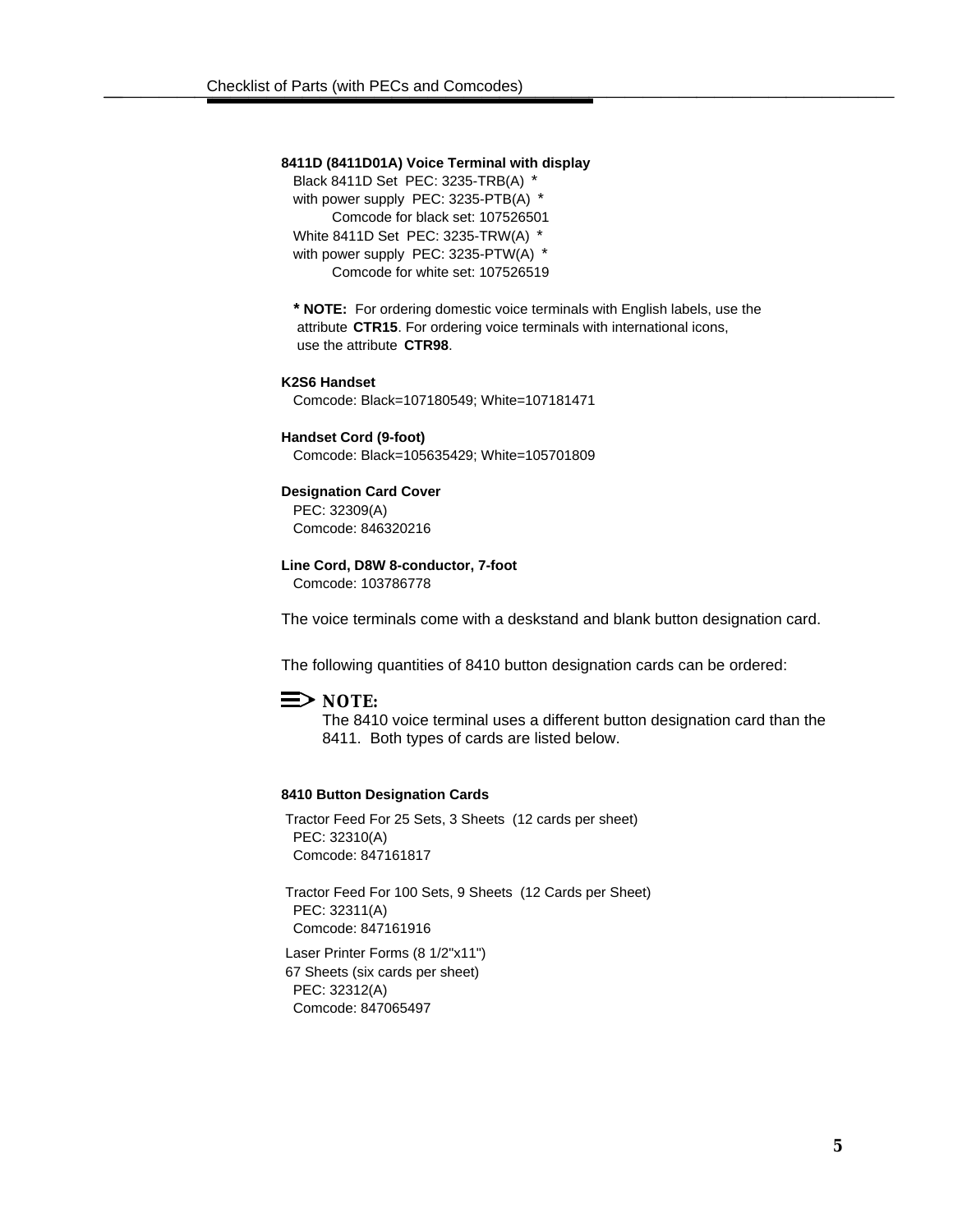The following quantities of 8411 button designation card (and telephone number card which fits under the handset) can be ordered:

#### **8411 Button Designation Cards**

Package of six 8 1/2'' by 11'' cards, 67 sheets PEC: 31170 Comcode: 847065467

Package of tractor feed nine 8'' by 17'' cards, 34 sheets, to be used by LabelMaster PEC: 31170 Comcode: 846819530

The following PassageWay<sup>™</sup> package contains PassageWay software, documentation, and cables for PassageWay connectivity: (This package can be ordered from the Customer Information Center at 1-800-432-6600.)

<span id="page-10-0"></span>**PassageWay connection software, documentation, and cables**

 PEC: 8302-800 Comcode: not yet assigned at time of printing

**PassageWay documentation can be ordered separately** — PassageWay Solution User's Guide for DEFINITY Communications System . (This document can be ordered from the Publications Fulfillment Center at 1-800-457-1235.) Comcode: 107149148 PFC Ordering Number: 560-201-102

### **The 8434DX Voice Terminal Package**

The 8434DX voice terminal package includes the following items. Comcodes and PECs are included for ordering additional equipment.

### $\equiv$  NOTE:

The 8434DX voice terminal has two separate designation cards: on the left there is a 10-button ''small'' designation card, and on the right there is a 24-button ''large'' designation card.

#### **8434DX (8434D02A) Voice Terminal**

 Black 8434DX Set PEC: 3236-06B(A) \* Comcode: 107239436 White 8434DX Set PEC: 3236-06W(A) \* Comcode: 107239444

 **\* NOTE:** For ordering domestic voice terminals with English labels, use the attribute **CTR15**. For ordering voice terminals with international icons, use the attribute **CTR98**.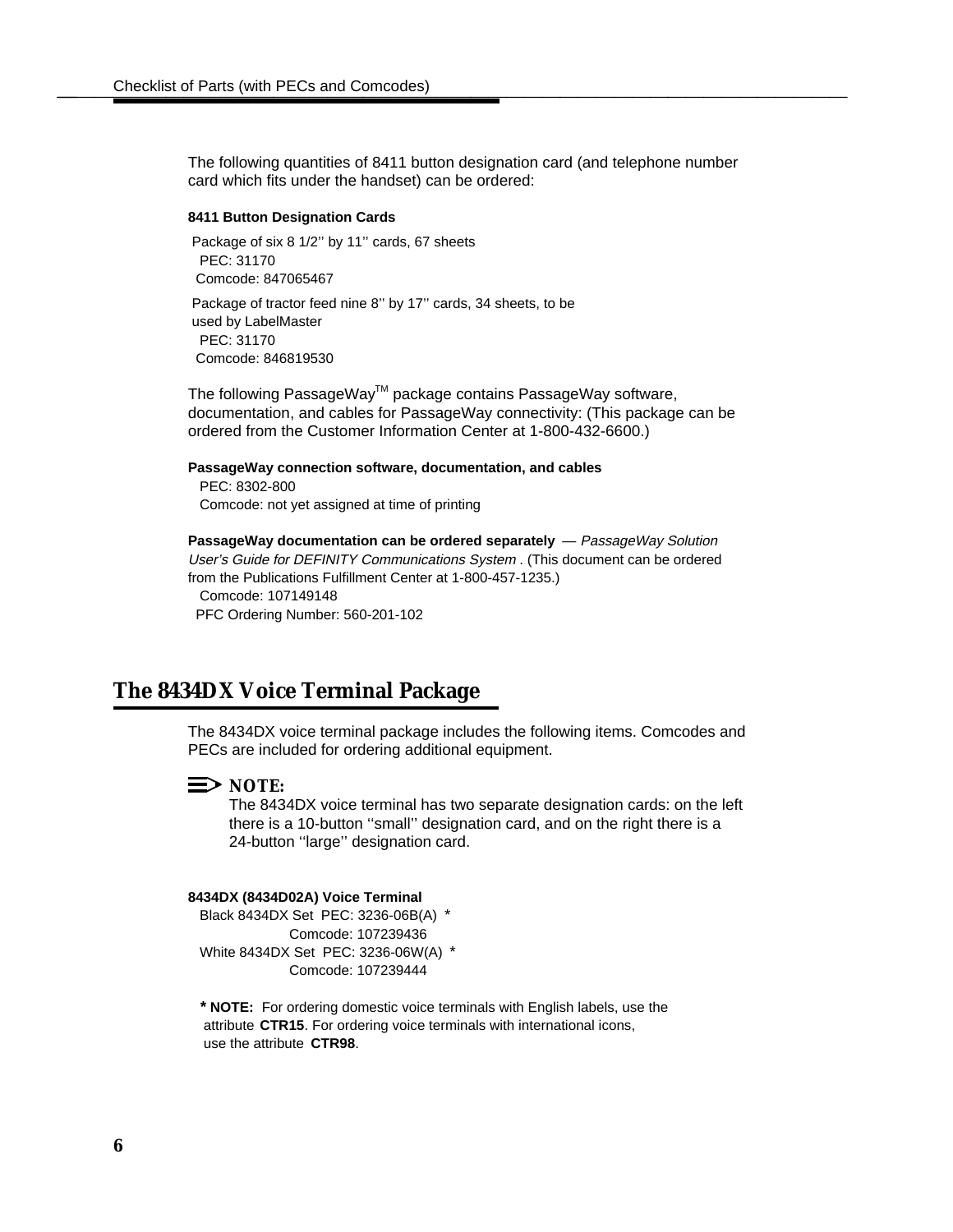**K2S6 Handset** Comcode: Black=107180549; White=107181471

**Handset Cord (9-foot)** Comcode: Black=105635429; White=105701809

**Small Designation Card Cover** PEC: 32309(A)

Comcode: 846320216

**Large Designation Card Cover** PEC: 32314(A) Comcode: 847037553

**Line Cord, D8W 8-conductor, 7-foot** Comcode: 103786778

The 8434DX voice terminal comes with a deskstand and blank small and large designation card.

The following quantities of 8434DX button designation cards can be ordered:

### **Small 8434DX Button Designation Cards (for 10 buttons on left of terminal)**

Tractor Feed For 25 Sets, 3 Sheets (12 cards per sheet) PEC: 32310(A) Comcode: 847161817

Tractor Feed For 100 Sets, 9 Sheets (12 Cards per Sheet) PEC: 32311(A) Comcode: 847161916

### **Large 8434DX Button Designation Cards (for 24 buttons on right of terminal)**

Tractor Feed For 25 Sets, 13 Sheets (two cards per sheet) PEC: 32315(A) Comcode: 847141504

Tractor Feed For 100 Sets, 50 Sheets (two cards per sheet) PEC: 32316(A) Comcode: 847168747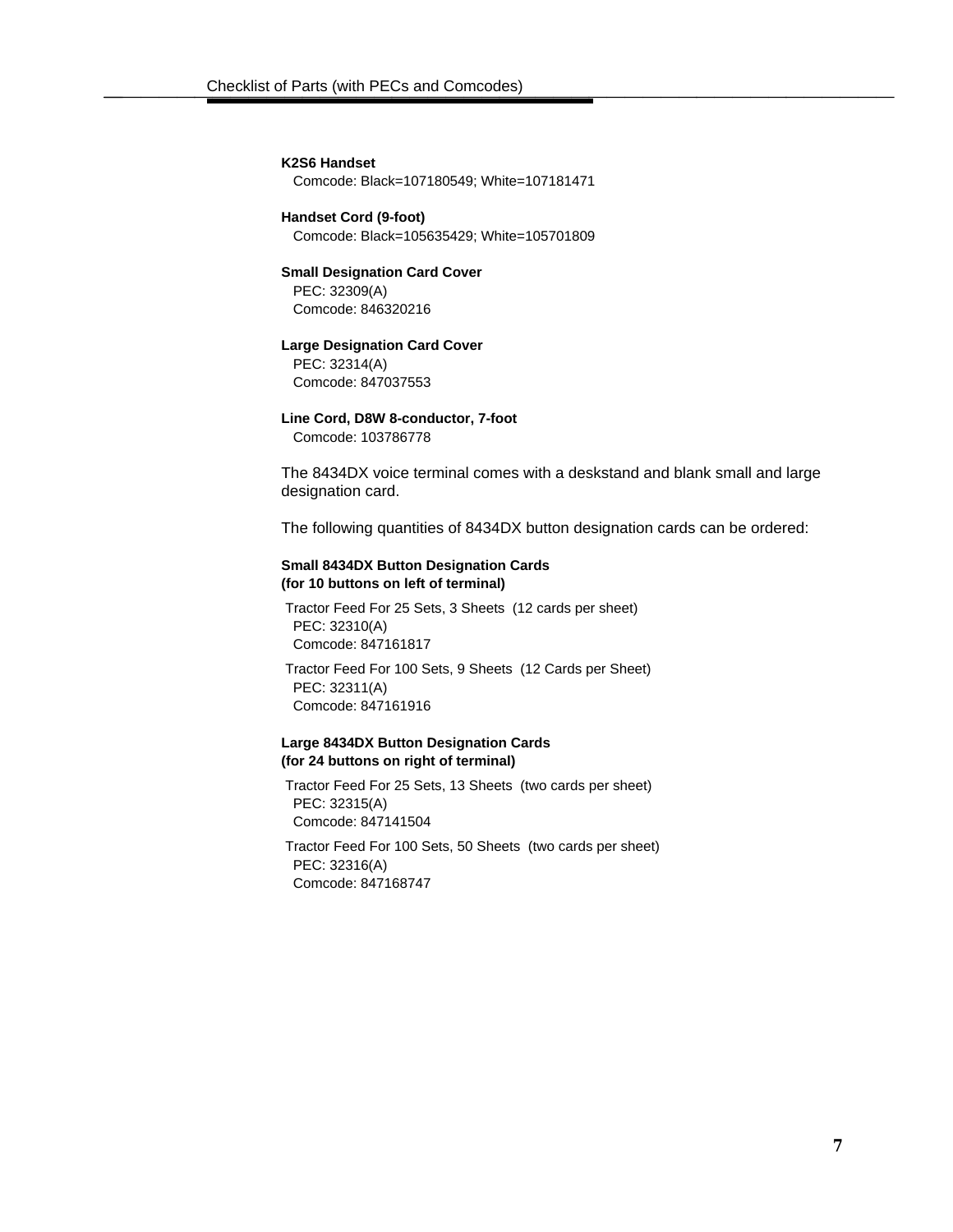# <span id="page-12-1"></span><span id="page-12-0"></span>**Auxiliary Power Supplies for the Auxiliary Power Supplies for the<br>8400-Series Voice Terminals**

The following power supplies can be used with the 8400-Series voice terminals:

- Stand-alone MSP-1 (PEC: 2404-010; Comcode: 406743419)  $\blacksquare$
- 1145A Bulk Power Supply (PEC: 2404-011; Comcode: 106448939) Battery for the 1145A (2.5 amp per hour battery) (Comcode: 106448921)
- 1145B1 Bulk Power Supply (PEC: 2404-010)  $\blacksquare$ Battery for the 1146B1 (2 amp battery = PEC:  $24700$ ; or 5 amp battery = PEC:  $24701$ )
- KS-22911 L2 (replaced by the MSP-1 Power Supply)

### $\Rightarrow$  note:

This type of power supply cannot be used with the 8411 voice terminal.

### $\Rightarrow$  NOTE:

The MSP-1 and the 1145B are global power supplies.

It is recommended that the 1145A and the 1145B Bulk Power Supplies be used as auxiliary power for the 8411D and 8434DX voice terminals. These power supplies provide battery back-up, and therefore when power outages occur, the voice terminal display will continue to operate.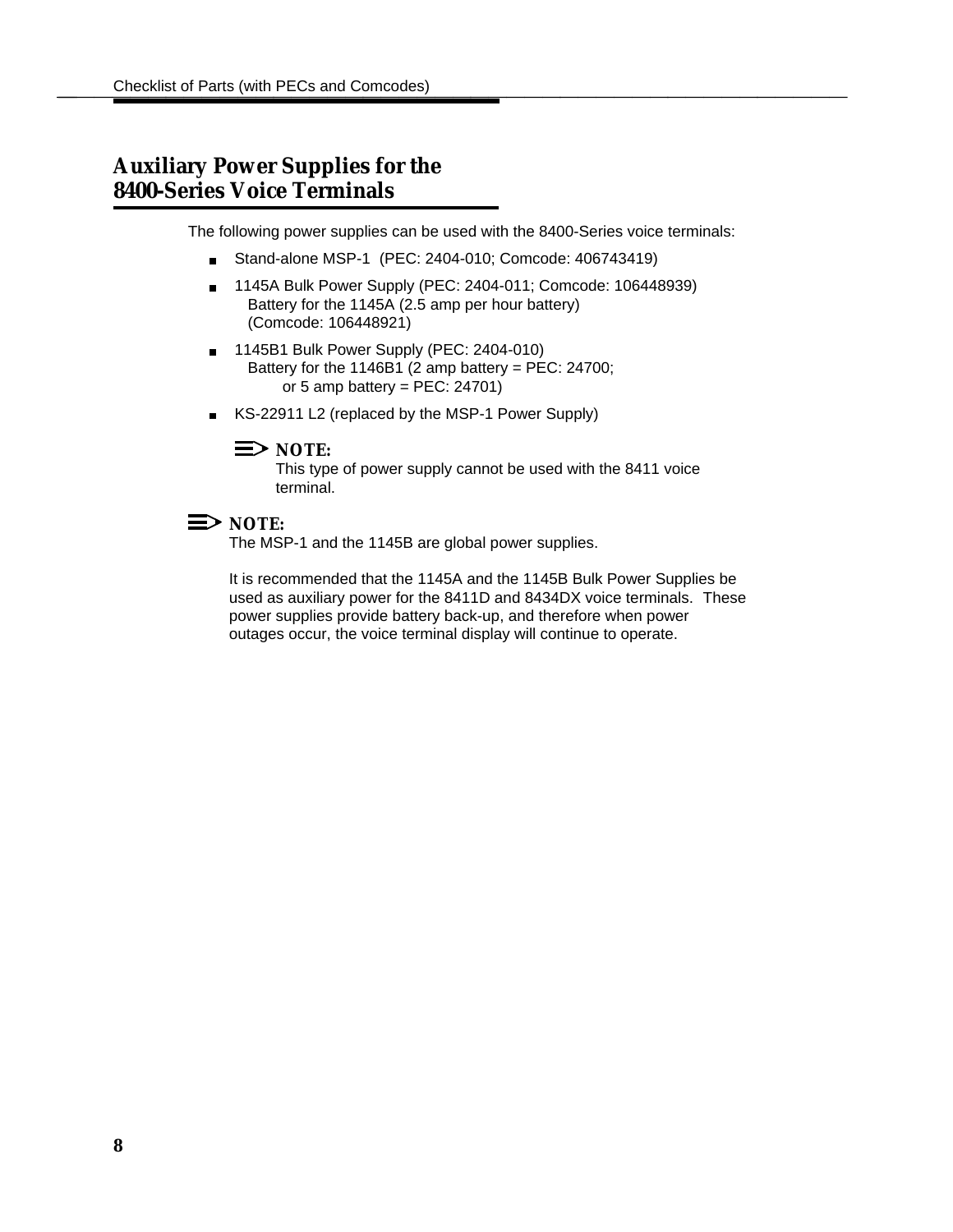### **Installing Your Voice Terminal**

<span id="page-13-0"></span>bbbbbbbbbbbbbbbbbbbbbbbbbbbbbbbbbbbbbbbbbbbb bbbbb

### <span id="page-13-1"></span>**Wiring Information**

The 8400-Series voice terminals work in both 4-wire and 2-wire DCP configurations. **[Figure 1](#page-14-1)** shows an enlargement of a voice terminal 8-pin ''LINE'' jack. The [table and figure below](#page-14-0) describe the pins on this jack and shows the 8-pin modular jack connections.

bbbbbbbbbbbbbbbbbbbbbbbbbbbbbbbbbbbb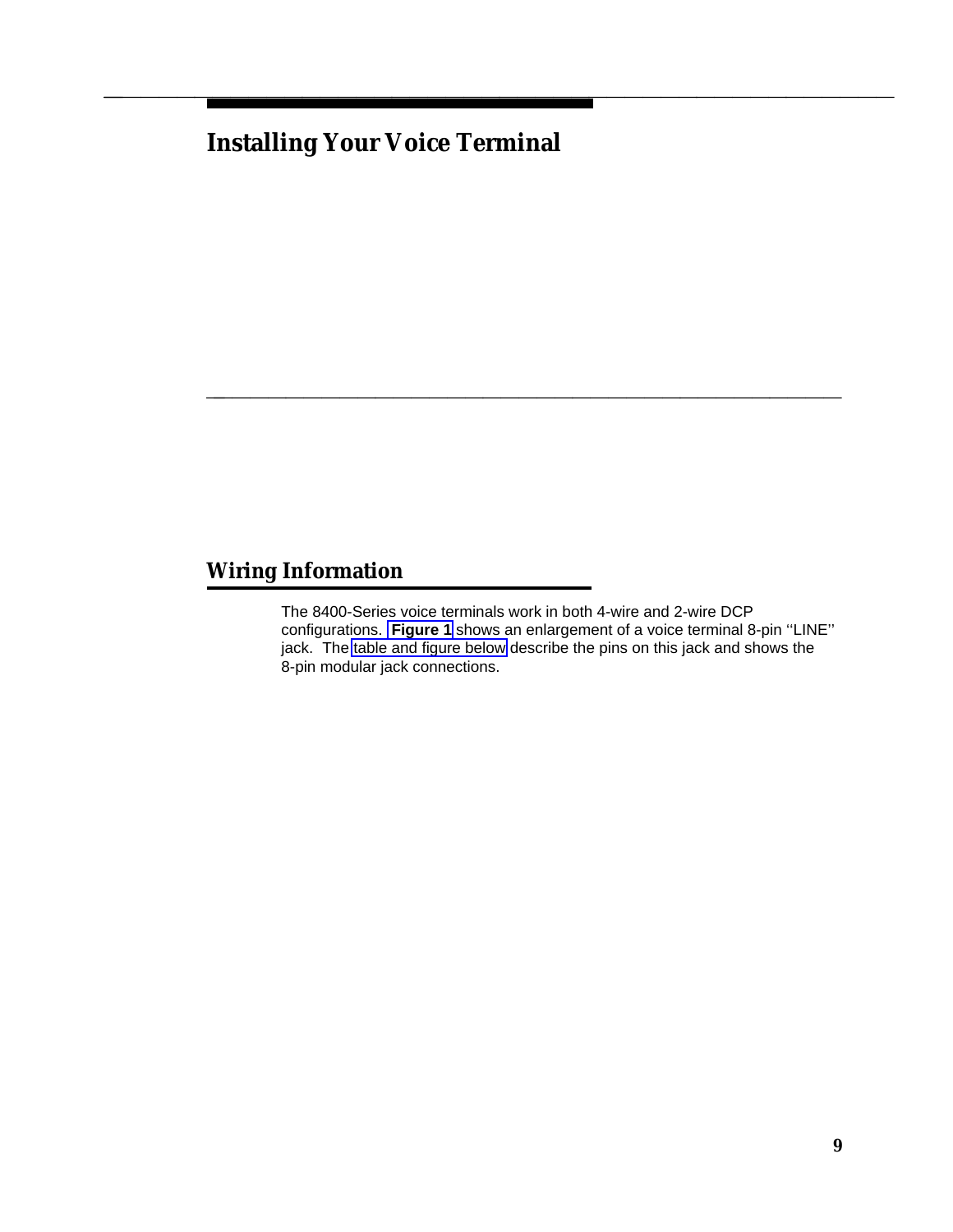<span id="page-14-1"></span>

<span id="page-14-0"></span>bbbbbbbbbbbbbbbbbbbbb

### <span id="page-14-2"></span>**Figure 1. A Voice Terminal Line Jack**

|            | <b>LINE INTERFACE</b> |                 |                             |  |  |  |  |
|------------|-----------------------|-----------------|-----------------------------|--|--|--|--|
| <b>PIN</b> | <b>PAIR</b>           | <b>NAME</b>     | <b>DESCRIPTION</b>          |  |  |  |  |
| 1          | 2                     | OD <sub>1</sub> | 4-Wire Output               |  |  |  |  |
| 2          | 2                     | OD <sub>2</sub> | 4-Wire Output               |  |  |  |  |
| 3          | 3                     | ID1             | 4-Wire Input                |  |  |  |  |
| 4          | 1                     | U-T             | 2-Wire (Tip)                |  |  |  |  |
| 5          | 1                     | U-R             | 2-Wire (Ring)               |  |  |  |  |
| 6          | 3                     | ID <sub>2</sub> | 4-Wire Input                |  |  |  |  |
| 7          | 4                     | P1-             | Adjunct Power -48V          |  |  |  |  |
| 8          | 4                     | P2+             | <b>Adjunct Power Common</b> |  |  |  |  |

l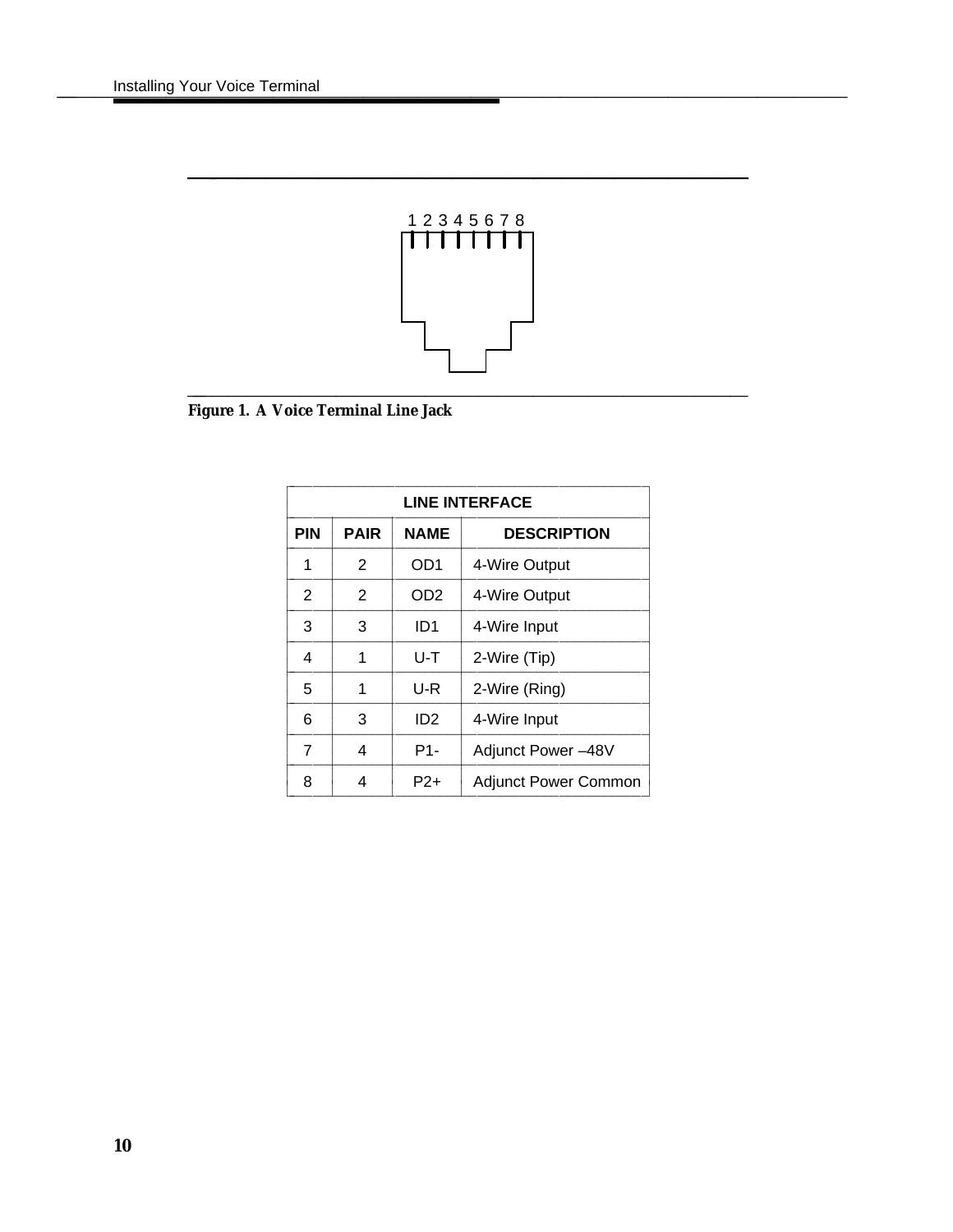l

### **INSTALLATION WARNING**

bbbbbbbbbbbbbbbbbbbbbbbbbbbbbbbbbbbbbbbbbbbbbbbbbbbbbbbbbbbbbbbbbbbbb

**FAILURE TO FOLLOW THESE INSTRUCTIONS CAN CAUSE DAMAGE TO THE TERMINAL OR CAUSE THE ASSOCIATED PBX CIRCUIT PACK TO REMOVE POWER TO THE TERMINAL. IN EITHER CASE THE TERMINAL WILL NOT FUNCTION CORRECTLY.** 

The design of this product allows it to operate on either 2-wire or 4-wire DCP circuits. In order for the terminal to function properly in either 2-wire or 4-wire installations, there must be NO INTERCONNECTIONS between the wire pairs used for 2-wire and 4-wire operation. Bridging or paralleling of these pairs can result in damage to the terminal or can cause the PBX circuit pack to remove power to the terminal.

### **REMOVE ALL CONNECTIONS BETWEEN PAIRS BEFORE CONNECTING THE TERMINAL.**

For 2-wire operation, if you need to plug the voice terminal into a 4-pin or 6-pin wall jack, instead of a standard 8-pin modular jack, refer to the [''Line Interface''](#page-14-2) table below **Figure 1** to insure that the wires from the 4-pin or 6-pin wall jack are connected to the correct pins on the terminal ''LINE'' jack.

4-WIRE installations MUST ONLY have PBX connections on pair 2 and pair 3 and, if necessary, auxiliary power must be connected to pair 4.

2-WIRE installations MUST ONLY have PBX connections on pair 1 and, if necessary, auxiliary power must be connected to pair 4.

This applies to all 8400 series voice terminals, the CALLMASTER III, and the 302B1 Attendant Console.

bbbbbbbbbbbbbbbbbbbbbbbbbbbbbbbbbbbbbbbbbbbbbbbbbbbbbbbbbbbbbbbbbbbbb c

l l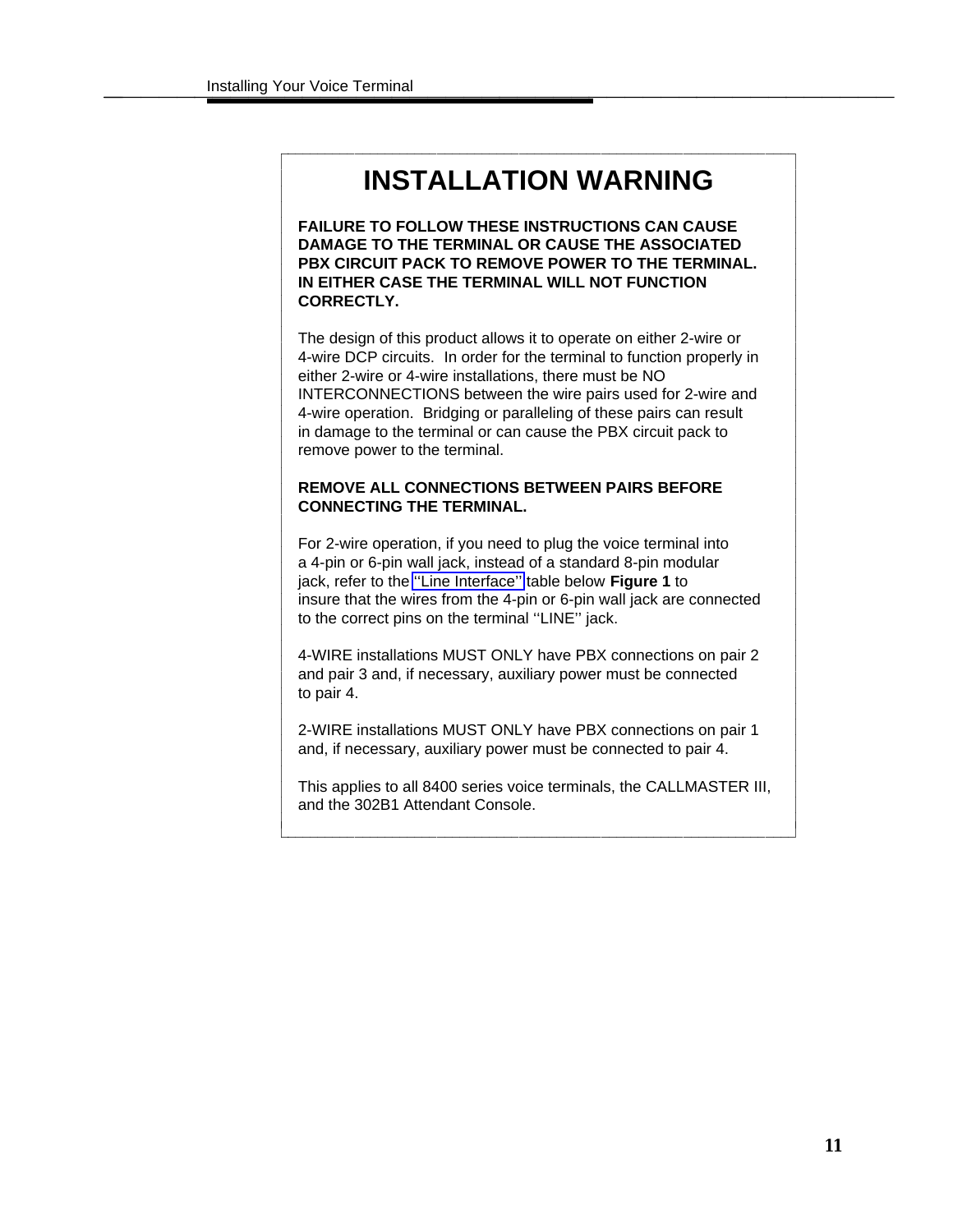# <span id="page-16-0"></span>**General Notes on Wiring General Notes on Wiring<br>and Installation**

Regardless of which configuration is in use, ALL wiring between the PBX and the terminal MUST consist of twisted-pairs, including the modular line cord. The line cord must be a D8W, which consists of four twisted-pairs, or an AT&T approved equivalent.

Twisted-pair wiring is used to make lines less sensitive to crosstalk. Therefore, failure to use twisted pair wiring may result in less-than-optimum performance of the terminal and may also contribute to problems with the line.

An 8-wire modular cord MUST be used for all 4-wire and any 2-wire installations requiring auxiliary power.

You do NOT need to change any settings on the voice terminal for 2-wire or 4-wire installations. The voice terminal is able to detect whether it is in a 2-wire or a 4-wire configuration.

### <span id="page-16-2"></span><span id="page-16-1"></span>**The 2-Wire/4-Wire Line Adapter** bbbbbbb

The 2-wire/4-wire line adapter (PEC: 32302; Comcode: 407124114 for a single adapter; PEC: 32303 for a package of 25 adapters) is available to accommodate situations in which customers need to upgrade from an analog-type RJ11C jack to an 8-wire RJ45X-type jack. This adapter eliminates the need to remove RJ11C jacks which are presently being used and install new RJ45X jacks in their place.

Please read the **CAUTION** statement directly below before beginning the installation. If all connections are correct, plug the adapter into the RJ11C jack to provide the proper wiring translation to the 8400-Series terminals.

### $\Rightarrow$  note:

This adapter works ONLY when using an 8400-Series terminal on a 2-wire 16-port (TN2181) digital line circuit card. It will NOT work if you are connecting an 8400-Series terminal to a 4-wire, 4-port, or 4-wire, 8-port DCP line circuit card (such as the TN754B, TN754, TN413, SN270B, or SN270).

### $\Rightarrow$  CAUTION:

In previous installation of the premises line jacks, customers may have wired the jack connections as bridged or in parallel. These jacks must be rewired, at customer expense, in order for the 8400-Series terminals to function properly in either 2-wire or 4-wire installations. There must be NO INTERCONNECTIONS between the wire pairs used for 2-wire and 4-wire operations. Bridging or paralleling of these pairs can result in damage to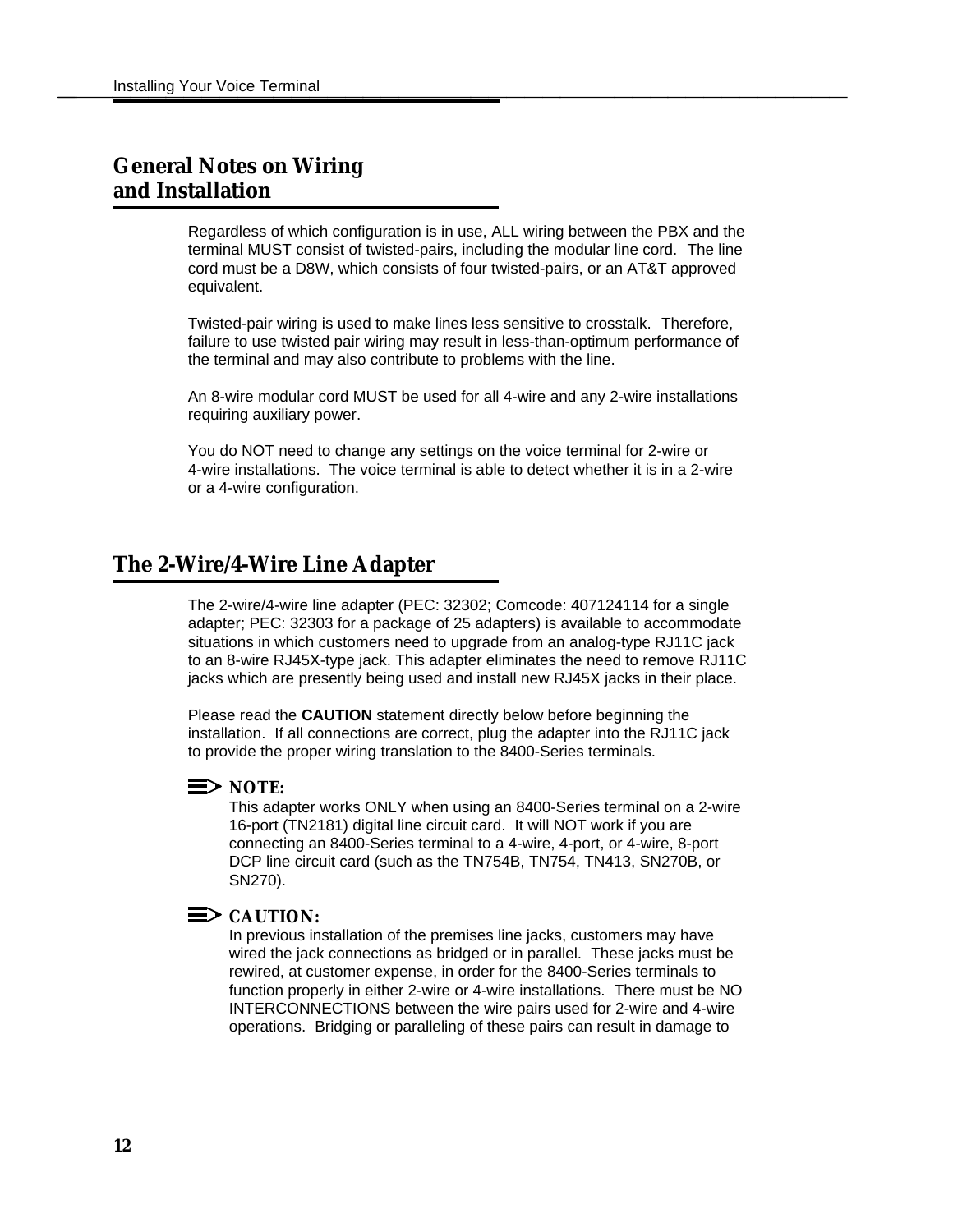the terminal or can cause the PBX line circuit card to remove power to the terminal. All interconnections between these pairs MUST BE REMOVED BEFORE the 8400-Series terminals are connected to the jack.

# <span id="page-17-0"></span>**Auxiliary Power**

In both a 4-wire or 2-wire configuration, most of the 8400-Series voice terminals are phantom powered from the PBX. However, you will need auxiliary power in the following instances:

■ If you are using an 8411 or 8434DX voice terminal



You must use auxiliary power with these sets.

<span id="page-17-1"></span>If you have an 801A Expansion Module connected to an 8434DX voice terminal (This expansion module can ONLY be used with the 8434DX connected to a DEFINITY<sup>®</sup> G3V3.3 or later switch.)

### $\equiv$  note:

If an 8434DX voice terminal with attached adjunct equipment is connected to an expansion module, it should be locally powered by an MSP-1. If this configuration is closet powered by an 1145A, two ports must be used. A KS-22911 L2 cannot be used in this situation.

If there is attached adjunct equipment, such as an S201A Speakerphone, to any of the 8400-Series voice terminals

For a list of possible auxiliary power supplies, see [''Auxiliary Power Supplies for](#page-12-1) [the 8400-Series Voice Terminals''](#page-12-1) earlier in this manual.

# **Distance Limitations**

**In 4-wire operation**, the voice terminal must be within 5,000 feet of the PBX using 22-gauge or 24-gauge wire, and within 4,000 feet of the PBX using 26-gauge wire.

**In 2-wire operation**, the voice terminal must be within 5,500 feet (1676.4 meters) of the PBX using 22-gauge wire, within 3,500 feet (1066.8 meters) of the PBX using 24-gauge wire, and within 2,200 feet (670.56 meters) of the PBX using 26-gauge wire.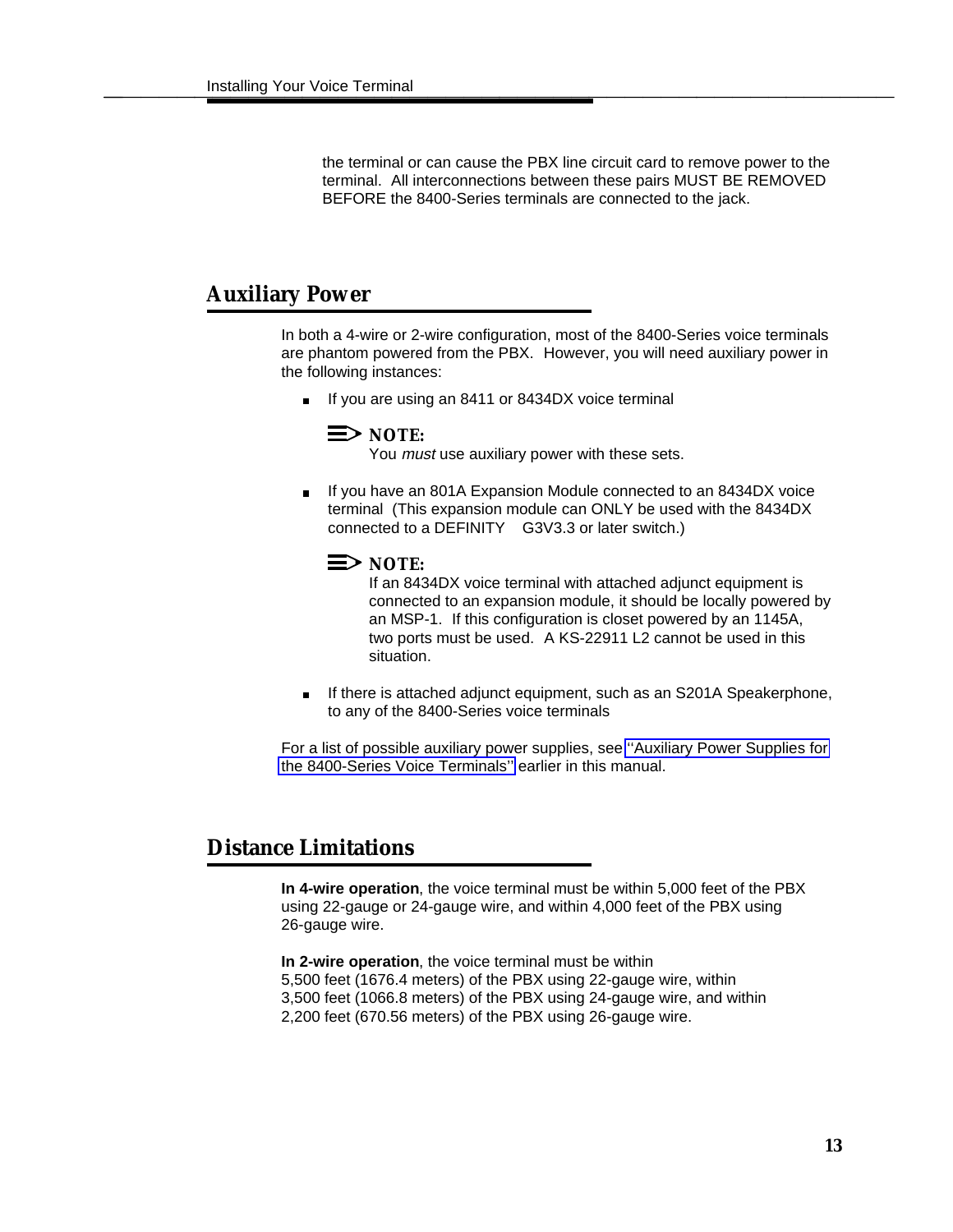# <span id="page-18-1"></span><span id="page-18-0"></span>**Desktop Installation**

The following instructions are for a desktop installation. If you are mounting the voice terminal on the wall, proceed to the next section, [''Wall Installation.''](#page-25-1)

- 1. Turn the voice terminal face down on a flat surface. Then, use the following figures for installation.
	- **Figure 2** shows the bottom of the 8403 voice terminal. You can use this diagram for installing the 8403 or the 8410. However, note that the location of the routing channels on the 8410 differs slightly from the 8403. Also, the Handset jack on the 8410 is in a different location.
	- **[Figure 3](#page-21-0)** shows the bottom of the 8411 voice terminal.

### $\Rightarrow$  **NOTE:**

The rear of the 8411 set includes two jacks: the Analog Adjunct jack, for connecting answering machines, fax machines, PC or laptop data/fax modem cards, data sets or modems, audio teleconferencing equipment, and TTY machines commonly used by hearing impaired, and the RS-232-D Jack for connecting the voice terminal to a COM port on an IBM®- compatible personal computer on which you can load PassageWay Solution software. For instructions on connecting hardware to these jacks, see [''Connecting a Personal Computer and an Analog Adjunct to](#page-32-2) [the 8411 Voice Terminal''](#page-32-2) which appears later in this manual.

**[Figure 4](#page-22-0)** shows the bottom of the 8434DX voice terminal. This diagram can be used for installing the 8434DX.

According to the 8400-Series model you are using, refer to these three figures for the location of the jacks referred to in the following steps.

### $\equiv$  note:

If you are installing an 8410D voice terminal, refer to [''Adjusting the](#page-23-1) [8410D Voice Terminal Desktop Stand''](#page-23-1) for choosing whether the desktop stand should be in the high or low position. On the 8411, decide whether you want the kickstand in the up or the down position.

2. For all voice terminals, snap one end of the line cord into the ''LINE'' jack and the adjunct cord (if applicable) into the Adjunct jack on the bottom of the voice terminal. (The Adjunct jack is labeled  $\forall$  on all sets except the 8411, on which the jack is labeled ''ADJUNCT.'') For more information on installing adjuncts, refer to the section [''Attaching Adjunct Equipment.'](#page-30-1)'

### **Important:**

If you are routing the cords on the 8410D voice terminal and the desktop stand is in the high position, you may need to place the cords through the long, rectangular opening that surrounds the jacks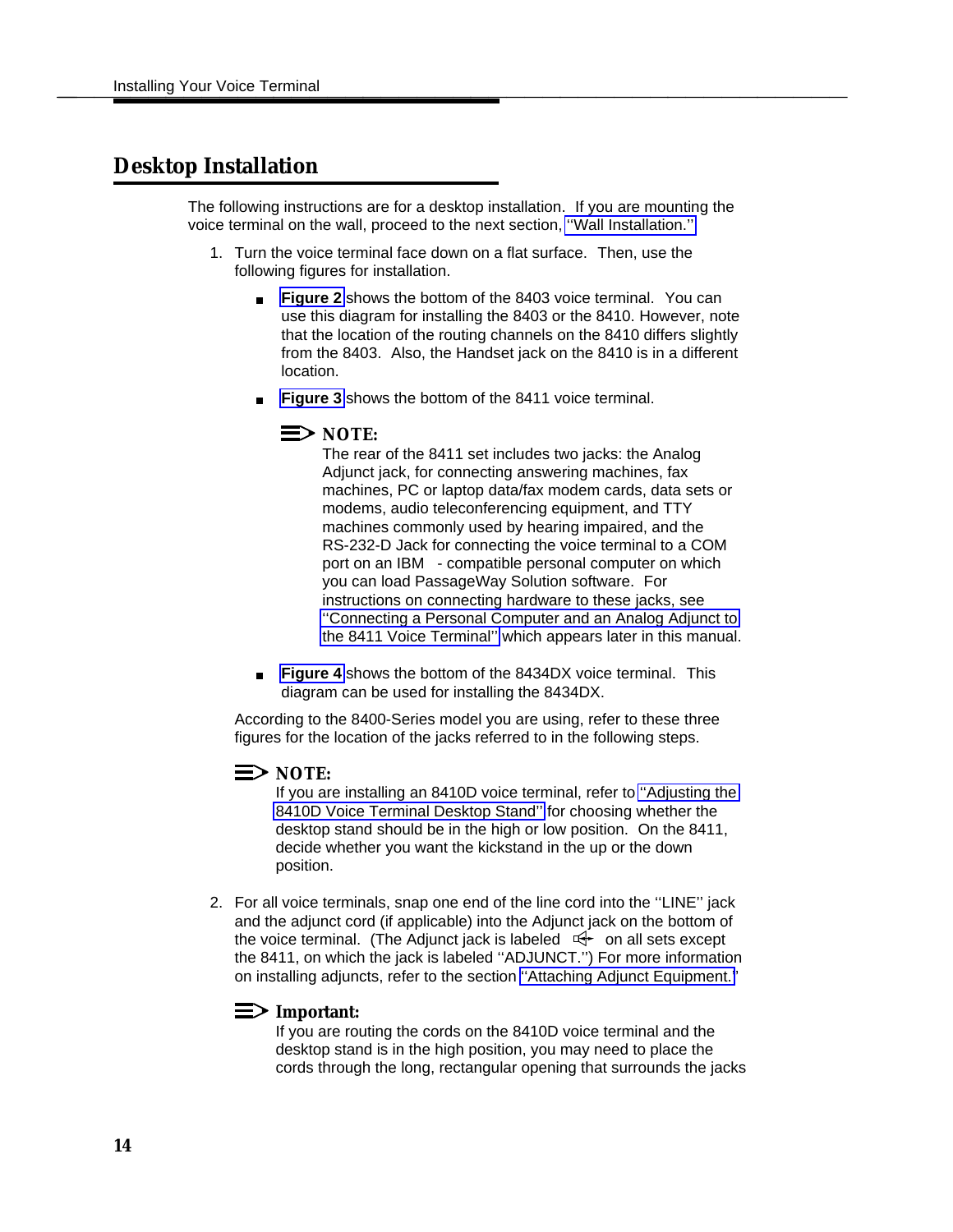and plug the cords into the jacks BEFORE you insert the desktop stand onto the back of the voice terminal.

 $\equiv$  NOTE:

If you are routing cords on the 8411, lift the kickstand and place the cords under the kickstand.

- 3. For all sets, thread the line cord (and adjunct cord, if applicable) through the routing channel leading to the top of the desktop stand, as shown in **[Figure 2](#page-20-1)**, **[Figure 3](#page-21-1)**, or **[Figure 4](#page-22-1)**, according to the type of terminal you are using. Make sure that each cord is placed securely under the square tabs in the routing channel.
- 4. If you are using an 8434DX with an attached 801A Expansion Module, plug the D6AP-87 cord, shipped with the expansion module, into the Expansion Module jack on the 8434DX (labeled "EX MOD") and then plug the free end of the cord into the jack on the expansion module. The cord should be threaded through the routing channels on the voice terminal. See **[Figure 4](#page-22-1)**. For more detailed instructions on installing the expansion module to the 8434DX, use the instructions titled ''801A Expansion Module Instruction Manual,'' shipped with the expansion module.

**Important:** An 801A Expansion Module can be used ONLY with an 8434DX voice terminal connected to a DEFINITY G3V3.3 or later switch.

5. For all voice terminals, snap one end of the coiled cord into the Handset jack (this jack is labeled  $\overline{C}$ ). On an 8403, thread the cord into the channel leading to the side edge of the voice terminal; the handset cord will then lead off the side of the voice terminal.



Do not insert the handset cord into the Adjunct jack. It may cause equipment damage.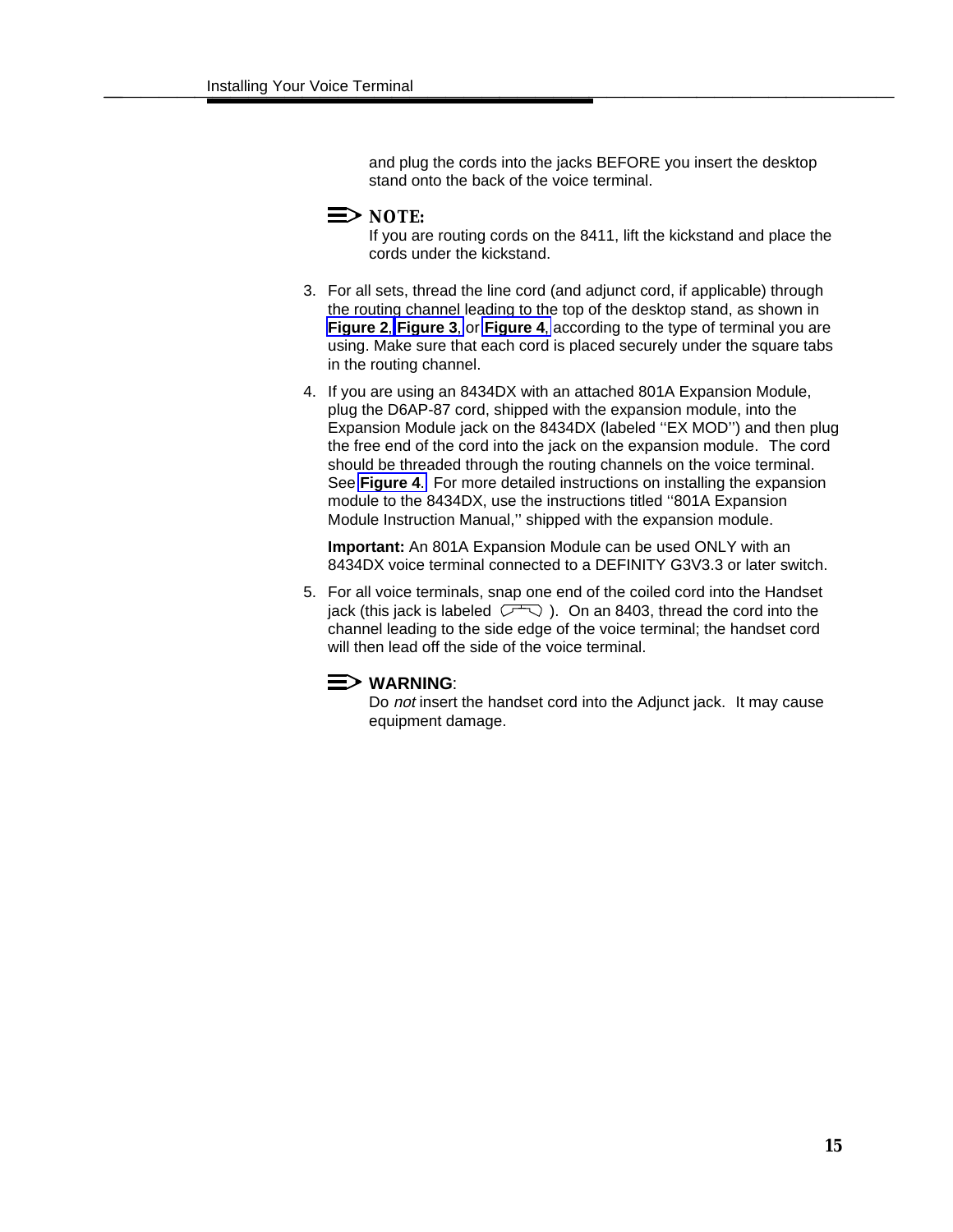<span id="page-20-1"></span><span id="page-20-0"></span>

**Figure 2. Line, Adjunct, & Handset Cord Routing for Desktop Installation on the 8403 and 8410 Voice Terminals**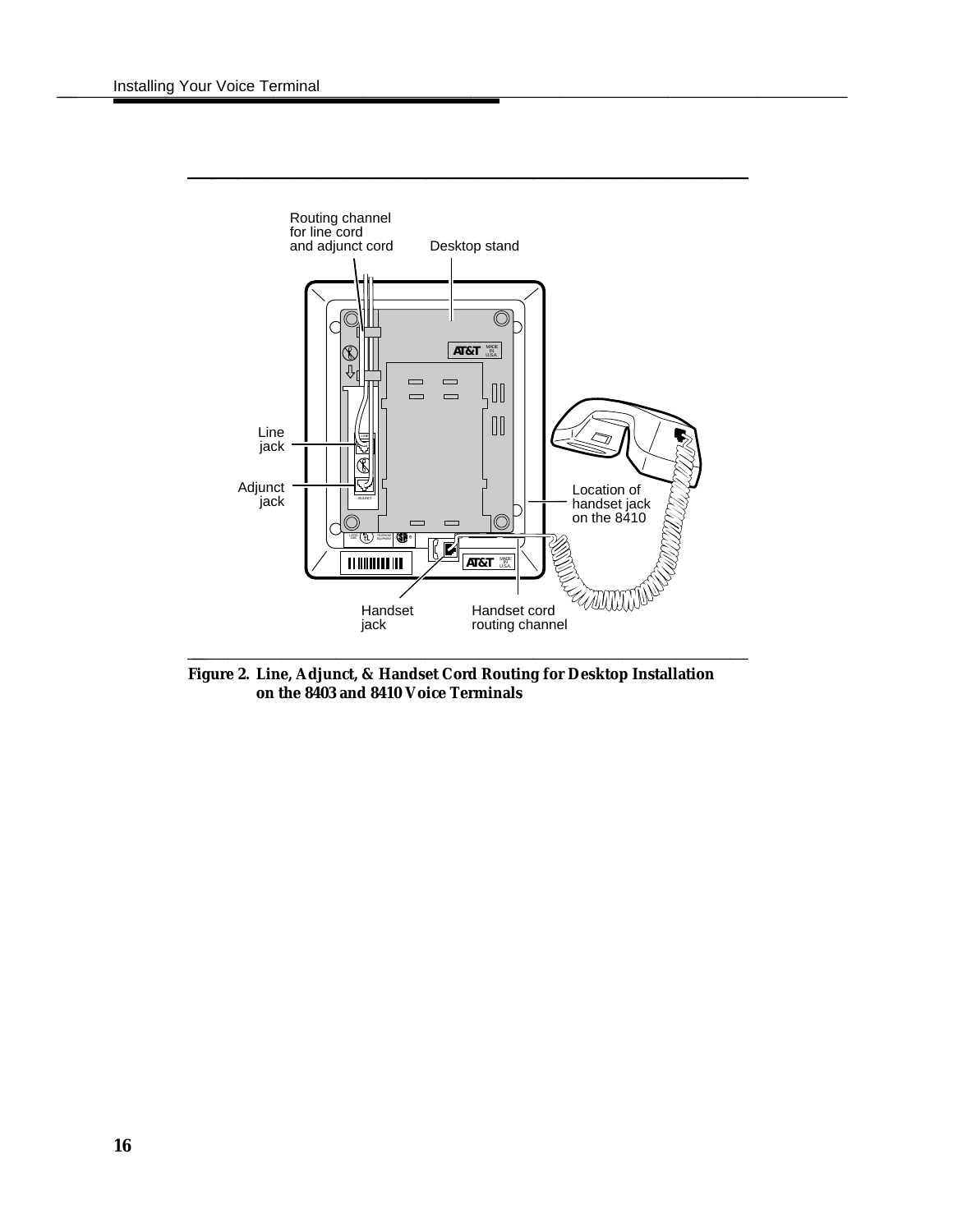<span id="page-21-2"></span><span id="page-21-1"></span>

<span id="page-21-0"></span>bbbbbbbbbbbbbbbbbbbbb

**Figure 3. Line, Adjunct, and Handset Cord Routing for Desktop Installation on the 8411 Voice Terminal**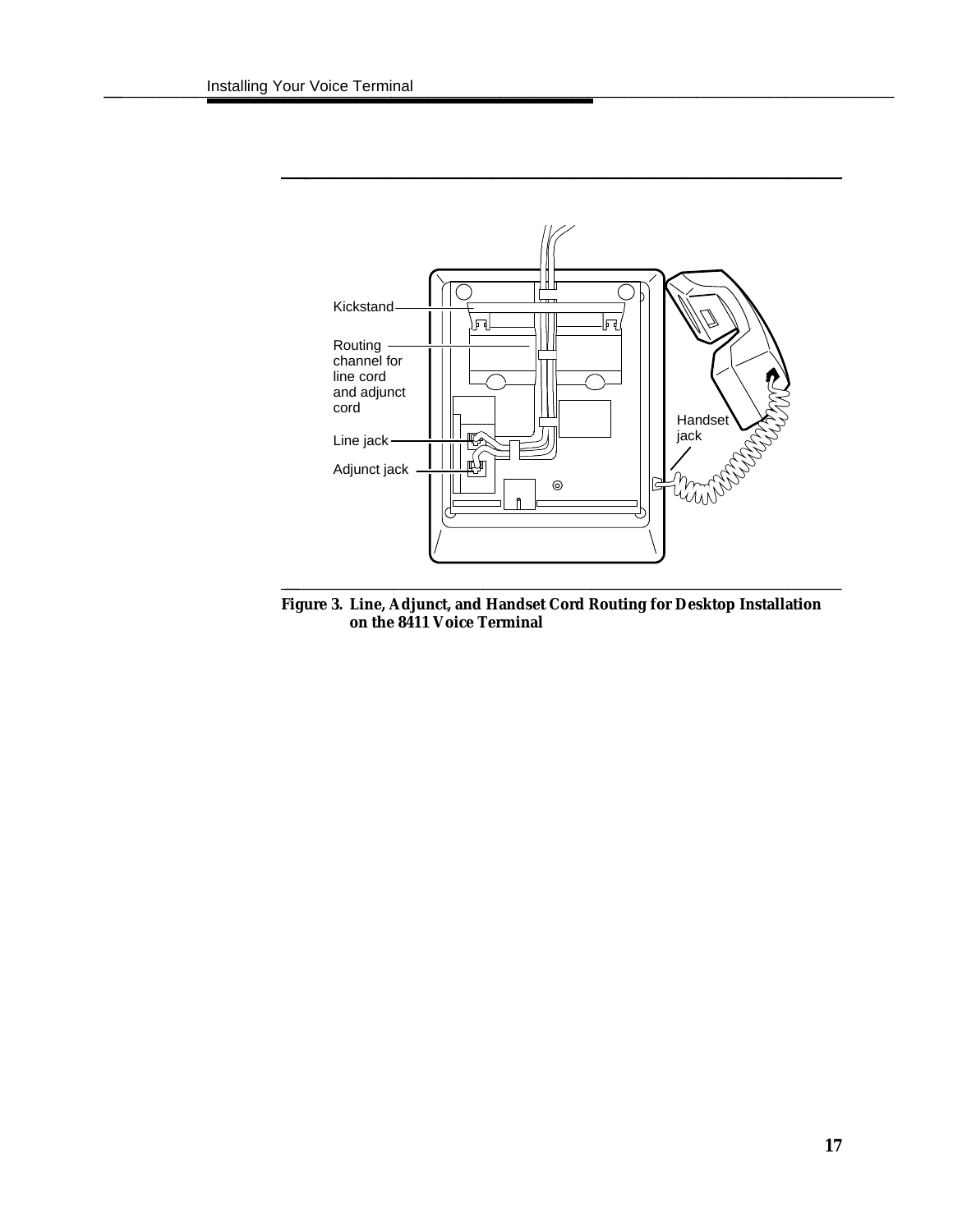<span id="page-22-2"></span><span id="page-22-1"></span><span id="page-22-0"></span>

### **Figure 4. Line, Adjunct, Handset, & Expansion Module Cord Routing on the 8434DX Voice Terminals**

- 6. Turn the voice terminal right side up, with the front facing you.
- 7. Snap the free end of the handset cord into the handset and place the handset in the cradle.
- 8. Snap the free end of the line cord into the modular wall jack.

### $\Rightarrow$  Notes:

If you are installing an 8411 or 8434DX, connect the voice terminal line cord to the PHONE jack on the MSP-1 power supply and then connect a cord from the LINE jack on the MSP-1 to the wall jack.

You can use a 2-wire/4-wire adapter to upgrade an analog-type RJ11C jack to an 8-wire RJ45X-type jack. For more information, see [''The 2-Wire/4-Wire Line Adapter''](#page-16-2) earlier in this manual.

Refer to the section, [''Attaching Adjunct Equipment''](#page-30-1) later in this manual, for information about connecting any 8400-Series voice terminal to the wall jack when an adjunct is used.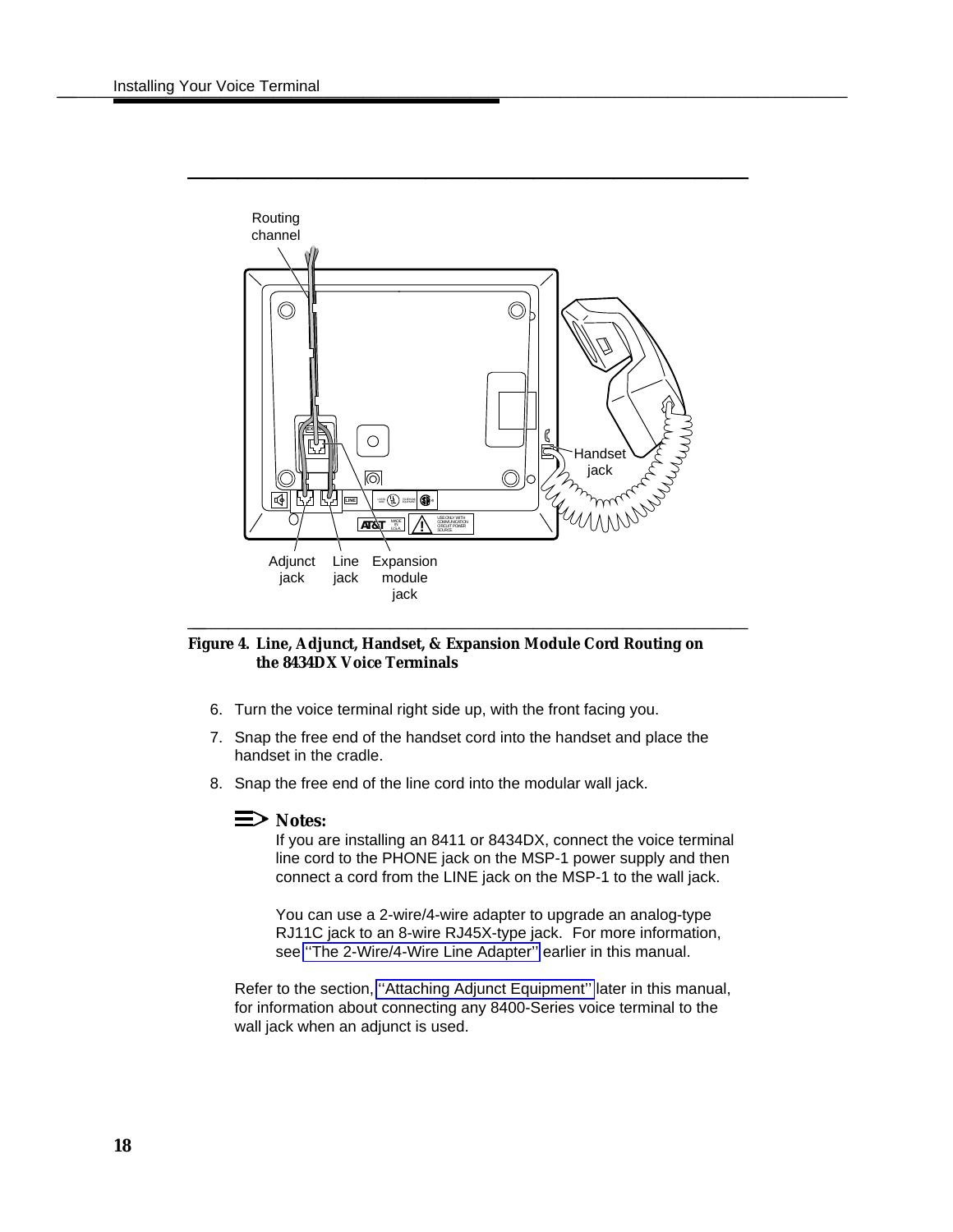Refer to the sections, [''Connecting a Personal Computer and an Analog](#page-32-2) [Adjunct to the 8411 Voice Terminal,''](#page-32-2) later in this manual, for information about connecting a personal computer to an 8411 voice terminal for use with the AT&T PassageWay Solution software or connecting the 8411 voice terminal with analog equipment such as an answering machine, fax machine, or modem.

9. Lift the handset and listen for dial tone. If there is no dial tone, check all wire connections to make sure they are secure. Also, perform a self-test to see if the terminal is receiving power from the switch. (See [''Using the](#page-71-2) [Test Feature](#page-71-2) and the [Diagnostics Feature''](#page-72-1) later in this manual.)

# <span id="page-23-1"></span><span id="page-23-0"></span>**Adjusting the 8410D Voice Terminal<br>Desktop Stand**

To ensure better display visibility on the 8410D set, the accompanying desktop stand can be installed in a high or low position. (When each of these voice terminals is shipped from the factory, the stand is in the low position.) **[Figure 5](#page-24-0)** shows you the set of tabs to use for each position. Check which position allows the user the best viewing angle of the display, and then use the following short procedure for installing the desktop stand in the selected position.

### **To reinstall the desktop stand on the 8410D voice terminal for the low or the high position** (See **[Figure 5](#page-24-0)**.)

- 1. Place the lower desktop stand tab in the appropriate voice terminal tab slot.
- 2. Slowly lower the desktop stand until the top tab fits into the appropriate tab slot at the top of the voice terminal. You may need to press inward on the top of the desktop stand (see **[Figure 5](#page-24-0)**) in order for the tab to fit into the slot.



As noted before, if you choose to install the desktop stand in the high position, you may need to pass the cords through the long, rectangular opening that surrounds the jacks and then plug the cords into the jacks BEFORE you place the stand on the back of the voice terminal.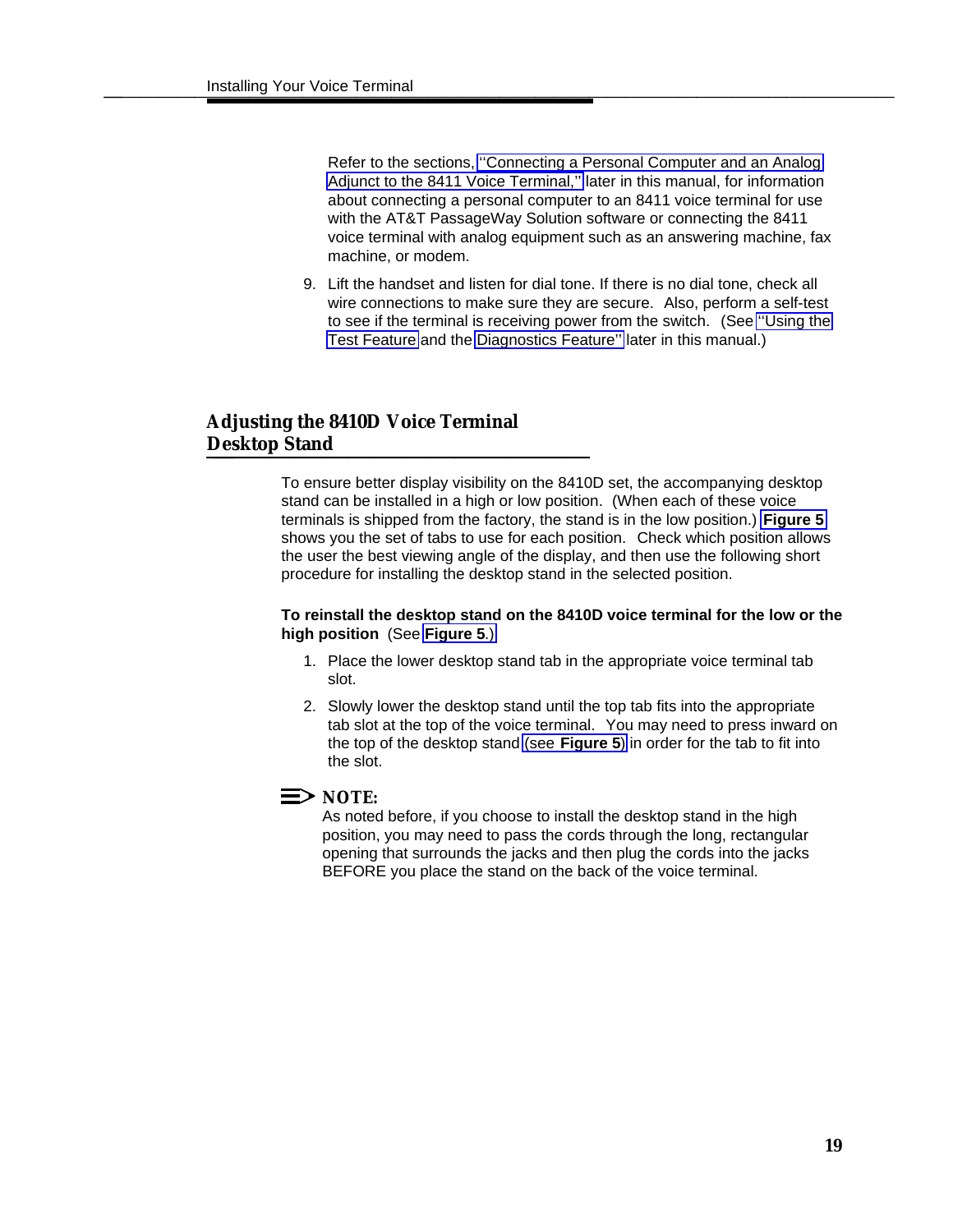<span id="page-24-0"></span>

**Figure 5. Adjusting the 8410D Desktop Stand**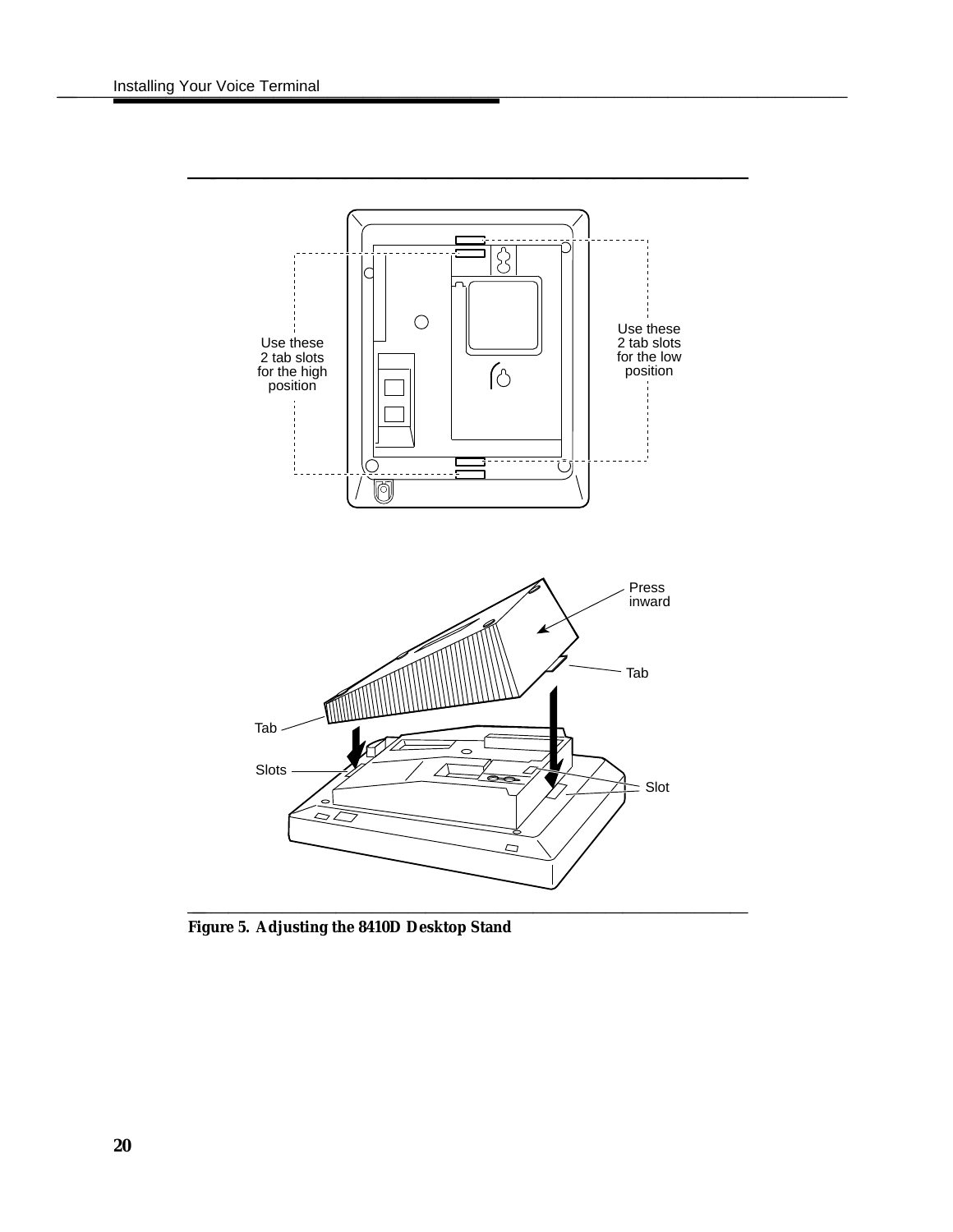# <span id="page-25-1"></span><span id="page-25-0"></span>**Wall Installation**

Only the 8403 and 8410 voice terminals can be wall-mounted. The 8411 and 8434DX voice terminals CANNOT be wall-mounted.

Use the following directions for wall-mounting the 8403 and 8410 voice terminals.



For wall-mounting these voice terminals, you need a 1-foot D8W line cord (not supplied with the voice terminal; Comcode: 103786760).

- 1. Make sure the 8-conductor wall mount plate is in place.
- 2. Press down on the handset retainer hook located under the handset and slide it toward the top of the voice terminal. See **[Figure 6](#page-26-0)**.
- 3. Rotate the hook and slide it back into its slot so the bottom part now sticks out from the top. Snap the hook firmly into place. See **[Figure 6](#page-26-0)**.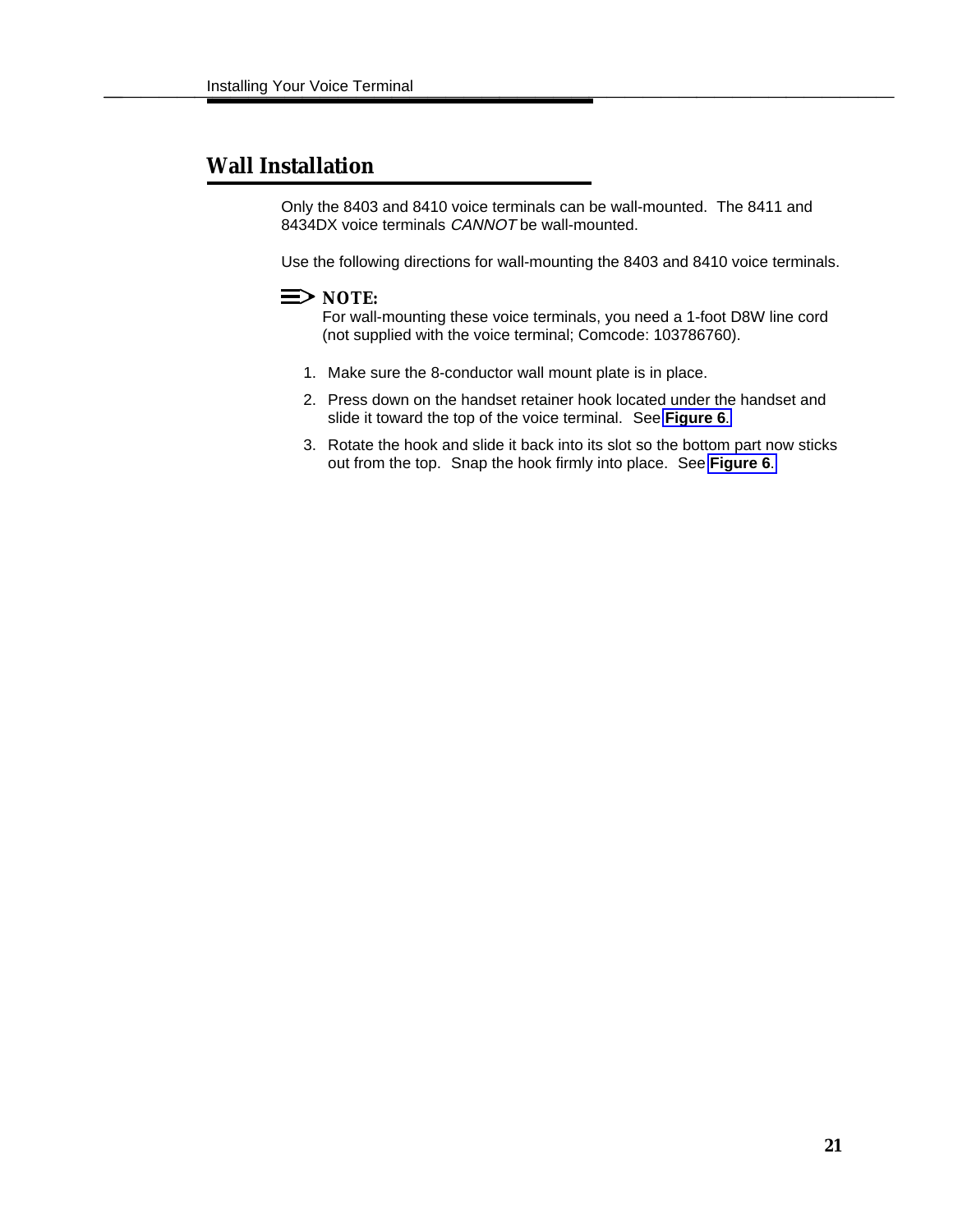<span id="page-26-0"></span>

**Figure 6. Reversing the Handset Hook**

- 4. Place the voice terminal face down on a flat surface.
- 5. Remove the desktop stand which is attached to the base of the voice terminal by tabs on the top and bottom of the stand. See **[Figure 7](#page-27-0)**.
	- Press inward on the top of the stand until you can lift the top of the  $\blacksquare$ stand out of the tab slot on the voice terminal.
	- Lift the bottom of the stand out of the lower tab slot.  $\blacksquare$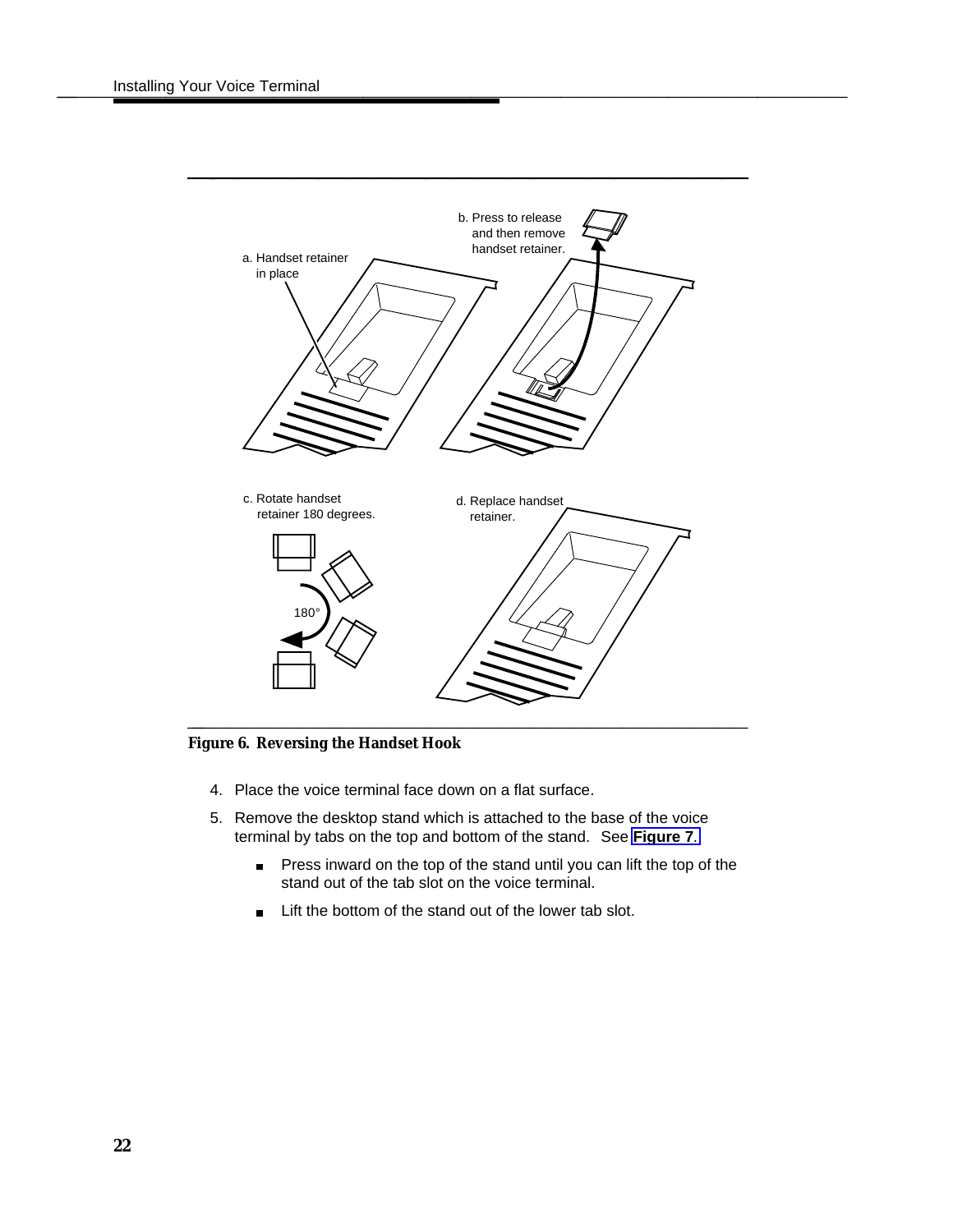<span id="page-27-0"></span>

### **Figure 7. Removing the Desktop Stand**

- 6. Snap the 1-foot line cord into the ''LINE'' jack in the back of the voice terminal.
- 7. Pass the 1-foot line cord through the channel, as shown in **[Figure 8](#page-28-0)**. (**[Figure 8](#page-28-0)** shows the 8403 voice terminal.) Coil any remaining part of the cord and place it in one of the recesses on the back of the voice terminal.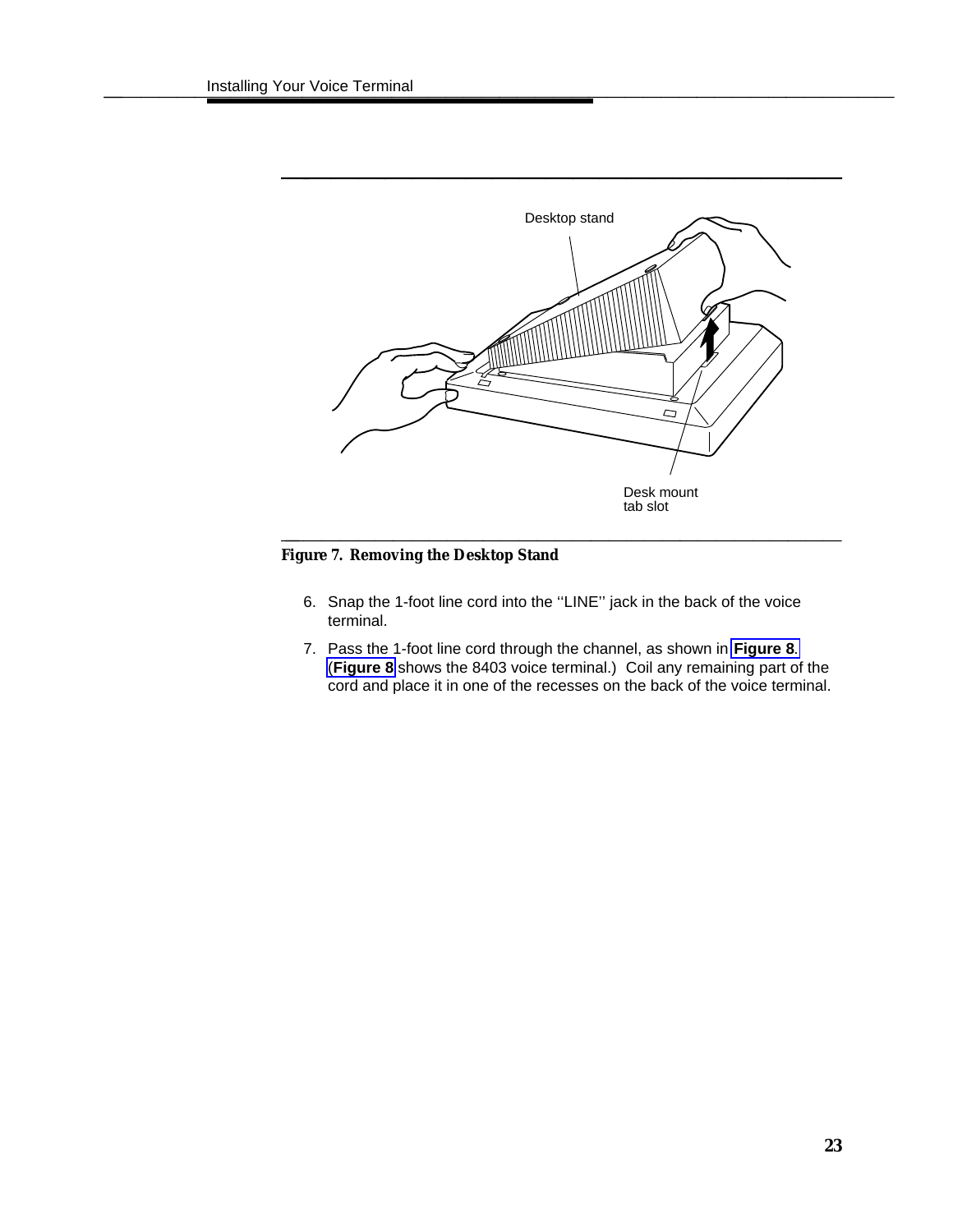<span id="page-28-0"></span>

### **Figure 8. Line Cord Routing for Wall Mount**

8. Snap one end of the coiled cord into the Handset jack (labeled  $\overline{C}$ ), as shown in **Figure 8**. On the 8403, thread the cord into the channel leading to the side edge of the voice terminal; the handset cord will then lead off the side of the voice terminal.

### **WARNING**:

Do not insert the handset cord into the Adjunct jack. It may cause equipment damage.

- 9. Snap the free end of the 1-foot line cord into the wall jack.
- 10. Place the base of the voice terminal on the wall-jack mounting studs, and pull downward until it is secure, as shown in **[Figure 9](#page-29-0)**.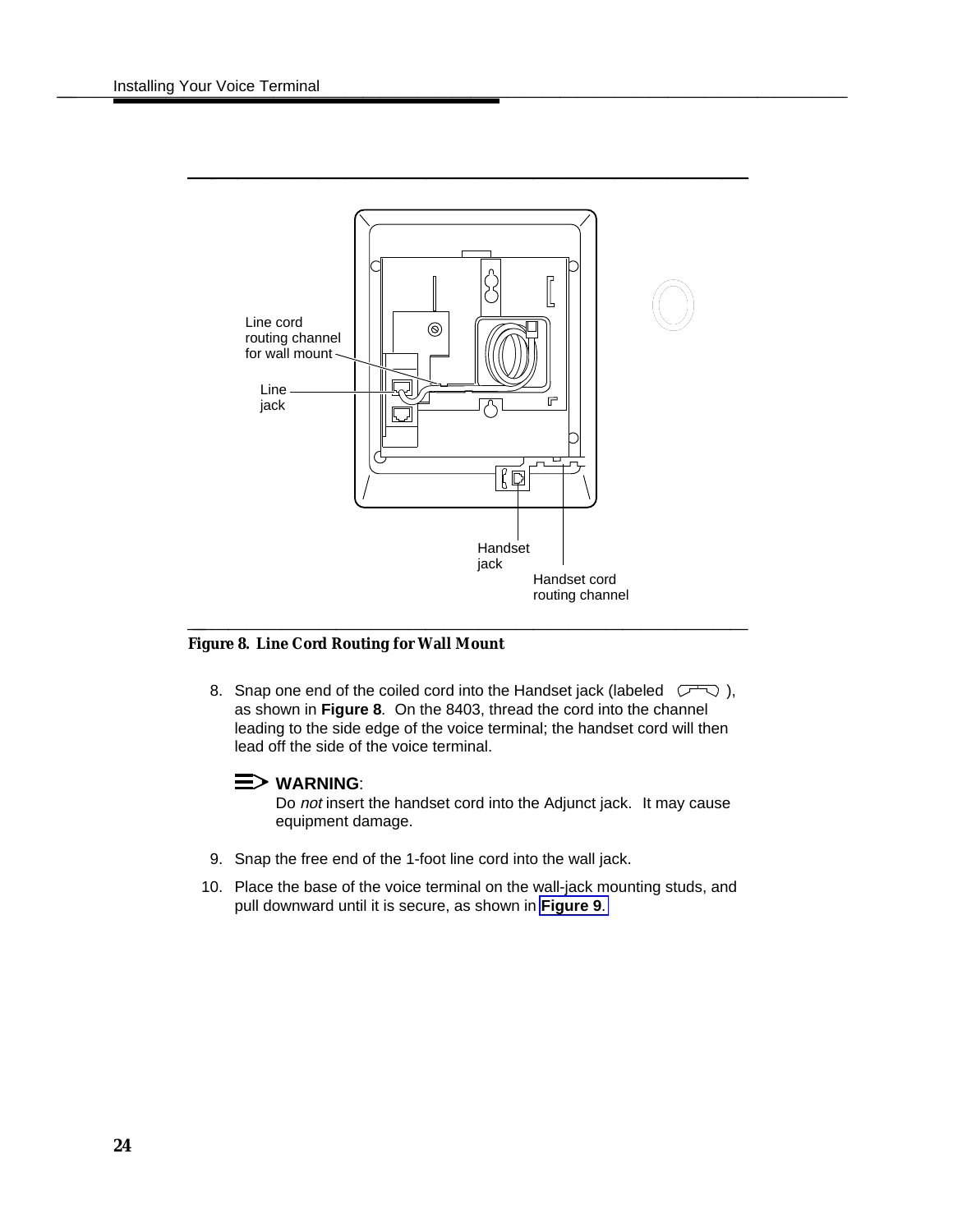<span id="page-29-0"></span>

**Figure 9. Placing the Voice Terminal onto the Wall Jack Mounting Studs**

11. Snap the free end of the handset cord into the handset and place the handset in the cradle.



The handset hook you repositioned will hold the handset in place.

Lift the handset and listen for dial tone. If there is no dial tone, check all wire connections to make sure they are secure. Also, perform a self-test to see if the terminal is receiving power from the switch. (See [''Using the](#page-71-3) [Test Feature](#page-71-3) and the [Diagnostics Feature''](#page-72-2) later in this manual.)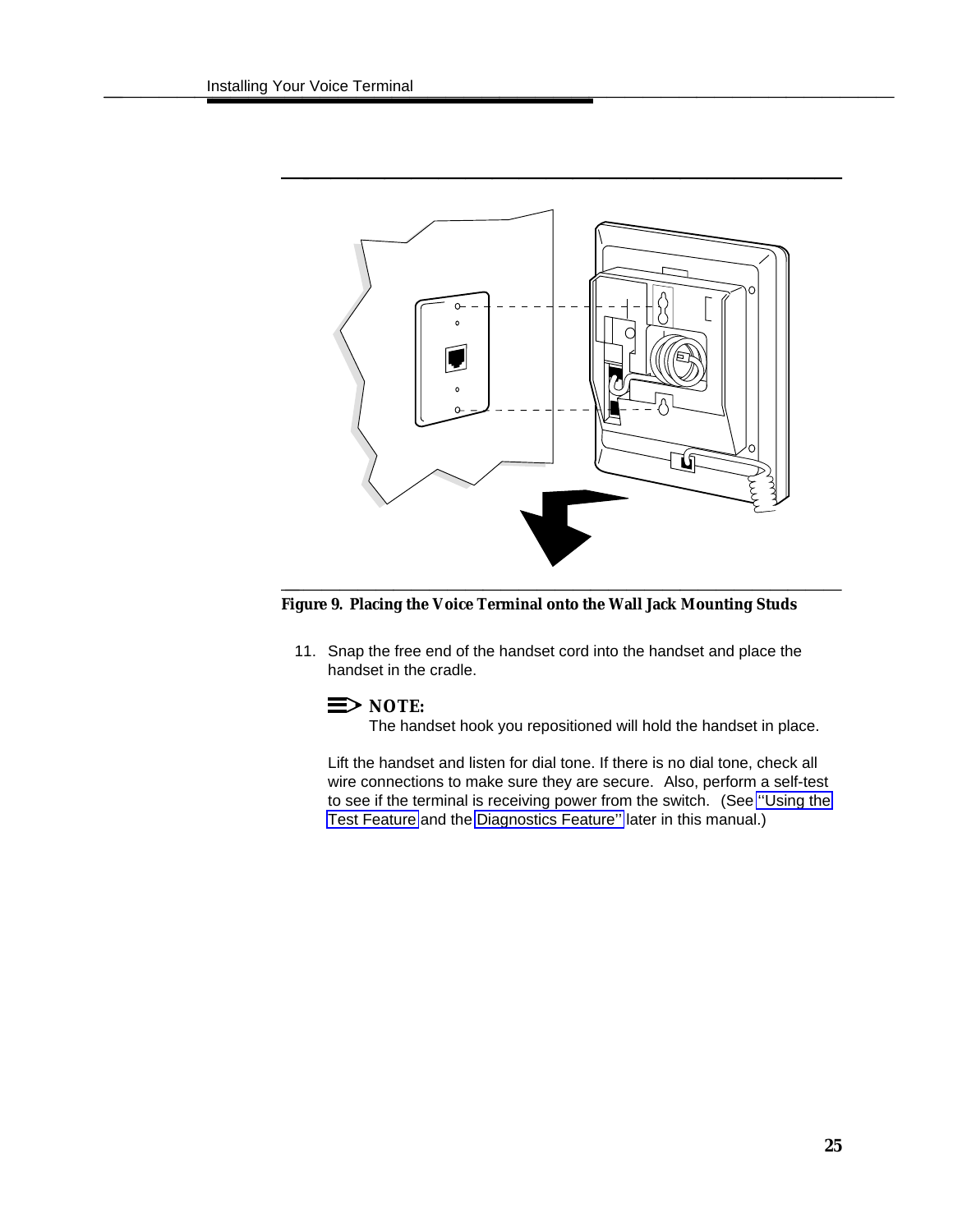# <span id="page-30-1"></span><span id="page-30-0"></span>**Installing Your Voice Terminal<br>Attaching Adjunct Equipment**

If you are installing a speakerphone (models AT&T S101A, S201A, or QUORUM CS201A), a headset adapter (model AT&T 500A), or other adjunct that may be offered, follow these steps to connect the adjunct equipment to your voice terminal.

### $\equiv$  note:

On the rear of the 8411 voice terminal, there are two jacks: the Analog Adjunct Jack for connecting analog equipment such as answering machines, fax machines, data sets or modems, or audio teleconferencing equipment, and a RS-232-D Jack for connecting the 8411 to an IBM-compatible personal computer for use with PassageWay software. For directions on connecting equipment to these jacks, see [''Connecting a](#page-32-2) [Personal Computer and an Analog Adjunct to the 8411 Voice Terminal''](#page-32-2) which appears later in this manual.

The adjunct requires auxiliary power from either a local, individual power supply or a closet supply serving multiple phones. Refer to the adjunct's installation documentation for its power requirements.

- 1. Place the voice terminal face down on a flat surface.
- 2. Snap the adjunct cord into the Adjunct jack (labeled  $\overline{\mathbb{Q}}$ , on all sets except the 8411, on which it is labeled ''ADJUNCT'') until you hear a click. See **[Figure 2](#page-20-0)** for the location of the Adjunct jack on the 8403 and 8410 voice terminals. See **[Figure 3](#page-21-2)** for the location of the Adjunct jack on the 8411 voice terminal. See **[Figure 4](#page-22-2)** for the location of the jack on the 8434DX voice terminal.
- 3. Refer to the [''Desktop Installation''](#page-18-1) section for instructions on routing the adjunct cord through the channel.
- 4. Connect the free end of the adjunct cord to your speakerphone, headset adapter, or other adjunct.
- 5. Then, do one of the following:
	- $\blacktriangleright$  If auxiliary adjunct power is provided by a bulk closet supply, connect the line cord from the voice terminal to the wall jack.
	- $\blacktriangleright$  If a local, individual auxiliary power supply is being used, refer to **[Figure 10](#page-31-0)** for information about how to connect the telephone to the wall jack.

### $\equiv$  NOTE:

If the voice terminal is being used with the 4-wire 7400B Plus or 2-wire 8400B Plus data module, the telephone line cord connects to the Phone jack on the data module instead of to the wall jack. The Line connector on the data module is then connected to the wall jack or power supply. Refer to the 7400B Plus Data Module User's Guide or the 8400B Plus Data Module User's Guide for further information on using these data modules.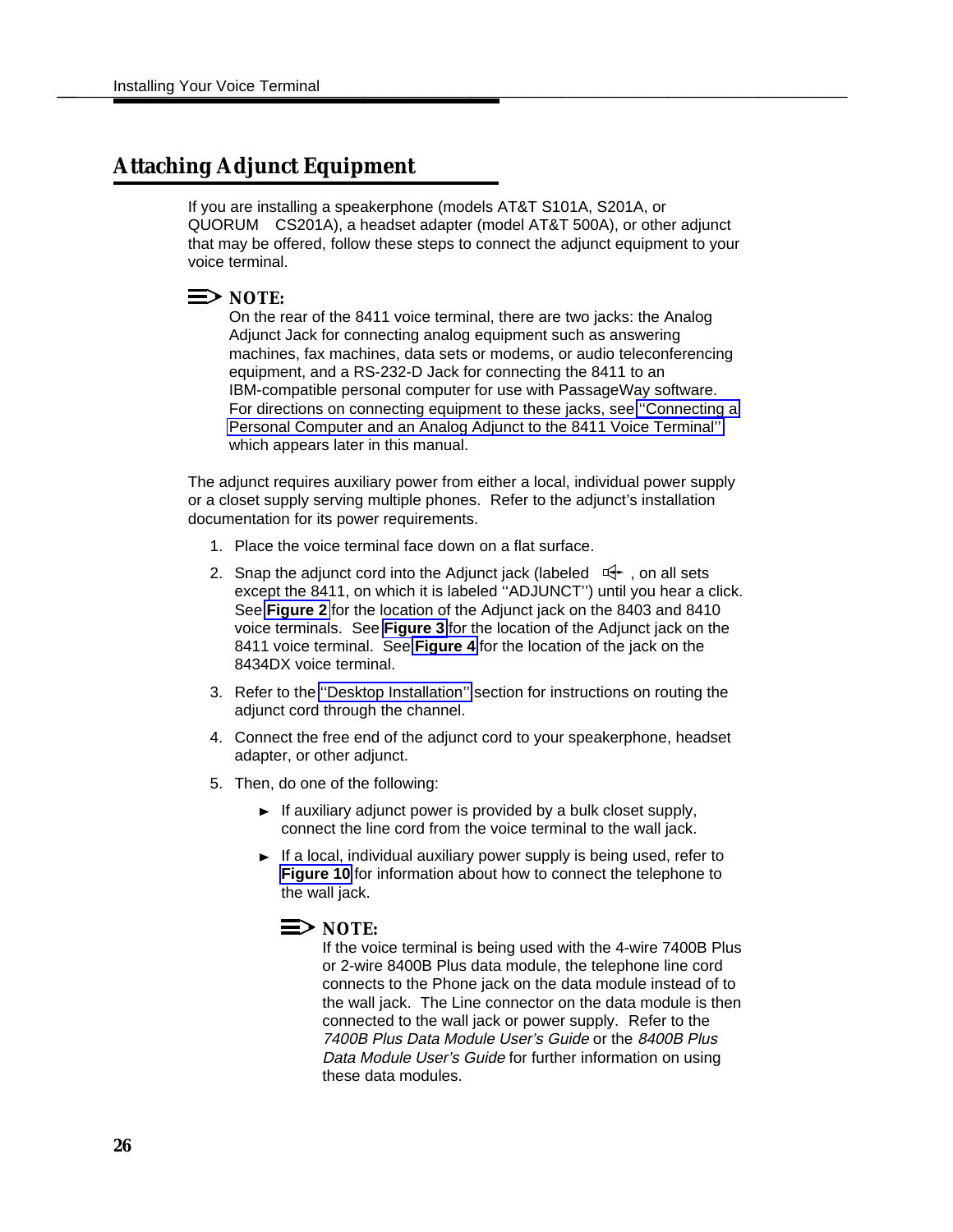

<span id="page-31-0"></span>**Figure 10. Connections for All Telephones with Adjuncts Using an Individual Power Supply**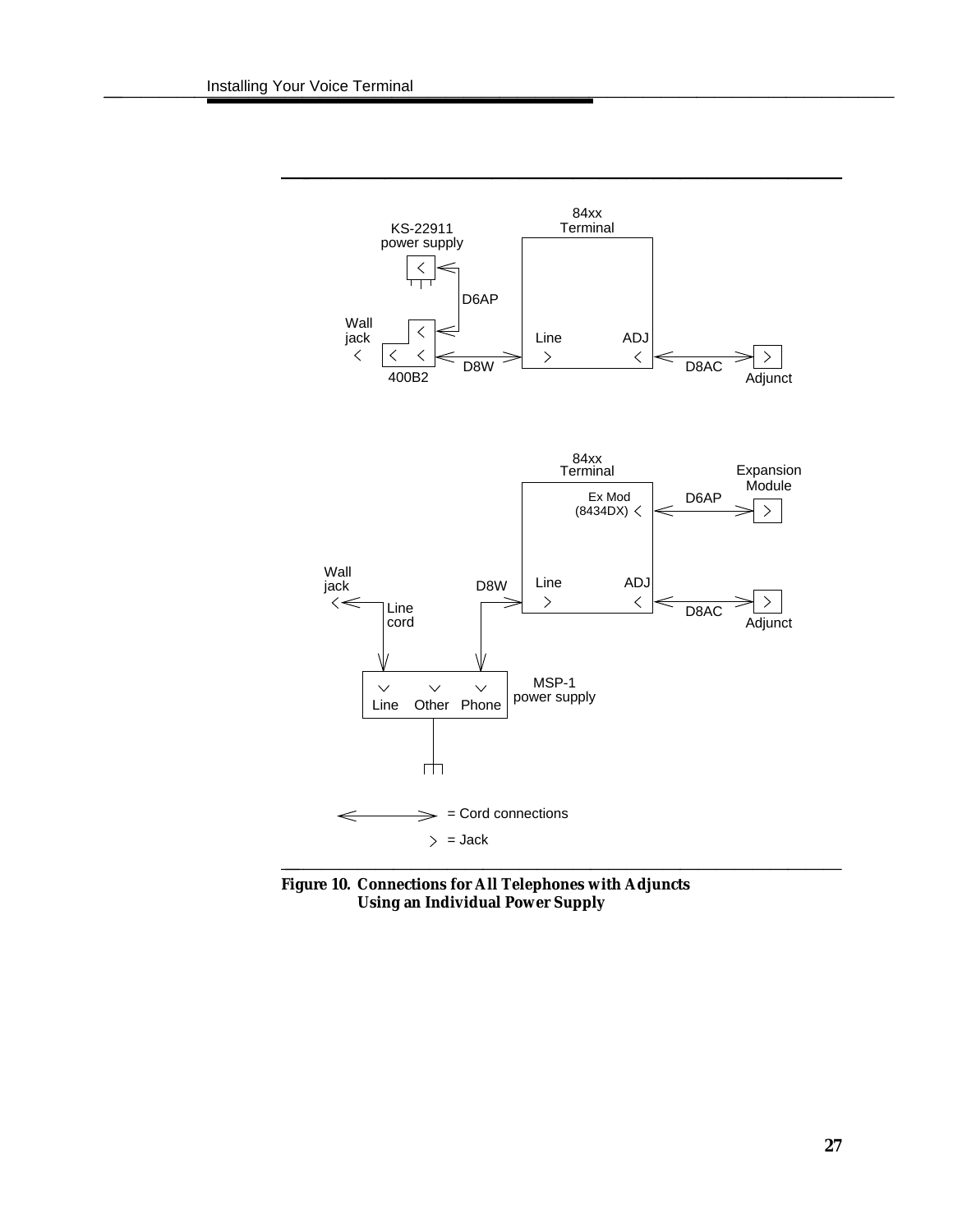## <span id="page-32-2"></span><span id="page-32-0"></span>**Connecting a Personal Computer and an Analog Adjunct to the 8411 Voice Connecting a Personal Computer and<br>an Analog Adjunct to the 8411 Voice<br>Terminal**

The rear of the 8411 voice terminal has two jacks (see **Figure 11** and the explanations below the figure):

bbbbbbbbbbbbbbbbbbbbb

<span id="page-32-3"></span><span id="page-32-1"></span>

#### **Figure 11. The Jacks on the Rear of the 8411 Voice Terminal**

- **The Analog Adjunct jack**  for connecting answering machines, fax  $\blacksquare$ machines, PC or laptop data/fax modem cards, data sets or modems, audio teleconferencing equipment, and TTY machines commonly used by the hearing impaired.
- **The RS-232-D Jack**  for connecting the voice terminal to a COM port on an IBM®- compatible personal computer on which you can load PassageWay Solution software.

# **Connecting the 8411 to a Personal Computer<br>for PassageWay Applications**

The RS-232-D jack on your 8411 voice terminal provides you with a direct interface between an IBM-compatible personal computer and your DEFINITY switch. This connection with the PC allows you to access AT&T PassageWay Solution applications.

To use the PassageWay software, you must have the following components:

- An IBM-PC compatible or PS/2<sup>®</sup> -compatible PC with the following  $\blacksquare$ hardware:
	- An 80286 or higher processor (an 80386 or higher model number is recommended)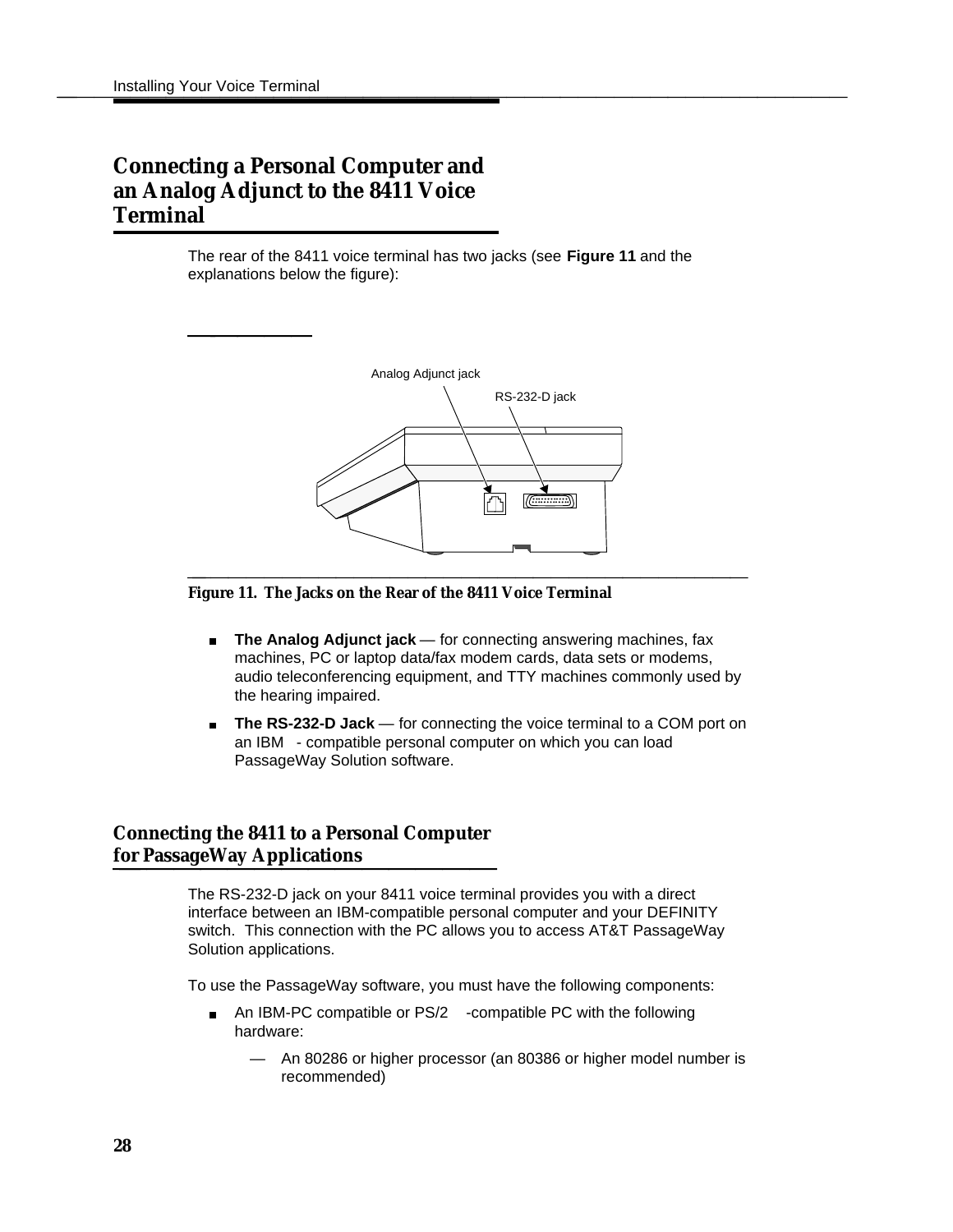- An available serial port
- A minimum of 2 MB of RAM (4 MB is recommended)
- A 3.5-inch, 1.44 MB, high-density drive. (If you do not have a 3.5-inch drive, you can order PassageWay Solution on a 5.25-inch diskette.)
- A hard disk with 2 MB of space available
- A VGA monitor
- A Windows-compatible pointing device (a mouse or trackball is recommended)
- **Microsoft Windows 3.1 or later release running in standard or enhanced** mode
- Your 8411 voice terminal must be connected to a DEFINITY Generic 1, Generic 2, or Generic 3, or System 75 or System 85.

### **Important:**

In order for PassageWay to operate, your 8411 must have auxiliary power, either locally using a MSP-1 or remotely using an 1145B1 closet supply. Also, before you set up your PassageWay connection, you must know which COM port number (that is, COM1, COM2, COM3, or COM4) to which you are connecting your 8411 voice terminal.

### **To connect your 8411 to the PassageWay PC:**

- 1. Make sure that the PC is turned off.
- 2. Unplug the line cord from the modular wall jack or the MSP-1 power supply, if the line cord is already connected.
- 3. Connect one end of the 25-pin cord to the EIA jack on the rear of the 8411 voice terminal.
- 4. Connect the other end of the cord to the serial (COM) port on the PC.

### $\equiv$  NOTE:

You may need a 25-pin to 9-pin adapter in order to make this connection.

- 5. Connect, or reconnect, the line cord from the ''LINE'' jack on the voice terminal to the modular wall jack or to the MSP-1 power supply.
- 6. Turn on your PC.

For information about installing and setting up the PassageWay software, see the section titled **[Installing and Setting Up PassageWay Solution](#page-32-3)** in the PassageWay<sup>™</sup> Solution User's Guide For DEFINITY<sup>®</sup> Communications System, 560-201-102.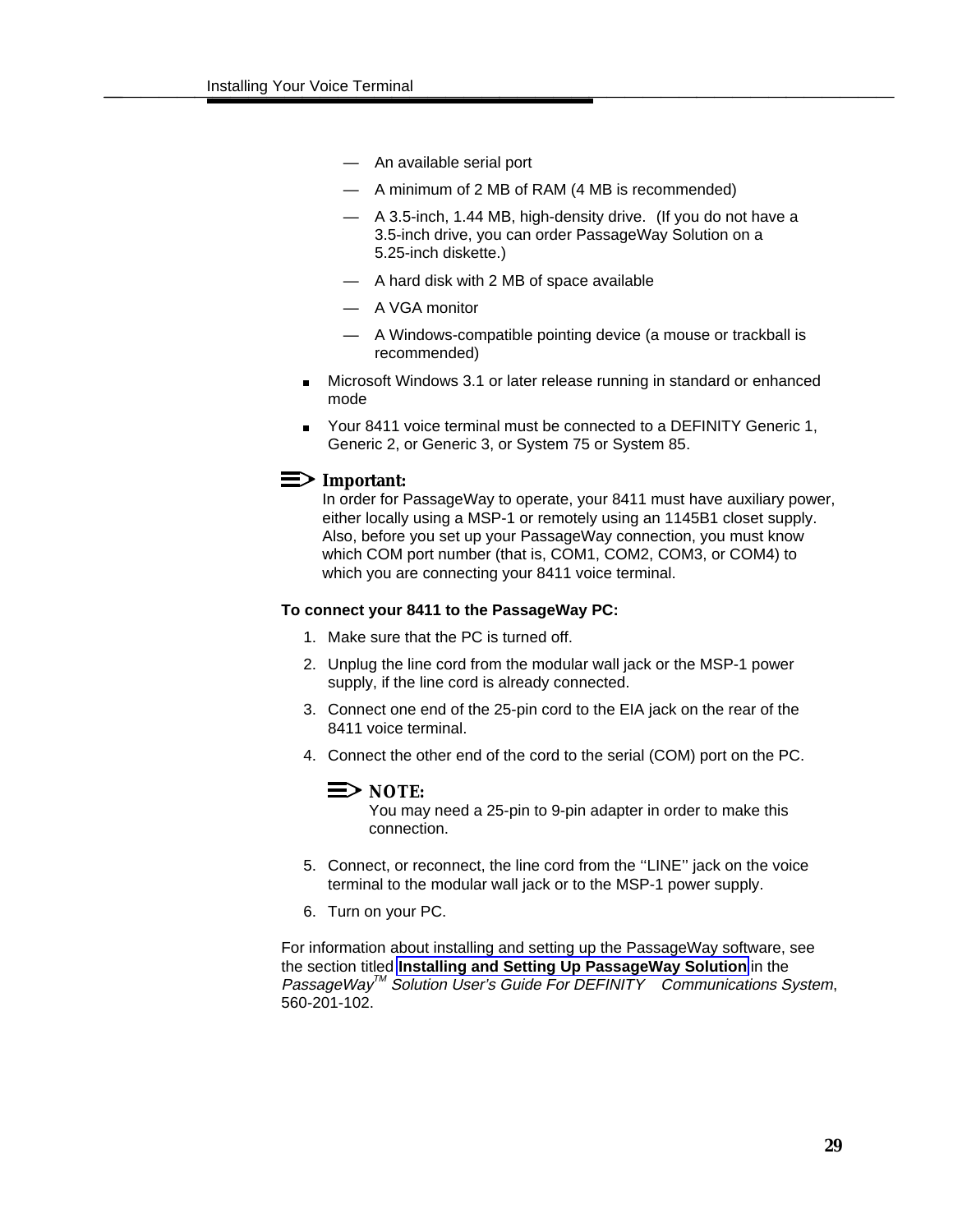# <span id="page-34-0"></span>**Connecting an Analog Adjunct to the 8411<br>Voice Terminal**

Through the Analog Adjunct RJ11C jack on the rear of the set, the 8411 voice terminal provides connection with Analog Adjuncts such as answering machines, fax machines, PC or laptop data/fax modem cards, data sets or modems, audio teleconferencing equipment, and TTY machines commonly used by the hearing impaired. On System 75, System 85, and DEFINITY G1 and G2 switches and DEFINITY G3 systems prior to G3V4, Issue 3, the analog equipment shares the telephone line (or I1-Channel) with the voice terminal. Therefore, while the telephone is being used, you *cannot* use the Analog Adjunct at the same time, or vice versa. Beginning with DEFINITY G3V4, Issue 3, the 8411 and Analog Adjunct can use separate telephone lines (the I1-Channel and I2-Channel) and thus the voice terminal and the Analog Adjunct can be used simultaneously.

### <span id="page-34-1"></span>**To connect an Analog Adjunct to the 8411**

1. Connect the line cord of the Analog Adjunct to the Analog Adjunct jack on the rear of the 8411 voice terminal.

### **WARNING:**

Do NOT connect the Analog Adjunct to the wall jack. It will cause equipment damage.

### $\Rightarrow$  note:

At the DEFINITY G3V4, Issue 3, switch, the 8411 voice terminal must be optioned to use the appropriate DCP I-channel (either the I1-Channel or the I2-Channel). For administration of the 8411 with DEFINITY G3V4, Issue 3, and later switches, see [''Administering the 8410 and 8411 Voice](#page-47-1) [Terminal''](#page-47-1) later in this manual.

# PassageWay and Analog Adjunct<br>Status Indications on the 8411

The system manager may choose to administer Button #9 on the 8411 voice terminal, the next-to-last button in the second column, so that the lights next to these buttons show the status of the PassageWay connection (the PC can be connected to the RS-232-D jack on the rear of the 8411). Button #10, the last button in the second column, can be administered to monitor the status of the Analog Adjunct (this adjunct equipment can be connected to the Analog Adjunct jack on the rear of the 8411). See **[Figure 12](#page-35-0)** for the location of Buttons #9 and #10.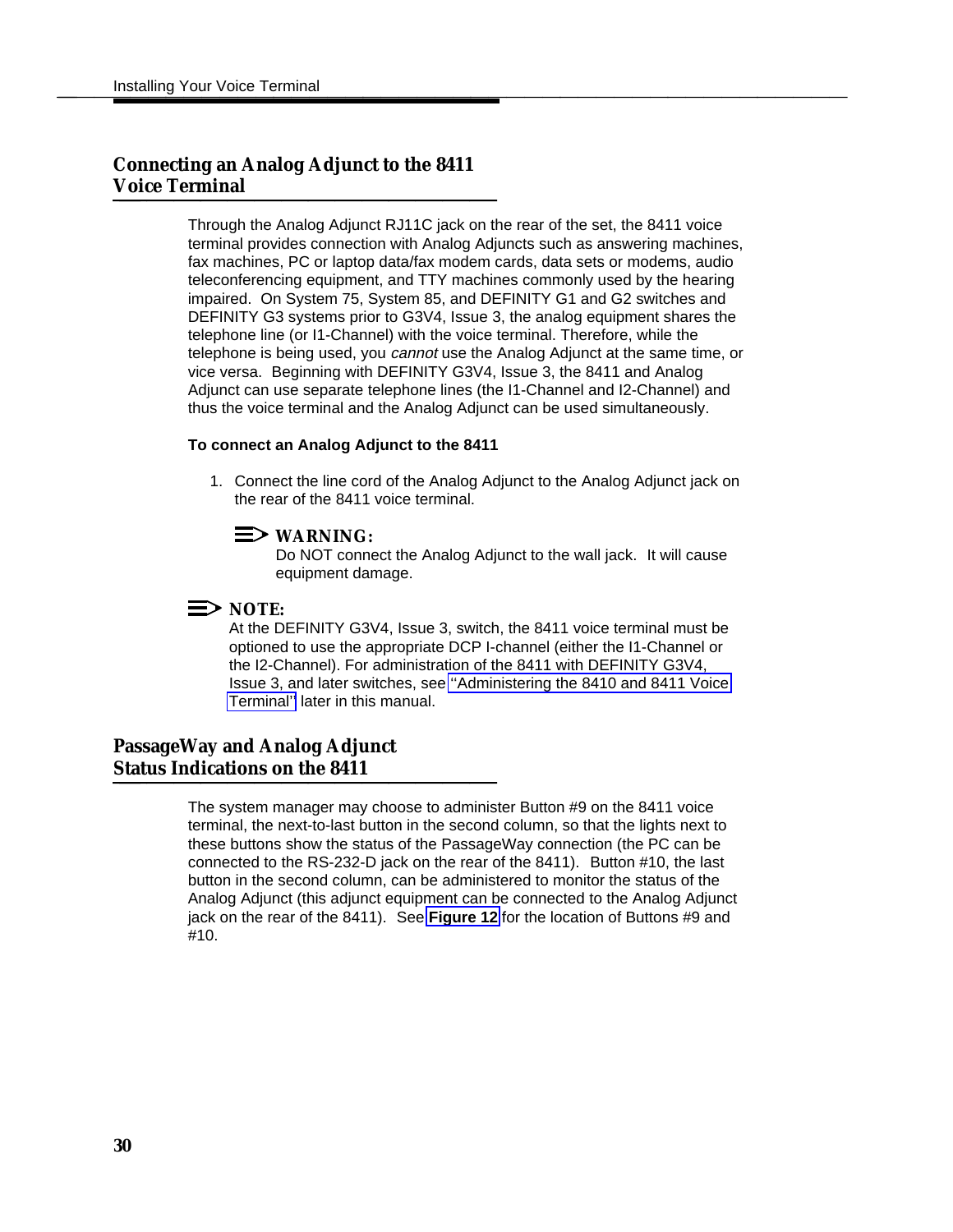<span id="page-35-0"></span> $\Rightarrow$  note:

When the status indication feature is optioned, Button #9 is always used to monitor the PassageWay connection, and Button #10 is always used to monitor the Analog Adjunct. No other buttons on the 8411 can be used for these purposes. If these two buttons are not used for PassageWay and an Analog Adjunct, they can be used for switch features.



**Figure 12. The location of Buttons #9 and #10 on the 8411**

### **PassageWay Status Indications**

The 8411 provides the following status indications, next to Button #9 for the PassageWay connection:

| <b>PassageWay Status</b> | Green light | <b>Red light</b> |
|--------------------------|-------------|------------------|
| <b>AT Command Mode</b>   | Off         | On               |
| PassageWay Mode          | On          | Off              |
| DCP Looparound           | Flash*      | Flash            |
| Switch Link Down         | Winkt       | Wink             |
| EIA Out-of-Sync          | Flash       | Off              |
| Program Mode             | On          | Flash            |

 \* A Flash is a repeating pattern of 500 ms ON and 500 ms OFF. † A Wink is a repeating pattern of 750 ms ON and 250 ms OFF.

l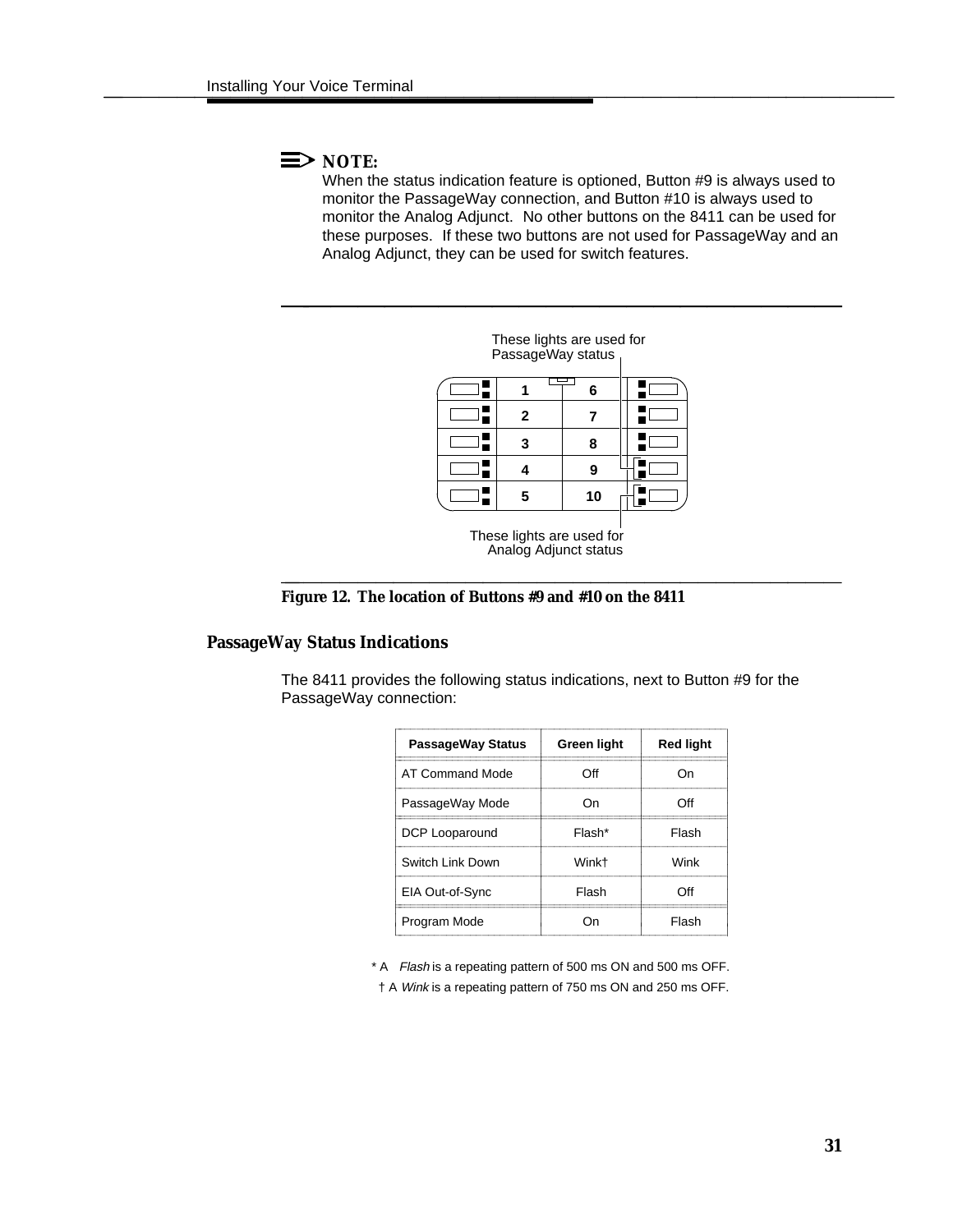### **Analog Adjunct Status Indications**

The 8411 uses the GREEN and the RED lights next to Button #10 to provide the following status indications for the Analog Adjunct connection.

| <b>Analog Adjunct Status</b>                                                                                       | Green Light | <b>Red Light</b> |
|--------------------------------------------------------------------------------------------------------------------|-------------|------------------|
| The Analog Adjunct is off-hook                                                                                     | On          |                  |
| The Analog Adjunct is on-hook and idle                                                                             | Off         |                  |
| The voice terminal is sending a<br>ringing signal to the Analog Adjunct                                            | Flash       |                  |
| The Analog Adjunct is using the telephone line                                                                     |             | On               |
| The 8411 voice terminal is using the telephone line<br>(that is, the Analog Adjunct is NOT using<br>the I-Channel) |             | Off              |

### $\Rightarrow$  NOTE:

The flash indication has priority over the on-hook and off-hook indications listed immediately above.

l

### $\Rightarrow$  NOTE:

When the 8411 is programmed for the Analog Adjunct to use a separate telephone line (that is, the I2-Channel), the red light is always on.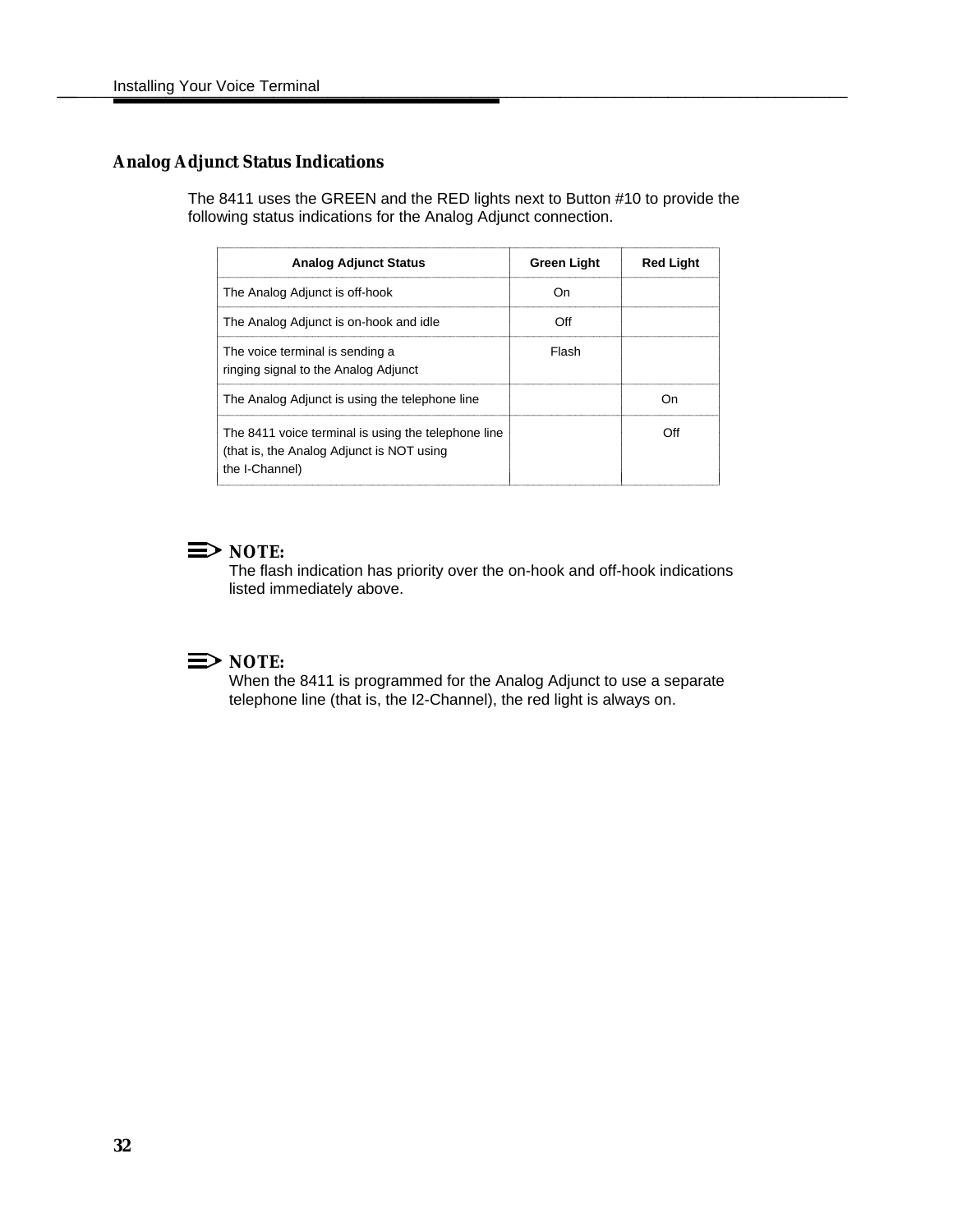### **Labeling the Designation Card**

bbbbbbbbbbbbbbbbbbbbbbbbbbbbbbbbbbbbbbbbbbbb bbbbb

The designation card is a removable card placed behind a transparent protective cover on which the user can type or print call appearance or feature assignments. In most cases, the voice terminal's designation card is filled out before the user begins to use the set. **Do not discard the blank button designation card.** Instead, if there is a preprinted designation card, place it over the blank button designation card which comes with the voice terminal. The blank designation card can then be used as a substitute if, in the future, there are changes in features, telephone numbers, or extension assignments on the voice terminal.

bbbbbbbbbbbbbbbbbbbbbbbbbbbbbbbbbbbb

The following information describes the designation card(s) for each voice terminal and explains how the cards are to be filled out, if necessary, and reinstalled under the plastic cover.<br>**For the 8403 Voice Terminal** reinstalled under the plastic cover.

The designation card for the 8403 voice terminal consists of two sections:

- **The Feature Directory section** Provides a convenient quick reference  $\blacksquare$ **The Feature Directory section** — Provides a convenient quick reference list for 12 features. (These features can be accessed by pressing Feature and then entering the number assigned to the feature, 1 through 9, or 0, or the character \* or #.) The system manager or user can print the name of the feature next to **F1** through **F9**, **F**∗, **F0** and **F#**.
- **The Call Appearance section** Sections **a**, **b**, and **c** are provided for  $\blacksquare$ noting the telephone number or extension of your voice terminal.

To label the card, use the instructions under [''How to Label the Blank](#page-39-0) [Designation Card''](#page-39-0) later in this section.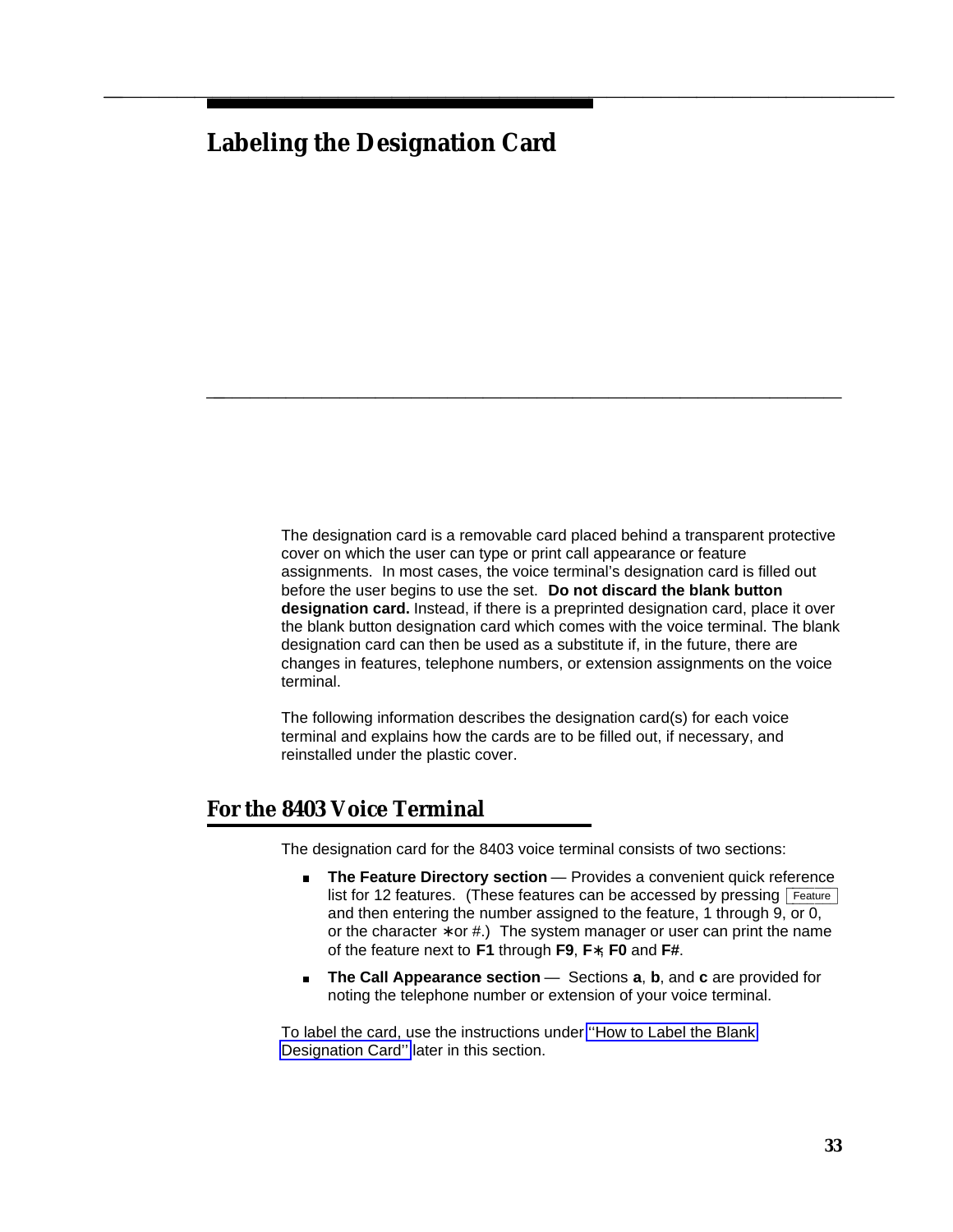# **Example 1** Labeling the Designation Card<br>**For the 8410 and 8411 Voice Terminals**

The **Call Appearance/Feature Button Designation Card** on the 8410 and 8411 voice terminals contains 10 spaces labeled **a** through **j** for specifying the telephone number, extension, or feature assigned to each button.

To label the card, use the instructions under '['How to Label the Blank](#page-39-1) [Designation Card''](#page-39-1) on the next page.

#### $\Rightarrow$  Notes:

On the 8411, you may also label the telephone number card and place it under the telephone number card cover located beneath the handset.

Also, if the Analog Adjunct connected to the 8411 uses the I2-Channel, the telephone number of the Analog Adjunct should be written or typed on the button label next to Button #10 (labeled **j**).

### For the 8434DX Voice Terminal

There are two **Call Appearance/Feature Button Designation Cards** on the 8434DX voice terminals:

- $\blacksquare$ The smaller card contains two columns with five buttons in each column: the first column is labeled **a** through **e**; the second column is labeled **f** through **j**.
- The larger card also contains two columns with 12 buttons in each column. The button labels on this larger card are blank; that is, they are NOT prelabeled with letters like the smaller card.

The four columns on either the 8434DX voice terminal, totaling 34 button spaces, can be used for specifying the telephone number, extension, or feature assigned to each button.

To label the card, use the instructions under [''How to Label the Blank](#page-39-2) [Designation Card''](#page-39-2) on the next page.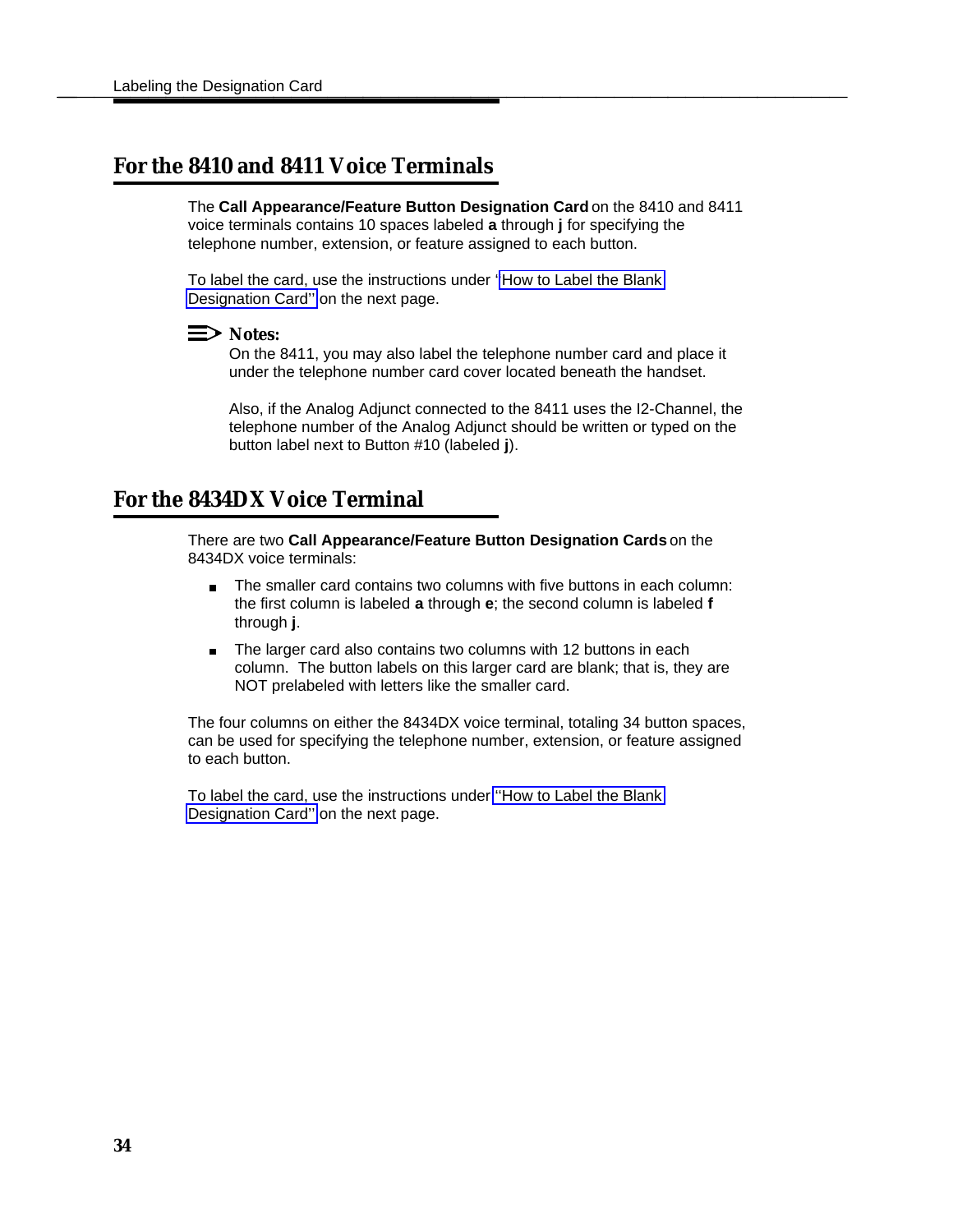## <span id="page-39-2"></span><span id="page-39-1"></span><span id="page-39-0"></span>**How to Label the Blank Designation How to Label the Blank Designation<br>Card**

To label the designation card, do the following:

### $\equiv$  note:

Be sure to print the voice terminal's full telephone number, including the area code, on the first call appearance button.

- 1. The transparent cover is attached to the frame of the voice terminal by tabs on the top and bottom of the cover. To remove the cover, pull the top tab forward and lift the bottom of the transparent cover from the voice terminal.
- 2. Remove the card.
- 3. Print or type the desired labels on the blank designation card.
	- ► On the 8403, print or type the assigned features on your Feature Directory next to the appropriate number or character, and print or type the voice terminal user's extension in Sections **a**, **b**, and **c**.
	- $\triangleright$  On the 8410, 8411, or 8434DX, print or type the voice terminal user's extension on the call appearance buttons and the assigned features on the feature buttons.
- 4. Once you have placed the designation card(s) on the voice terminal, you can replace the transparent cover by inserting the tabs at the bottom and then pressing the top down until it clicks.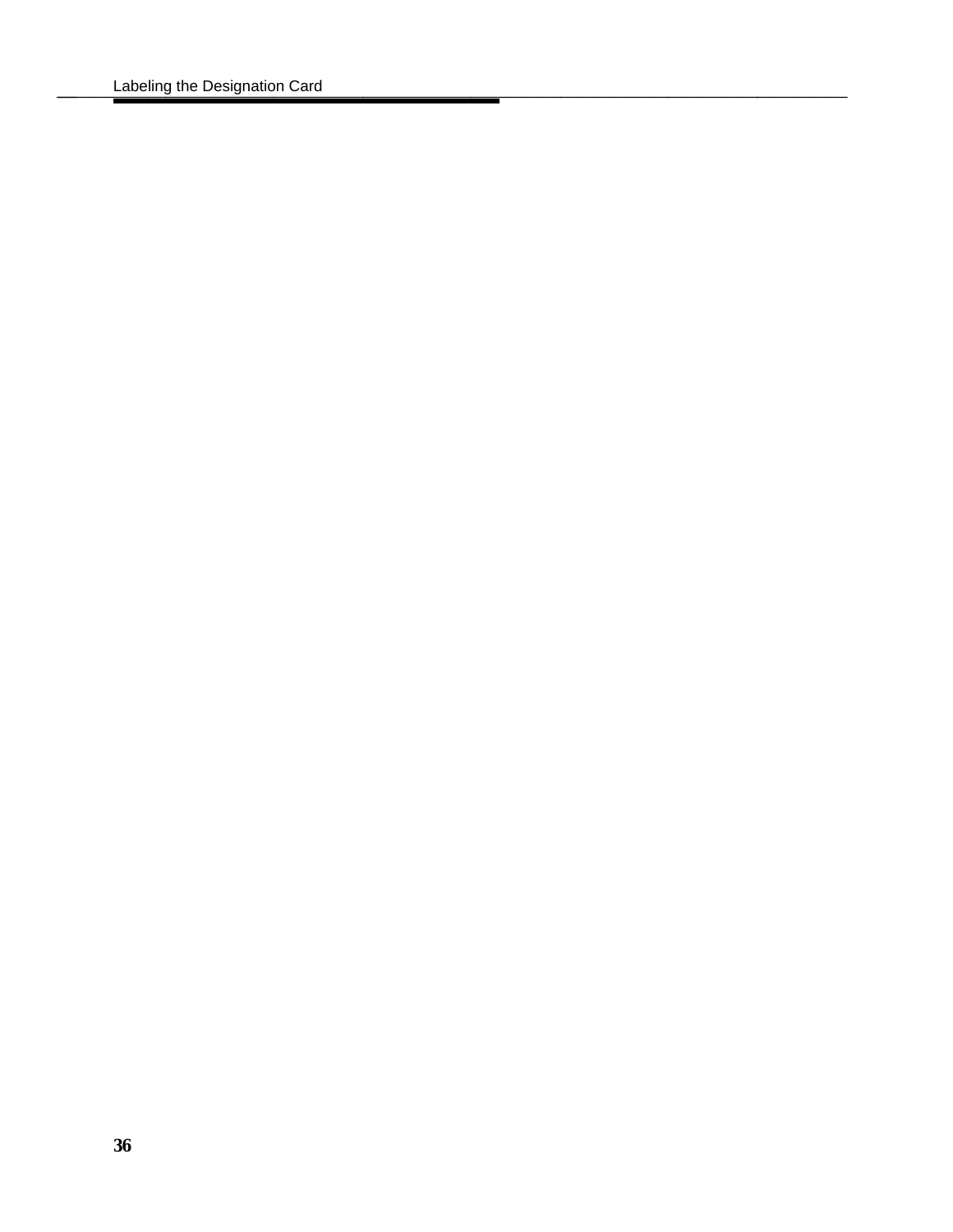### **Switch Administration**

### **Programming the Terminal´s Transmission and Softkey Parameters** bbbbbbb

The following applies to 8400-Series voice terminals installed in a DEFINITY G3V3 (or later) system:

bbbbbbbbbbbbbbbbbbbbbbbbbbbbbbbbbbbb

bbbbbbbbbbbbbbbbbbbbbbbbbbbbbbbbbbbbbbbbbbbb bbbbb

The 8400-Series voice terminals have programmable voice and Touch Tone transmission parameters that must be set to the correct values in order for the terminals to operate within the required limits of the installation.

For installations within the United States (or other sites that use the U.S. transmission limits), no further action is required by the system manager since the terminals and the switch will default automatically to the proper limits (assuming the terminals have not been previously programmed with other transmission parameters).

For installations using a non-U.S. transmission plan, the terminals must be programmed with the correct parameters before being placed into service. The ''change terminal-parameters'' command should be used to select the desired transmission parameters. Then, as each terminal is administered and installed, it will automatically be programmed with the selected parameters. A replacement terminal that has not been pre-programmed with the proper transmission parameters should not be placed into service until it has been programmed with the administered transmission parameters. This can be accomplished by doing one of the following:

From the system maintenance console, enter the command ''busyout station'' followed by ''release station.''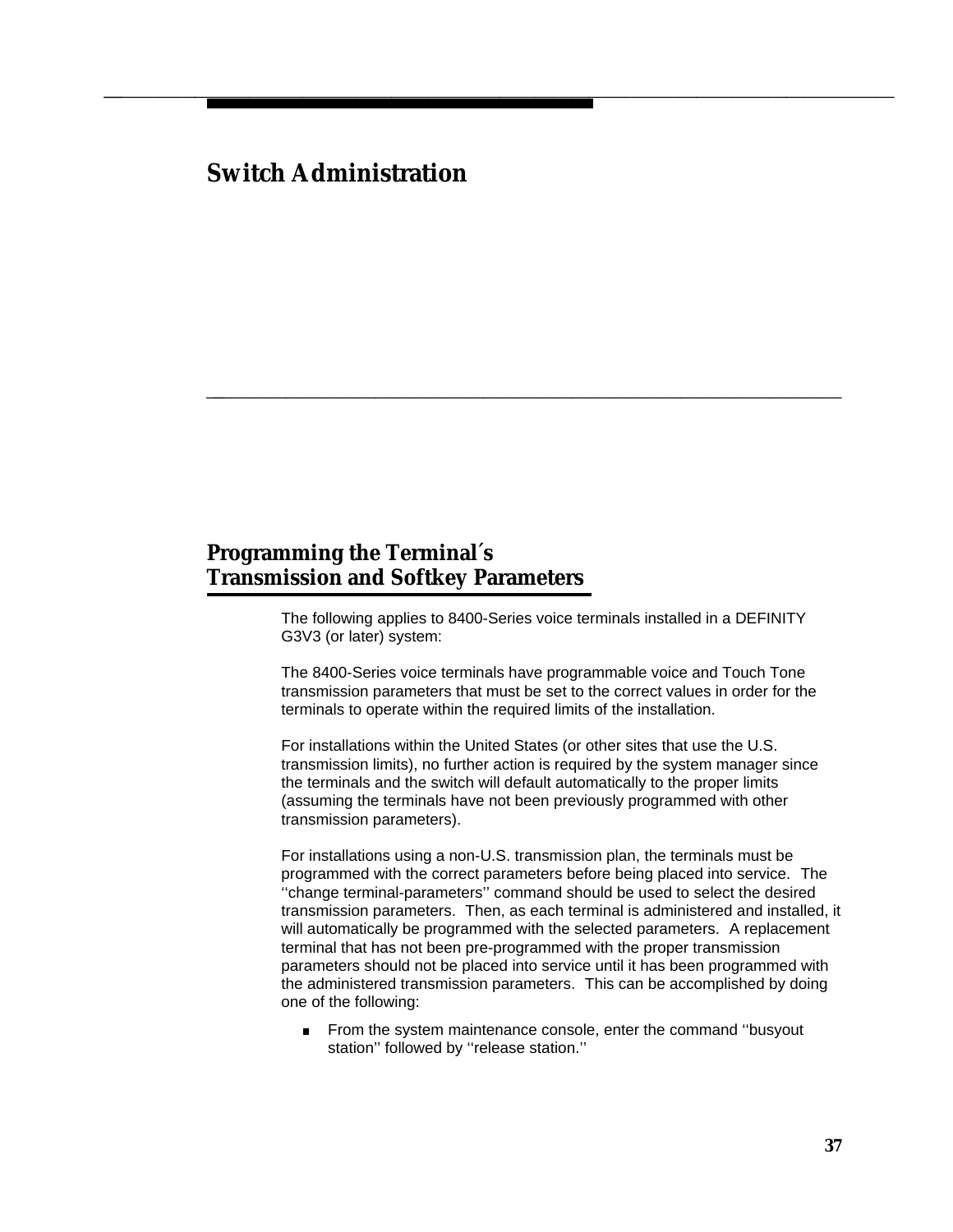Dial the ''Refresh Terminal Parameters'' feature access code from the terminal (or from another terminal that is already in service, specifying the desired terminal to be programmed). The system indicates a successful program operation by turning on the first three green call appearance lights on the programmed set.

On new DEFINITY G3V3 (or later) systems, the terminals will automatically be programmed with the administered transmission parameters shortly after system initialization. The program status of a terminal can be determined by using the ''status station'' command and noting the contents of the ''download status'' field. The ''busyout station'' and/or ''release station'' commands can be used to force the administered transmission parameters (and softkey features for the 8410D, 8411D, and 8434DX) to be sent to the terminal immediately.

A terminal that has not been programmed with the proper parameters may experience incorrect volume levels while on a call, incorrect Touch Tone levels while placing a call, or incorrect softkey labels. If incorrect parameters are suspected, use the ''busyout station'' and/or ''release station'' commands to force the currently administered parameters to be sent to the terminal. The ''status station'' command should then be used to verify that the ''download status'' field indicates the parameters were successfully downloaded.

All 8400-Series terminals are checked each day by the switch (during scheduled maintenance) to ensure they are operating with the currently-administered transmission parameters. If the switch detects an incorrectly-programmed terminal, it will automatically send the correct parameters to the terminal. Note that softkey labels are not checked by the switch and will not be automatically corrected. Use the ''busyout station'' and/or ''release station'' commands to manually correct the softkey labels on a particular terminal.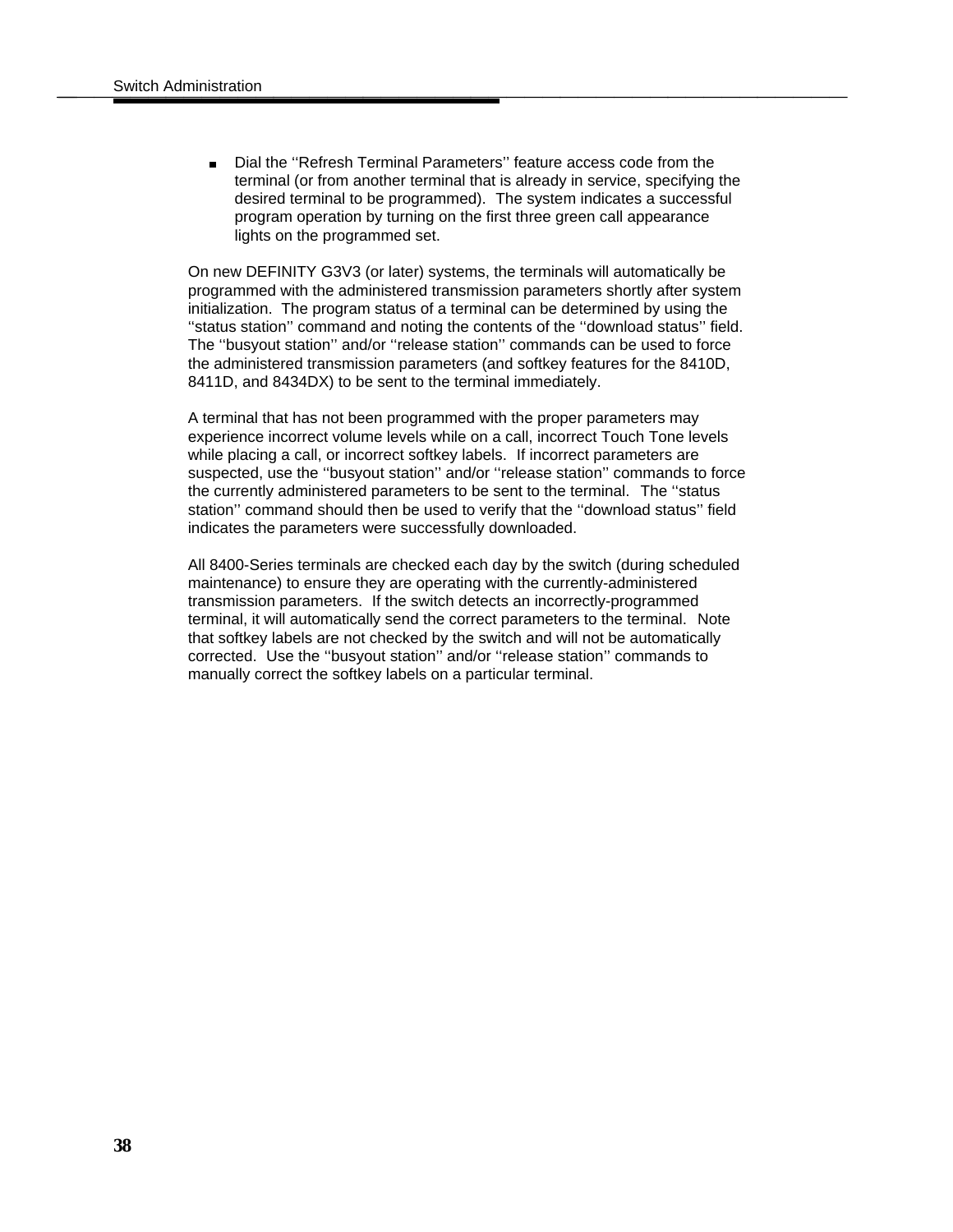## **Circuit Packs Used for the 8400-Series Circuit Packs Used for the 8400-Series<br>Sets**

The following circuit packs can be used with all of the 8400-Series sets.

| <b>Circuit Pack</b>           | 2/4-Wire | Will support these switches   |
|-------------------------------|----------|-------------------------------|
| TN2181 - 16-port              | 2-wire   | G3V2, G3V3 or later           |
| TN754b - 8-port               | 4-wire   | All switches except System 85 |
| TN754* - 8-port               | 4-wire   | All switches except System 85 |
| TN413 - 8-port                | 4-wire   | International System 75       |
| SN 270 or<br>SN 270B - 4-port | 4-wire   | System 85 R2V2 - R2V4         |

\* G3V3 will support the 8403, 8410, and 8434DX voice terminals in the Native Mode with the TN754 V11 or later packs. G3V3 with TN754 V10 and earlier packs must alias these terminals as 7400-Series terminals.

## **A Note on Bulk Administration and A Note on Bulk Administration and<br>on LABELMASTER**

All the 8400-Series voice terminals can be used with LABELMASTER, Issue 3.1 and later.

The sets can be bulk-administered with the following (all allow aliased support only):

- G3MA (used with G1, G3, G3V2, G3V3, and GD'91)
- SATPC (used with System 75 and International System 75)
- **MGR IV (used with G2.1 and G2.2)**
- CSM, MAAP (used with System 85)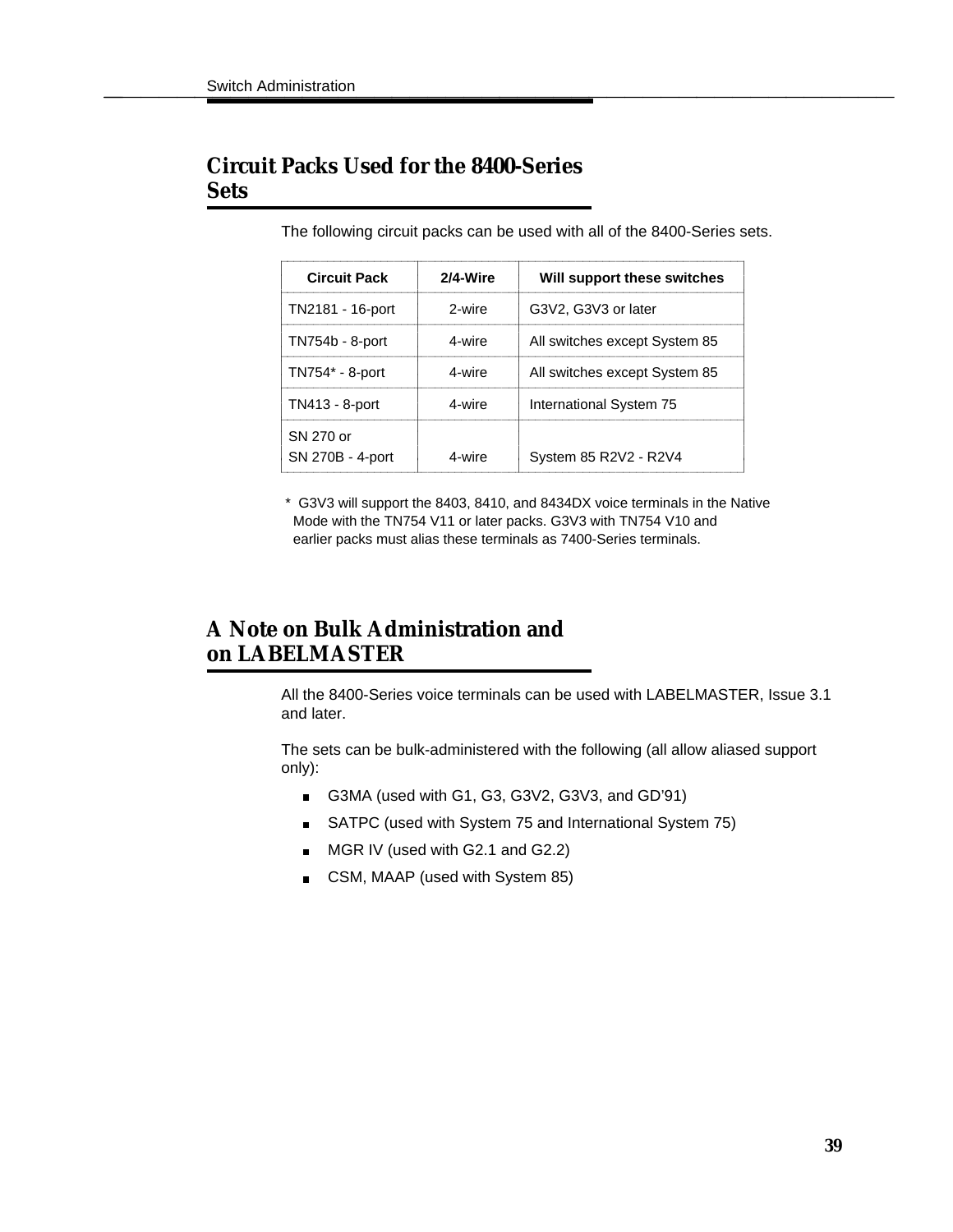## **Administering the 8403 Voice Administering the 8403 Voice<br>Terminal**

| <b>Administering the 8403 Voice Terminal</b> |                     |                                                  |                                |
|----------------------------------------------|---------------------|--------------------------------------------------|--------------------------------|
| If you have<br>this System                   | and this<br>Release | (which can<br>support this<br>type of operation) | administer<br>the 8403<br>as a |
| System 75                                    | $R1V1 - R1V3$       | 4-wire only                                      | 7405                           |
| System 85                                    | $R2V2 - R2V4$       | 4-wire only                                      | 7405                           |
| Internat'l System 75                         | IR1V4, etc.         | 4-wire only                                      | 7405                           |
| DEFINITY G1                                  |                     | 4-wire only                                      | 7405                           |
| Global DEFINITY '91                          |                     | 4-wire only                                      | 7405                           |
| DEFINITY G2V1                                |                     | 4-wire only                                      | 7405                           |
| <b>DEFINITY G2V2</b>                         |                     | 4-wire only                                      | 7405                           |
| DEFINITY G3i, G3r,<br>G3s, G3vs              |                     | 4-wire only                                      | 7405                           |
| <b>DEFINITY G3V2</b>                         |                     | 2- or 4-wire                                     | 7405                           |
| <b>DEFINITY G3V3</b><br>or later             |                     | 2- or 4-wire                                     | 8403                           |

Use the following table for administering the 8403 voice terminal:

**[Figure 13](#page-45-0)** shows the button numbering schemes for administering the 8403 voice terminal to a System 75 or DEFINITY Generic 1 or Generic 3. **[Figure 14](#page-46-0)** shows the button numbering scheme for administering the 8403 voice terminal to a System 85 or DEFINITY Generic 2.

### $\Rightarrow$  NOTE:

On the voice terminals in the diagrams, both numbers and letters are printed on the dial pad keys. However, on some voice terminals only numbers appear on these keys.

### $\Rightarrow$  NOTE:

The 8403 can be administered as itself ONLY IF it is connected to a DEFINITY G3V3 (or later) switch.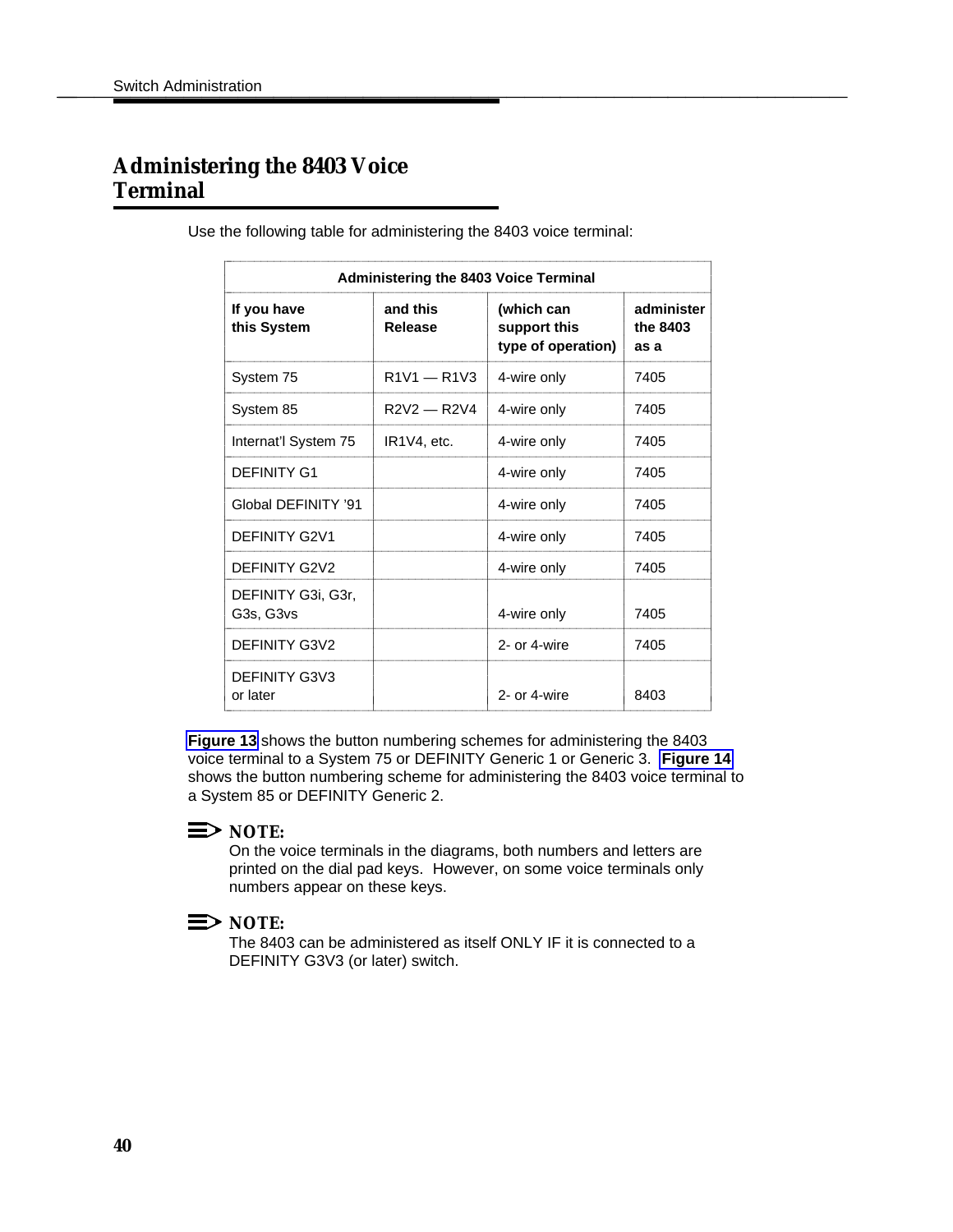<span id="page-45-0"></span>

bbbbbbbbbbbbbbbbbbbbb

**Figure 13. Button Numbering Scheme for Administering the 8403 Voice Terminal Connected to System 75 or DEFINITY Generic 1 or Generic 3**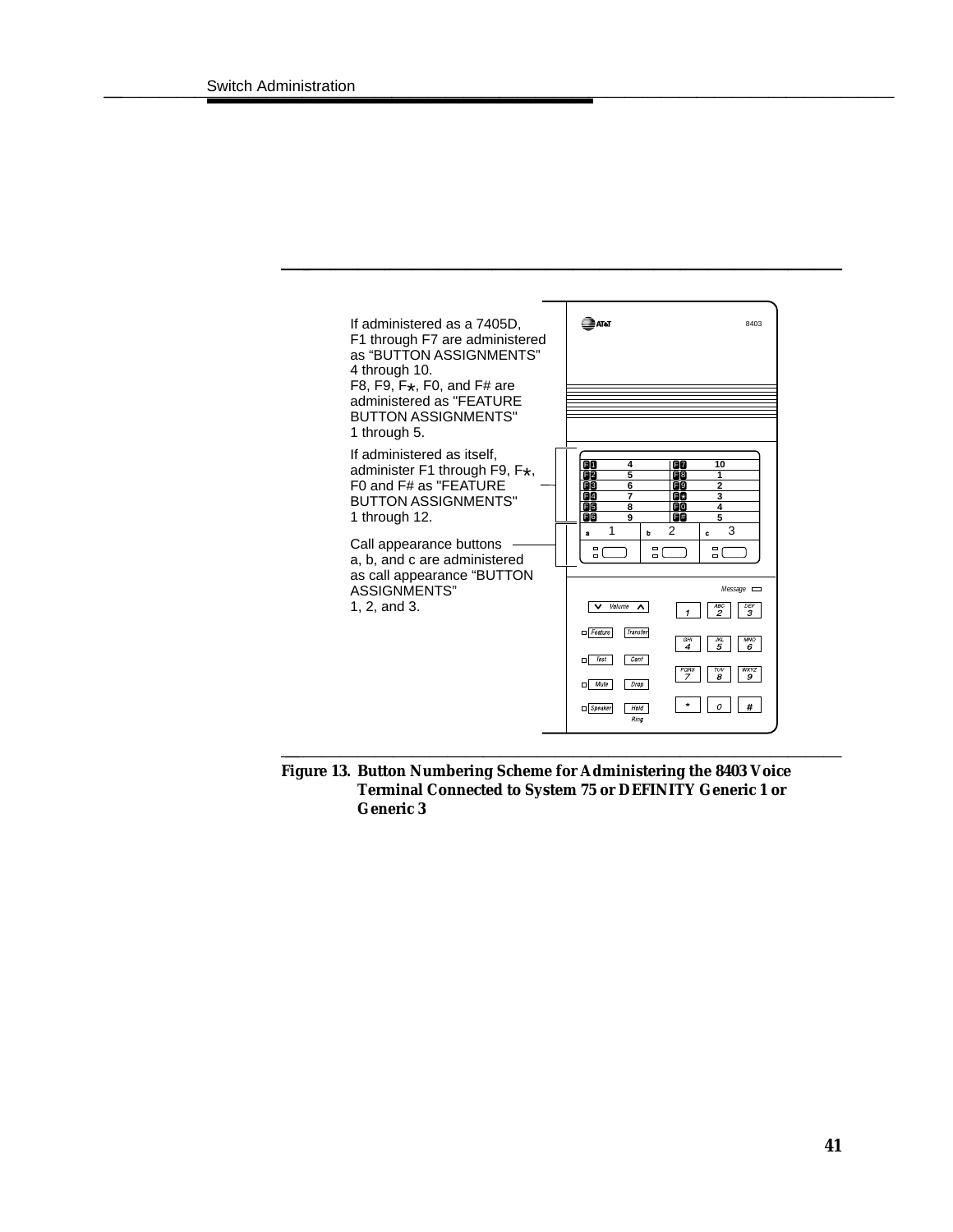<span id="page-46-0"></span>

bbbbbbbbbbbbbbbbbbbbb

**Figure 14. Button Numbering Scheme for Administering the 8403 Voice Terminal Connected to System 85 or DEFINITY Generic 2**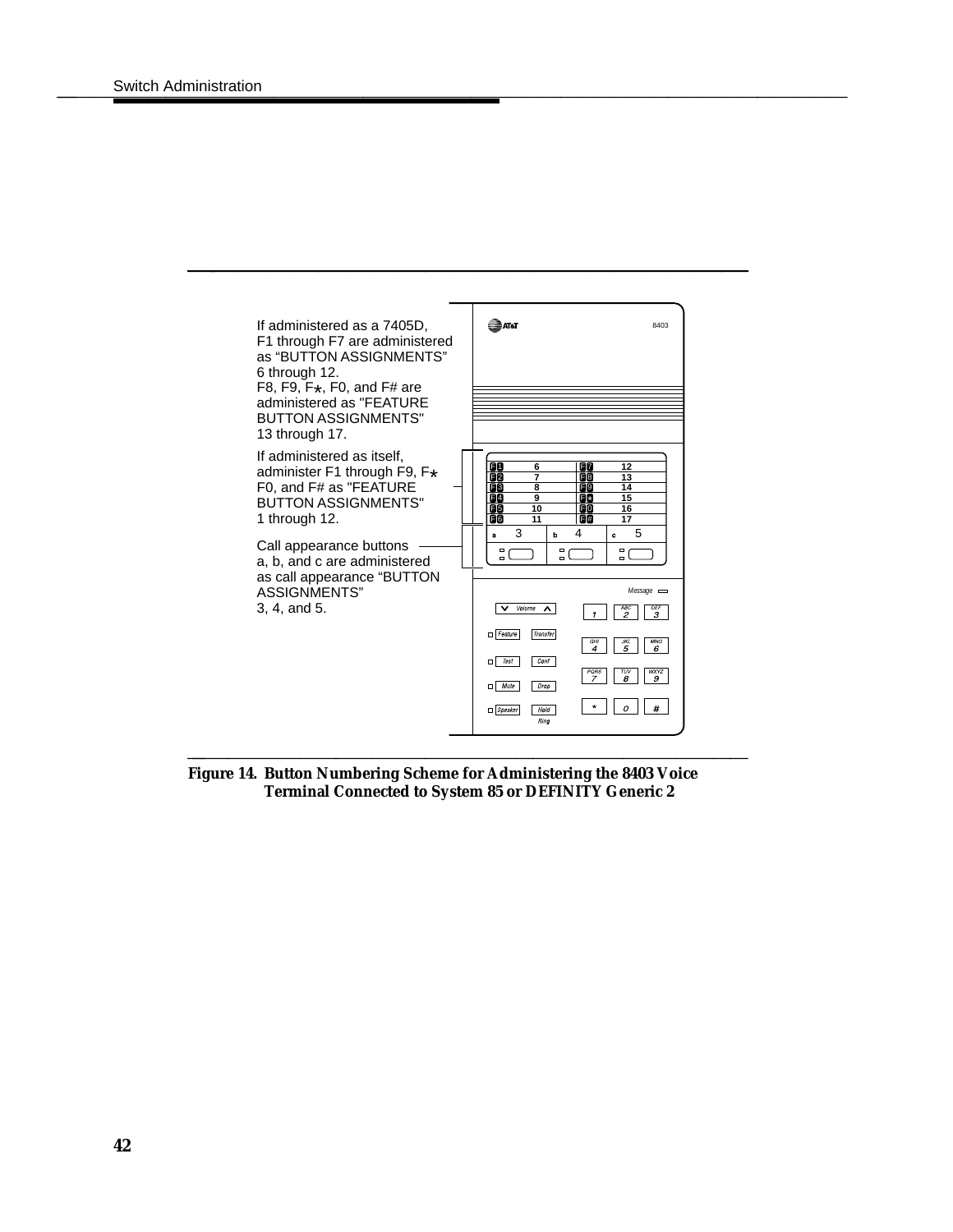## **Administering the 8410 and 8411 Administering the 8410 and 8411**<br>Voice Terminals

There are two types of 8410 and 8411 voice terminals: the 8410B and the 8411B are basic sets without a display. The 8410D and the 8411D have displays.

Use the following tables for administering the 8410B, 8410D, 8411B, and 8411D voice terminals (BE SURE to use the administration table for the voice terminal you are using):

| <b>Administering the 8410B Voice Terminal</b> |                                       |                                                  |                                 |
|-----------------------------------------------|---------------------------------------|--------------------------------------------------|---------------------------------|
| If you have<br>this System                    | and this<br>Release                   | (which can<br>support this<br>type of operation) | administer<br>the 8410B<br>as a |
| System 75                                     | $R1V1 - R1V3$                         | 4-wire only                                      | 7403D                           |
| System 85                                     | $R2V2 - R2V4$                         | 4-wire only                                      | 7403D                           |
| Internat'l System 75                          | IR <sub>1</sub> V <sub>4</sub> , etc. | 4-wire only                                      | 7403D                           |
| <b>DEFINITY G1</b>                            |                                       | 4-wire only                                      | 7403D                           |
| Global DEFINITY '91                           |                                       | 4-wire only                                      | 7410D                           |
| DEFINITY G2V1                                 |                                       | 4-wire only                                      | 7410D                           |
| <b>DEFINITY G2V2</b>                          |                                       | 4-wire only                                      | <b>7410 Plus</b>                |
| DEFINITY G3i, G3r,<br>G3s, G3vs               |                                       | 4-wire only                                      | 7410D                           |
| DEFINITY G3V2                                 |                                       | 2- or 4-wire                                     | <b>7410 Plus</b>                |
| <b>DEFINITY G3V3</b><br>or later              |                                       | 2- or 4-wire                                     | 8410B                           |

### $\Rightarrow$  **NOTE:**

The 8410B can be administered as itself ONLY IF it is connected to a DEFINITY G3V3 (or later) switch.

l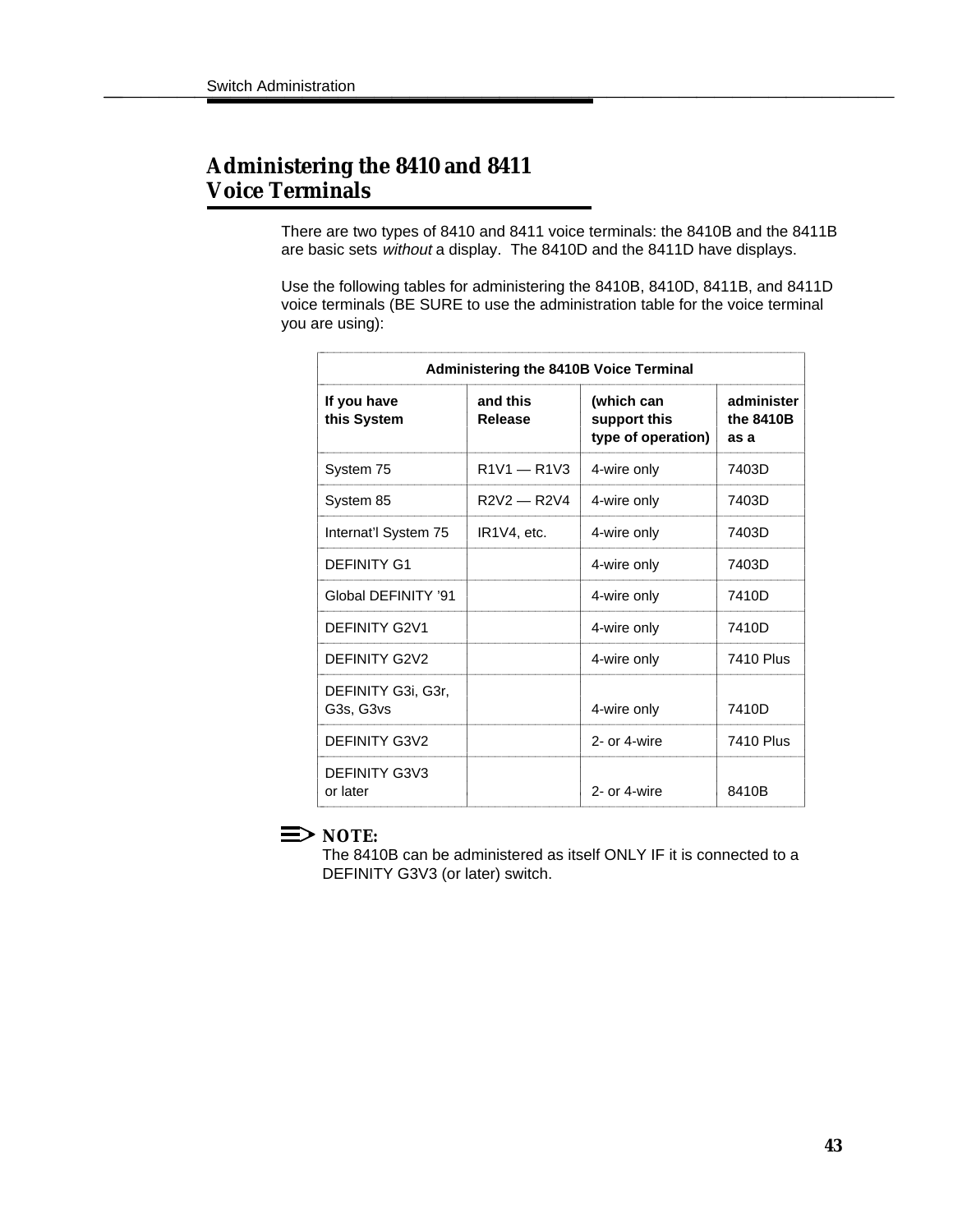| <b>Administering the 8410D Voice Terminal</b> |                               |                                                  |                                 |
|-----------------------------------------------|-------------------------------|--------------------------------------------------|---------------------------------|
| If you have<br>this System                    | and this<br>Release           | (which can<br>support this<br>type of operation) | administer<br>the 8410D<br>as a |
| System 75                                     | $R1V1 - R1V3$                 | 4-wire only                                      | 7405D+D                         |
| System 85                                     | $R2V2 - R2V4$                 | 4-wire only                                      | 7405D+D                         |
| Internat'l System 75                          | IR1V4, etc.                   | 4-wire only                                      | 7405D+D                         |
| <b>DEFINITY G1</b>                            | R <sub>1</sub> V <sub>4</sub> | 4-wire only                                      | 7405D+D                         |
| Global DEFINITY '91                           |                               | 4-wire only                                      | 7405D+D                         |
| <b>DEFINITY G2V1</b>                          |                               | 4-wire only                                      | 7405D+D                         |
| <b>DEFINITY G2V2</b>                          |                               | 4-wire only                                      | 7405D+D                         |
| DEFINITY G3i, G3r,<br>G3s, G3vs               |                               | 4-wire only                                      | 7405D+D                         |
| <b>DEFINITY G3V2</b>                          |                               | 2- or 4-wire                                     | 7405D+D                         |
| <b>DEFINITY G3V3</b><br>or later              |                               | 2- or 4-wire                                     | 8410D                           |

### $\Rightarrow$  **NOTE:**

As noted in the above table, an 8410D aliased as a 7405 voice terminal must be administered as a 7405+D, that is, with Display Module. On the administration page, type a ''y'' (for Yes) on the blank next to ''Display?''

### $\Rightarrow$  **NOTE:**

The 8410D can be administered as itself ONLY IF it is connected to a DEFINITY G3V3 (or later) switch.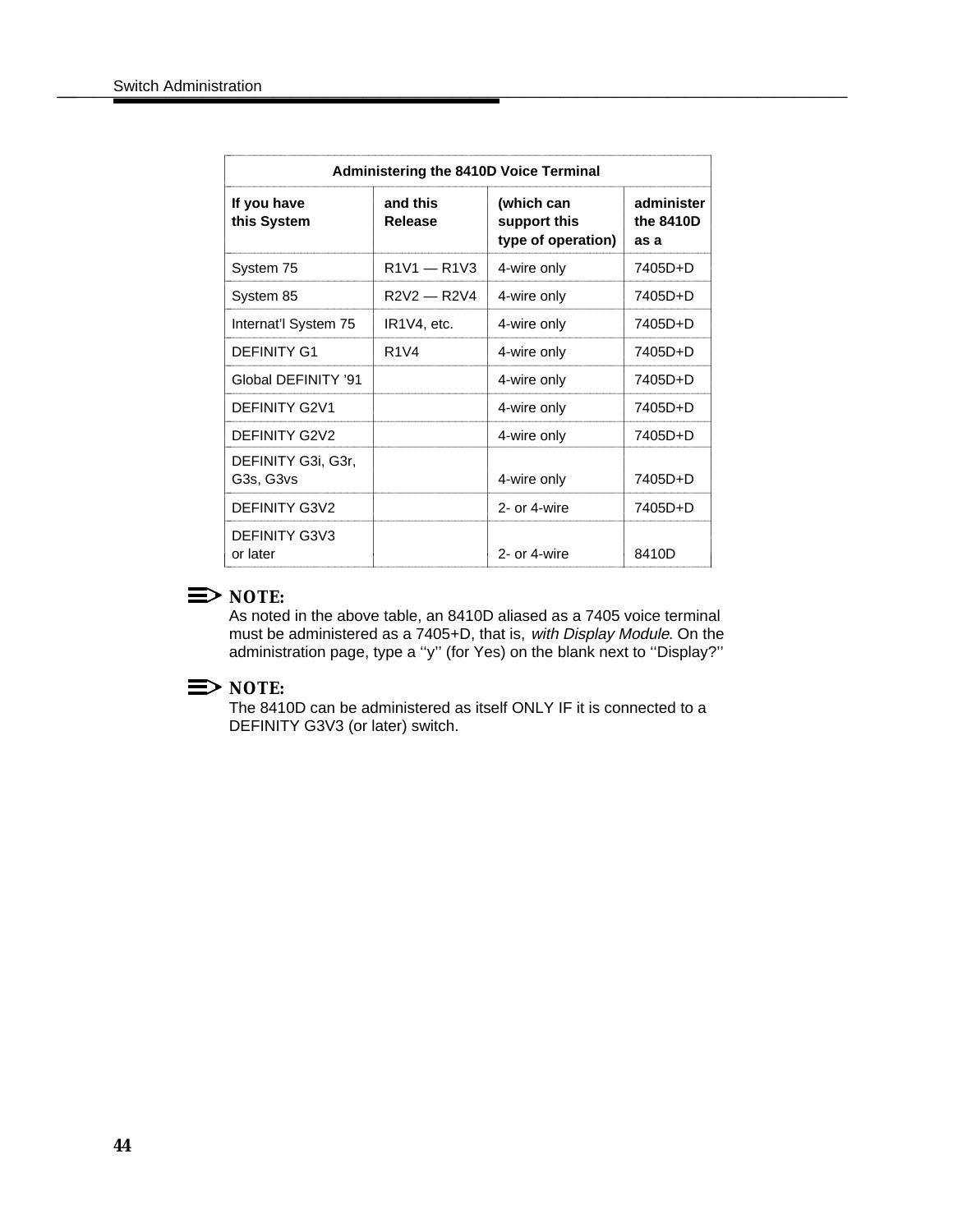| <b>Administering the 8411B Voice Terminal</b> |                     |                                                  |                                 |
|-----------------------------------------------|---------------------|--------------------------------------------------|---------------------------------|
| If you have<br>this System                    | and this<br>Release | (which can<br>support this<br>type of operation) | administer<br>the 8411B<br>as a |
| System 75                                     | $R1V1 - R1V3$       | 4-wire only                                      | 7403D                           |
| System 85                                     | $R2V2 - R2V4$       | 4-wire only                                      | 7403D                           |
| Internat'l System 75                          | IR1V4, etc.         | 4-wire only                                      | 7403D                           |
| <b>DEFINITY G1</b>                            |                     | 4-wire only                                      | 7403D                           |
| Global DEFINITY '91                           |                     | 4-wire only                                      | 7410D                           |
| <b>DEFINITY G2V1</b>                          |                     | 4-wire only                                      | 7410D                           |
| <b>DEFINITY G2V2</b>                          |                     | 4-wire only                                      | 7410 Plus                       |
| DEFINITY G3i, G3r,<br>G3s, G3vs               |                     | 4-wire only                                      | 7410D                           |
| <b>DEFINITY G3V2</b>                          |                     | 2- or 4-wire                                     | <b>7410 Plus</b>                |
| DEFINITY G3V3 and<br>G3V4, Issue 1 & 2        |                     | 2- or 4-wire                                     | 8410B                           |
| DEFINITY G3V4, Issue 3<br>and later           |                     | 2- or 4-wire                                     | 8411B                           |
| <b>DEFINITY G3V5</b>                          |                     | 2- or 4-wire                                     | 8411B                           |

#### **Notes on 8411 Administration (if used with DEFINITY G3V4, Issue 3, or later):**

The 8411B can be administered as itself ONLY IF it is connected to a DEFINITY G3V4, Issue 3, (or later) switch. In Native Mode the voice terminal is administered through a digital line circuit card with a line number (with the usual three call appearances) assigned to the I1-Channel. A second line number can be administered through the same digital line card on the I2-Channel, but this line number can only be used for Analog Adjuncts connected to the Analog Adjunct jack on the 8411. This Analog Adjunct is assigned a private number, but can be used only for placing or terminating a call. It cannot be used for any other analog functions such as transferring a call or setting up a conference call.

If a second line on the 8411 is administered on the I2 channel (for analog equipment) on the 8411, type "analog" in the Data Option field on the administration screen. If the 8411 is connected to a personal computer for use with PassageWay software, type a "y" in the PassageWay field also on the administration screen. (However, DO NOT enter a ''y'' in the PassageWay field unless the user has a licensed PassageWay application.)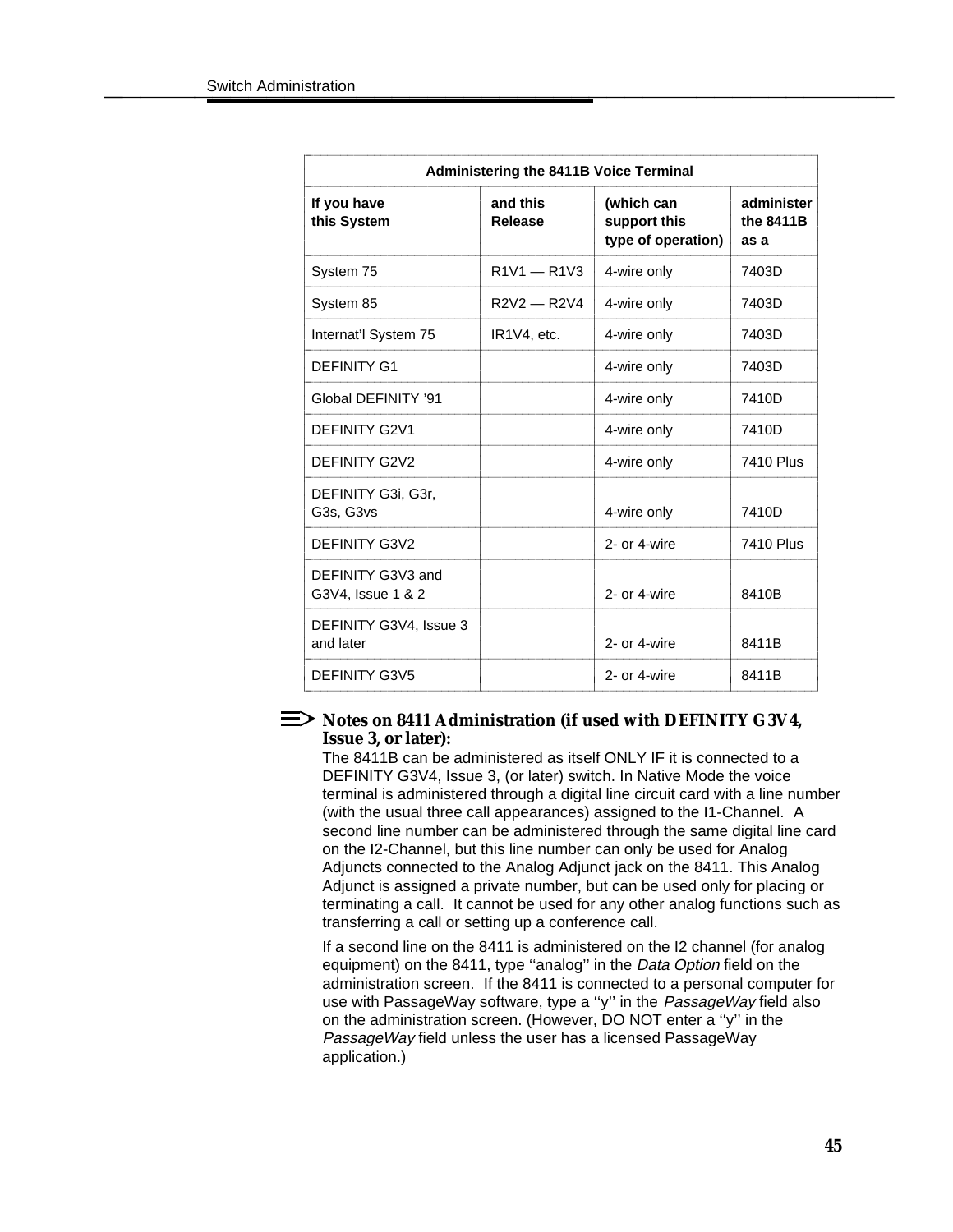| <b>Administering the 8411D Voice Terminal</b> |                                       |                                                  |                                 |
|-----------------------------------------------|---------------------------------------|--------------------------------------------------|---------------------------------|
| If you have<br>this System                    | and this<br>Release                   | (which can<br>support this<br>type of operation) | administer<br>the 8411D<br>as a |
| System 75                                     | $R1V1 - R1V3$                         | 4-wire only                                      | 7405D+D                         |
| System 85                                     | $R2V2 - R2V4$                         | 4-wire only                                      | 7405D+D                         |
| Internat'l System 75                          | IR <sub>1</sub> V <sub>4</sub> , etc. | 4-wire only                                      | 7405D+D                         |
| <b>DEFINITY G1</b>                            | R <sub>1</sub> V <sub>4</sub>         | 4-wire only                                      | 7405D+D                         |
| Global DEFINITY '91                           |                                       | 4-wire only                                      | 7405D+D                         |
| <b>DEFINITY G2V1</b>                          |                                       | 4-wire only                                      | 7405D+D                         |
| <b>DEFINITY G2V2</b>                          |                                       | 4-wire only                                      | 7405D+D                         |
| DEFINITY G3i, G3r,<br>G3s, G3vs               |                                       | 4-wire only                                      | 7405D+D                         |
| <b>DEFINITY G3V2</b>                          |                                       | 2- or 4-wire                                     | 7405D+D                         |
| DEFINITY G3V3 and<br>G3V4, Issue 1 & 2        |                                       | 2- or 4-wire                                     | 8410D                           |
| DEFINITY G3V4, Issue 3<br>and later           |                                       | 2- or 4-wire                                     | 8411D                           |
| <b>DEFINITY G3V5</b>                          |                                       | 2- or 4-wire                                     | 8411D                           |

#### $\equiv$  note:

As noted in the above table, an 8411D aliased as a 7405 voice terminal must be administered as a 7405+D, that is, with Display Module. On the administration page, type a ''y'' (for Yes) on the blank next to ''Display?''

#### **EXECUTE:** Notes on 8411 Administration (if used with DEFINITY G3V4, **Issue 3, or later):**

The 8411D can be administered as itself ONLY IF it is connected to a DEFINITY G3V4, Issue 3 (or later) switch. In Native Mode the voice terminal is administered through a digital line circuit card with a line number (with the usual three call appearances) assigned to the I1-Channel. A second line number can be administered through the same digital line card on the I2-Channel, but this line number can only be used for Analog Adjuncts connected to the Analog Adjunct jack on the 8411. This Analog Adjunct is assigned a private number, but can be used only for placing or terminating a call. It cannot be used for any other analog functions such as transferring a call or setting up a conference call.

If a second line on the 8411 is administered on the I2 channel (for analog equipment) on the 8411, type "analog" in the Data Option field on the administration screen. If the 8411 is connected to a personal computer for use with PassageWay software, type a "y" in the PassageWay field also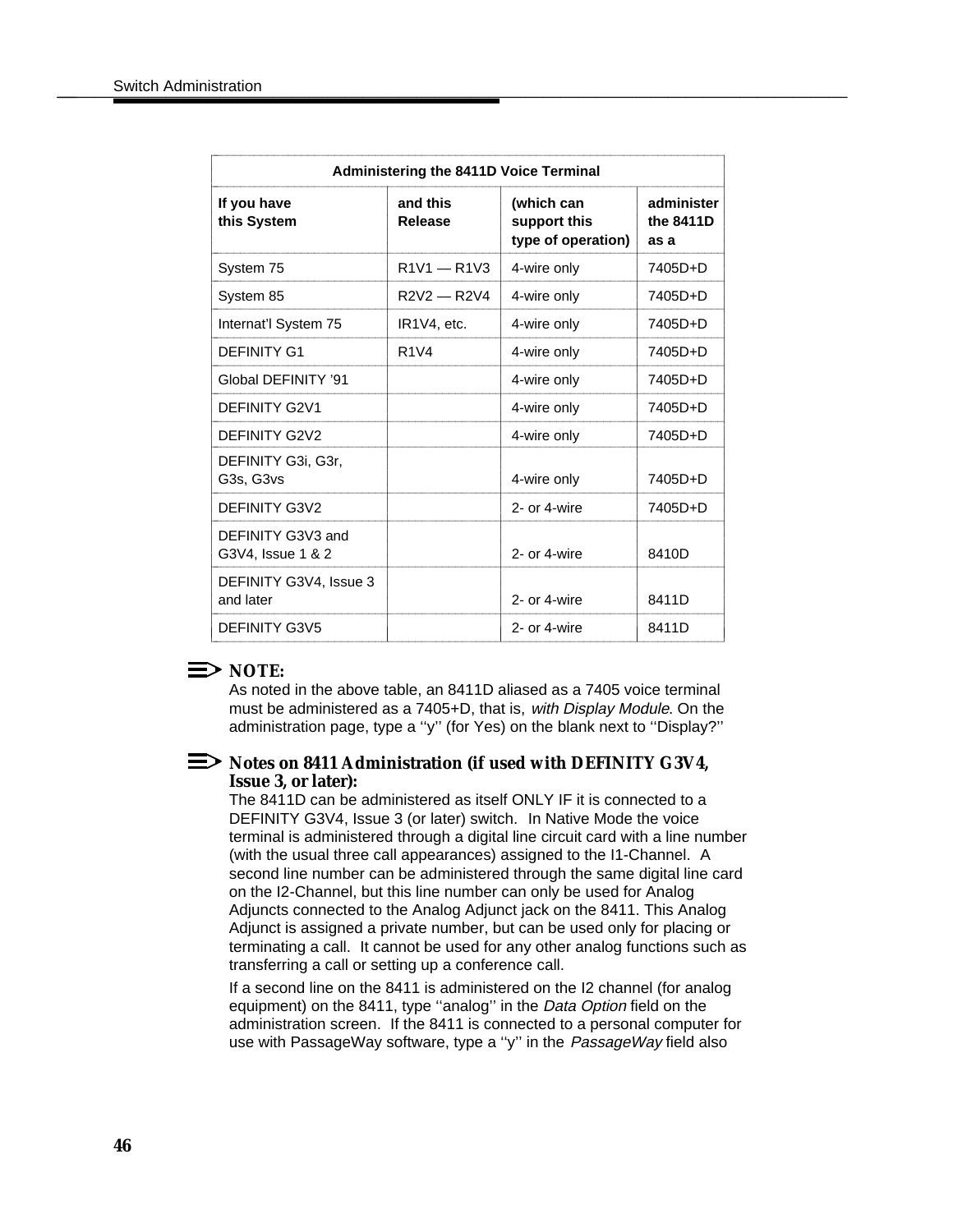on the administration screen. (However, DO NOT enter a ''y'' in the PassageWay field unless the user has a licensed PassageWay application.)

## <span id="page-51-0"></span>**Administering Softkey Features on the<br><b>8410D and 8411D**

On the 8410D and 8411D, up to 12 features can be administered with the softkeys. (There are three feature option screens with up to four available features listed on the second line of each screen.)

When the voice terminal is shipped from the factory, there are 12 softkey features already assigned to the feature option screens; their feature abbreviations appear on the second line of the display, such as the following:



If this feature option screen appears on a user's voice terminal display, the user would press the softkey below **LWC** in order to activate the Leave Word Calling feature or press the softkey below **AutCB** to use the Automatic Callback feature. When the feature is activated, an arrow ( $\blacktriangledown$ ) appears above the feature abbreviation.

For a list of the default softkey features, see [''The Default Softkey Features on](#page-53-0) [the 8410D and 8411D''](#page-53-0) later in this section. Other softkey features that can be administered on the 8410D and 8411D voice terminals are listed in ''Alternate Softkey Features on the 8410D and 8411D.''

**Alternate softkey features (to replace default softkey features), international transmission levels and parameters, and A/Mu Law companding can be administered and supported ONLY on a terminal connected to a G3V3 or later.**

bbbbbbbbbbbbbbbbbbbbbbbbbbbbbbbbbbbbbbbbbbbbbbbbbbbbbbbbbbbbbbbbbbb

**CAUTION: It is not recommended nor will it be supported for anyone to administer alternate softkey features, international transmission levels and parameters, and A/Mu Law companding on a terminal from a G3V3 switch and subsequently connect this same terminal to an earlier switch release, such as a DEFINITY G3V2, G2, G1, or a System 75 or System 85. Any problems in the** functionality or in readministration of this terminal will be the responsibility of the customer, not AT&T.

l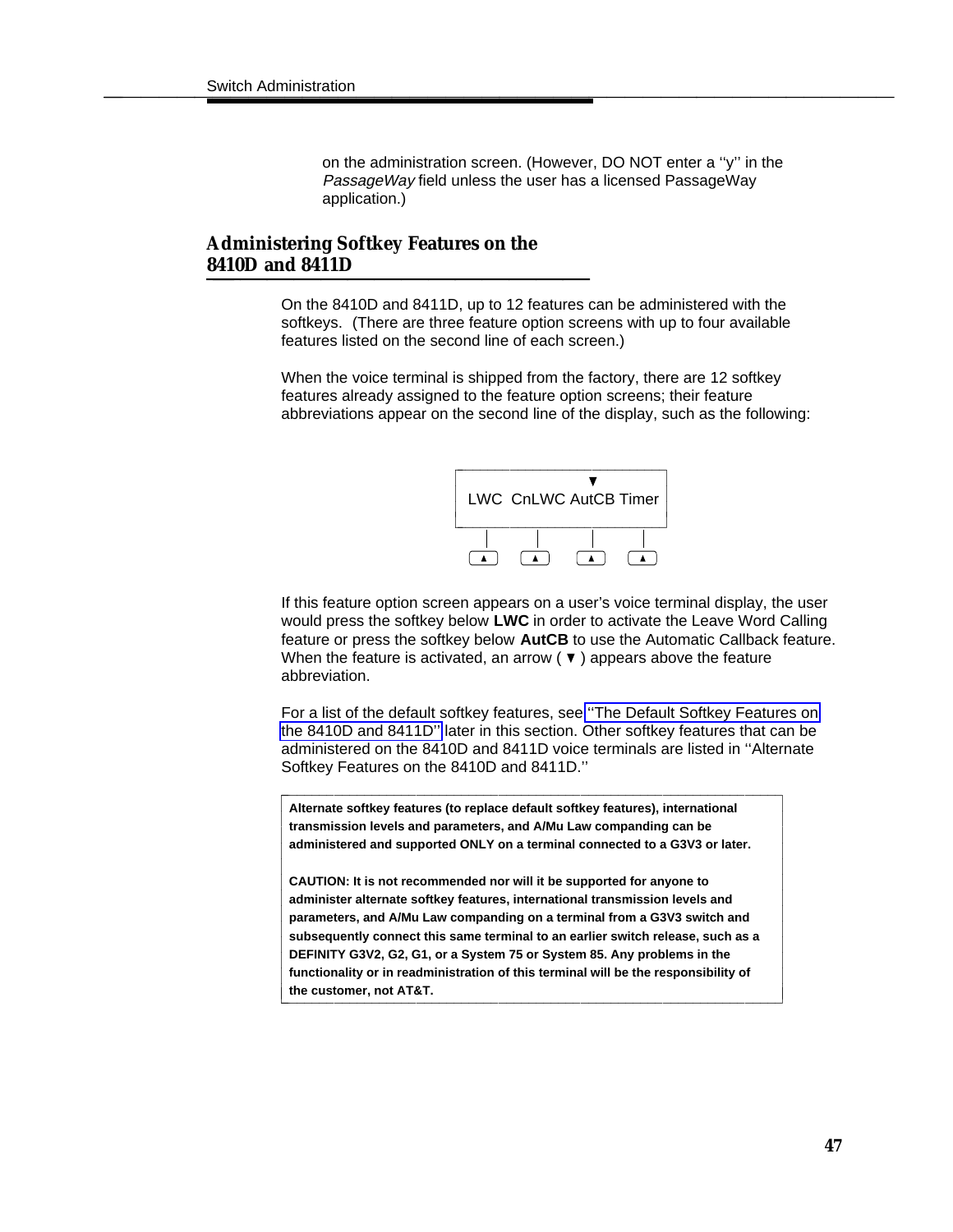#### $\equiv$  NOTE:

With G3V3 and later switches, the system can download BLANK softkey labels for positions where there are no features administered.

The 12 softkey features on the 8410D and 8411D should be administered in the following manner:

- **If the 8410D is connected to a DEFINITY G3V3 (or later) switch, or if the 8411D is connected to a DEFINITY G3V3 or G3V4, Issue 1 or 2,** administer either of the voice terminals as an 8410D. **An 8411D voice terminal connected to a DEFINITY G3V4, Issue 3 (or later)** can be administered as itself. In any of these cases (that is, if the voice terminal is connected to a G3V3 or later), the system manager may choose to leave the default softkey features in place (see [''The Default Softkey](#page-53-0) [Features on the 8410D and 8411D''](#page-53-0) on the next page) OR select features from the list of alternative softkey features (see [''Alternate Softkey](#page-55-0) [Features on the 8410D and 8411D''\).](#page-55-0) Administer the softkey features on ''SOFTKEY BUTTON ASSIGNMENTS'' Buttons #1 through 12.
- **If the 8410D or 8411D is connected to a System 75, DEFINITY G1, or**  $\blacksquare$ **DEFINITY G3V2 (or earlier)**, administer the voice terminal as a 7405D + Display Module. Only the default softkey features can be used. (See [''The](#page-53-0) [Default Softkey Features on the 8410D and 8411D''](#page-53-0) on the next page.) Administer the 12 softkey features on ''FEATURE BUTTON ASSIGNMENTS'' Buttons #2 through 13. (The Normal feature should be administered on Button #1 on this administration screen.)

For example, on the default feature option screen on the previous page, the Leave Word Calling (LWC) feature would be administered on ''FEATURE BUTTON ASSIGNMENTS'' Button #2; the Automatic Callback (AutCB) feature would be administered on Feature Button #4.

**If the 8410D or 8411D is connected to a System 85 or DEFINITY G2,** administer the voice terminal as a 7405D + Display Module. Only the default softkey features can be used. (See [''The Default Softkey Features](#page-53-0) [on the 8410D and 8411D''](#page-53-0) on the next page.) Administer the 12 softkey features on ''FEATURE BUTTON ASSIGNMENTS'' Buttons #14 through 25. (The Normal feature should be administered on Button #13 on this administration screen.)

For example, for the features on the first default feature option screen shown on the previous page, the Leave Word Calling feature should be administered on ''FEATURE BUTTON ASSIGNMENTS'' Button #14. The Automatic Callback feature should be administered on Feature Button #16.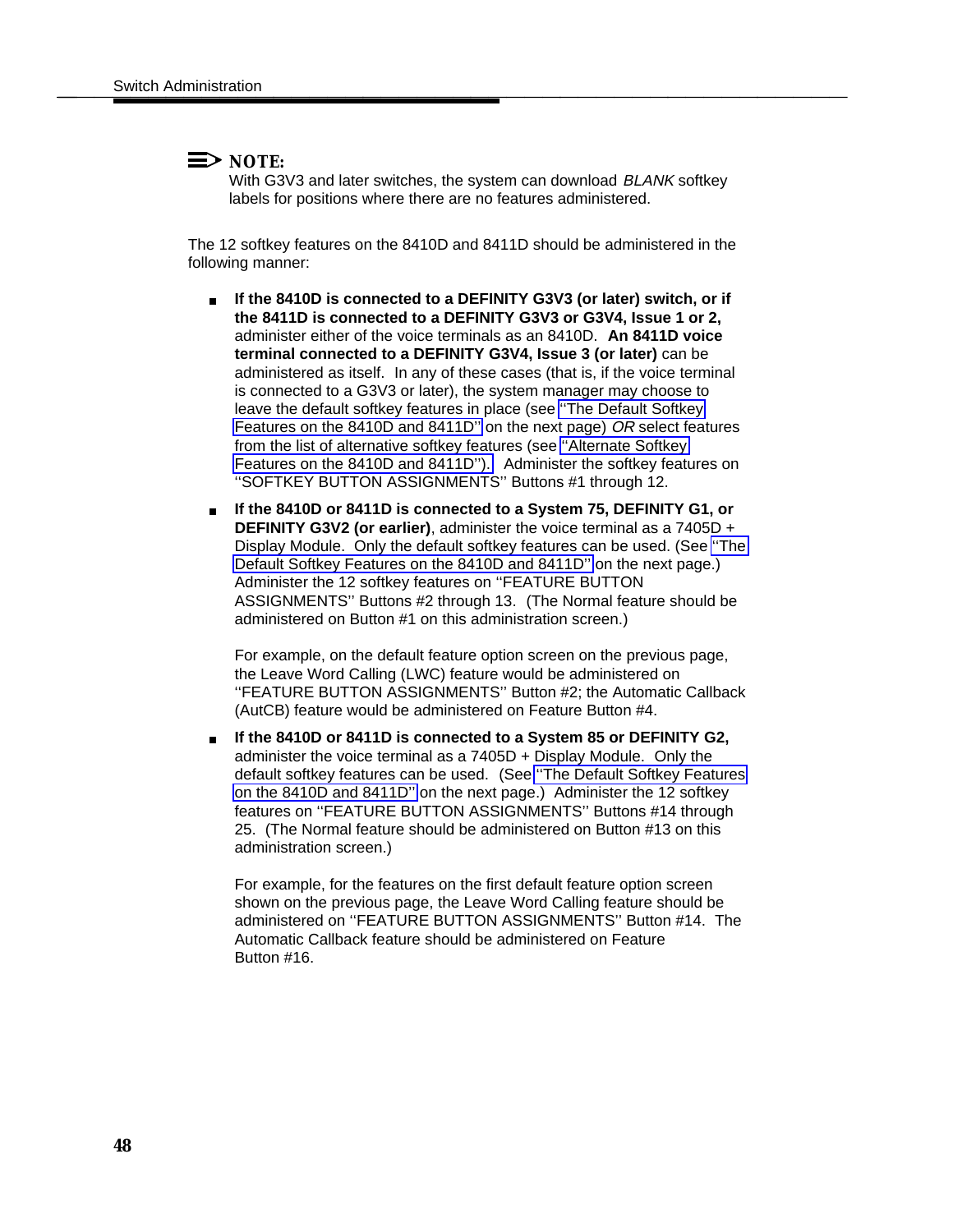## <span id="page-53-0"></span>**The Default Softkey Features on the 8410D**<br>and 8411D

Below is a list of the 12 default softkey features assigned to the 8410D and 8411D voice terminals and the order in which they appear.

|                                     | Default Softkey Features on the 8410D and 8411D                                                                                |  |  |  |
|-------------------------------------|--------------------------------------------------------------------------------------------------------------------------------|--|--|--|
| <b>ABBREVIATION</b>                 | <b>FEATURE and DESCRIPTION</b>                                                                                                 |  |  |  |
| <b>First Screen</b><br><b>LWC</b>   | <b>Leave Word Calling</b> – Leave a message for another extension to call<br>you back                                          |  |  |  |
| CnLWC                               | <b>Cancel Leave Word Calling - Cancel a Leave Word Calling message</b>                                                         |  |  |  |
| <b>AutCB</b>                        | <b>Automatic Callback</b> – Sends you a 3-burst ring indicating that a<br>previously busy number is now available              |  |  |  |
| <b>Timer</b>                        | <b>Timer</b> – Measure elapsed time, such as time spent on a call                                                              |  |  |  |
| Second Screen<br>CFrwd <sup>1</sup> | <b>Call Forward</b> – Temporarily forward your calls to another extension or<br>outside number                                 |  |  |  |
| CPark <sup>2</sup>                  | <b>Call Park</b> – Put a call on hold for retrieval at another telephone                                                       |  |  |  |
| TmDay                               | <b>Time/Date</b> – Shows you the date and time                                                                                 |  |  |  |
| <b>PCall</b>                        | <b>Priority Calling</b> – Call an extension with a distinctive 3-burst ring<br>to indicate your call needs immediate attention |  |  |  |

<sup>1</sup> This feature is named Call Forward-Follow Me on DEFINITY G2 or System 85 switches.

<sup>2</sup> On DEFINITY G2 and System 85, there is no Call Park feature that can be assigned to a feature button. In order to have the Call Park function on a softkey or hard button, administer the button as an Abbreviated Dial button and program the Call Park trunk group access code onto it. This button can then be labeled ''Call Park.'' In addition, on a DEFINITY G2 or System 85, the Recall feature must be administered on a standard feature button.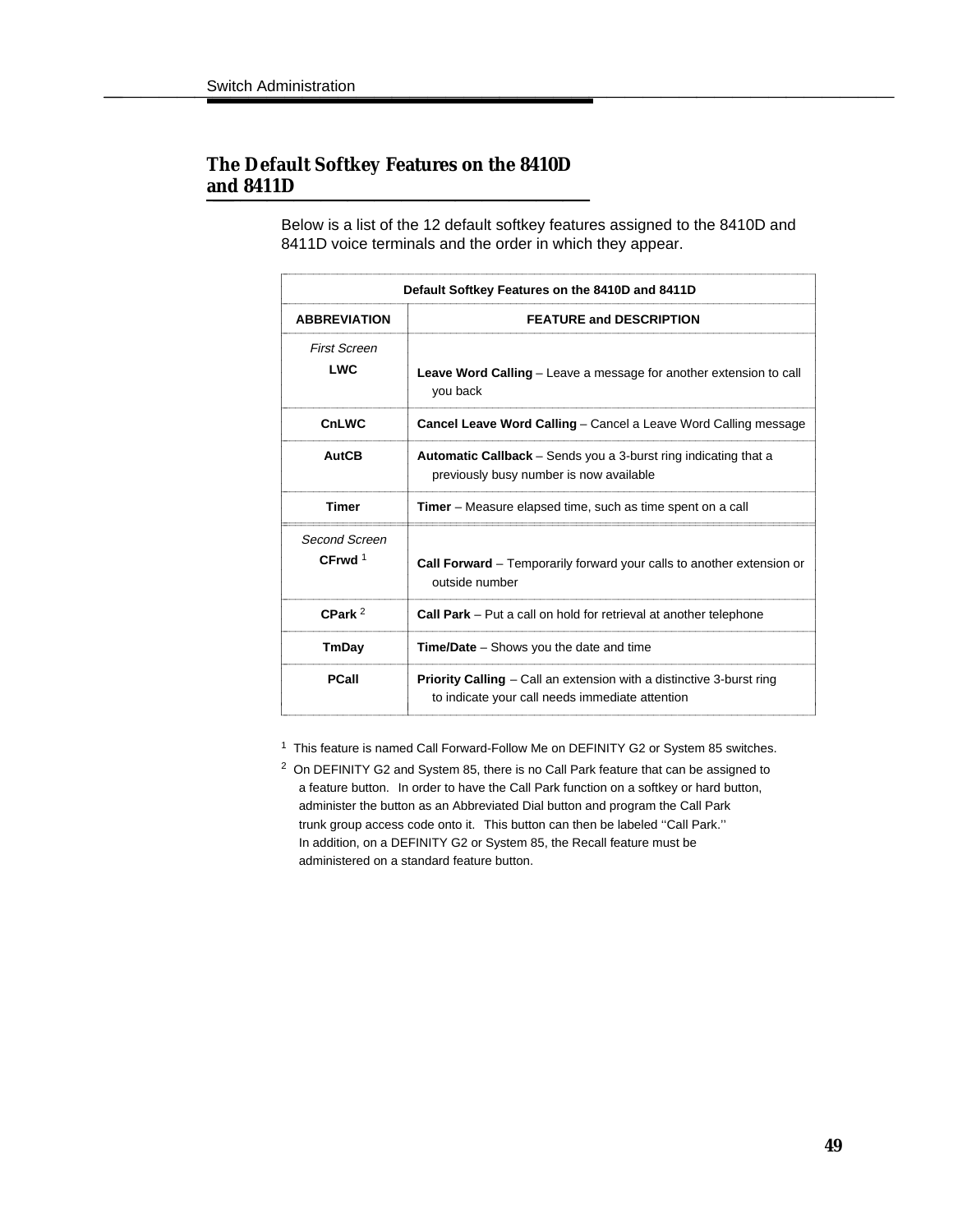| Default Softkey Features on the 8410D and 8411D (continued) |                                                                                                                                                    |  |  |
|-------------------------------------------------------------|----------------------------------------------------------------------------------------------------------------------------------------------------|--|--|
| <b>ABBREVIATION</b>                                         | <b>FEATURE and DESCRIPTION</b>                                                                                                                     |  |  |
| <b>Third Screen</b><br>Prog                                 | Abbreviated Dialing (AD) Program - Program a telephone number,<br>extension, or feature access code on an AD button                                |  |  |
| Pause                                                       | AD Special Function Pause – Places a 1.5 second pause between<br>numbers on an AD button, such as between an access code and a<br>telephone number |  |  |
| Mark                                                        | AD Special Function Mark - Numbers included after a Mark are<br>dialed in Touch-Tone signal form                                                   |  |  |
| Wait $3$                                                    | AD Special Function Wait - Numbers included after a Wait are<br>delayed 5 to 25 seconds until dial tone is received from the switch                |  |  |

3 When administering the Wait feature, use ''-w''; when administering the Stop feature, use ''-W.''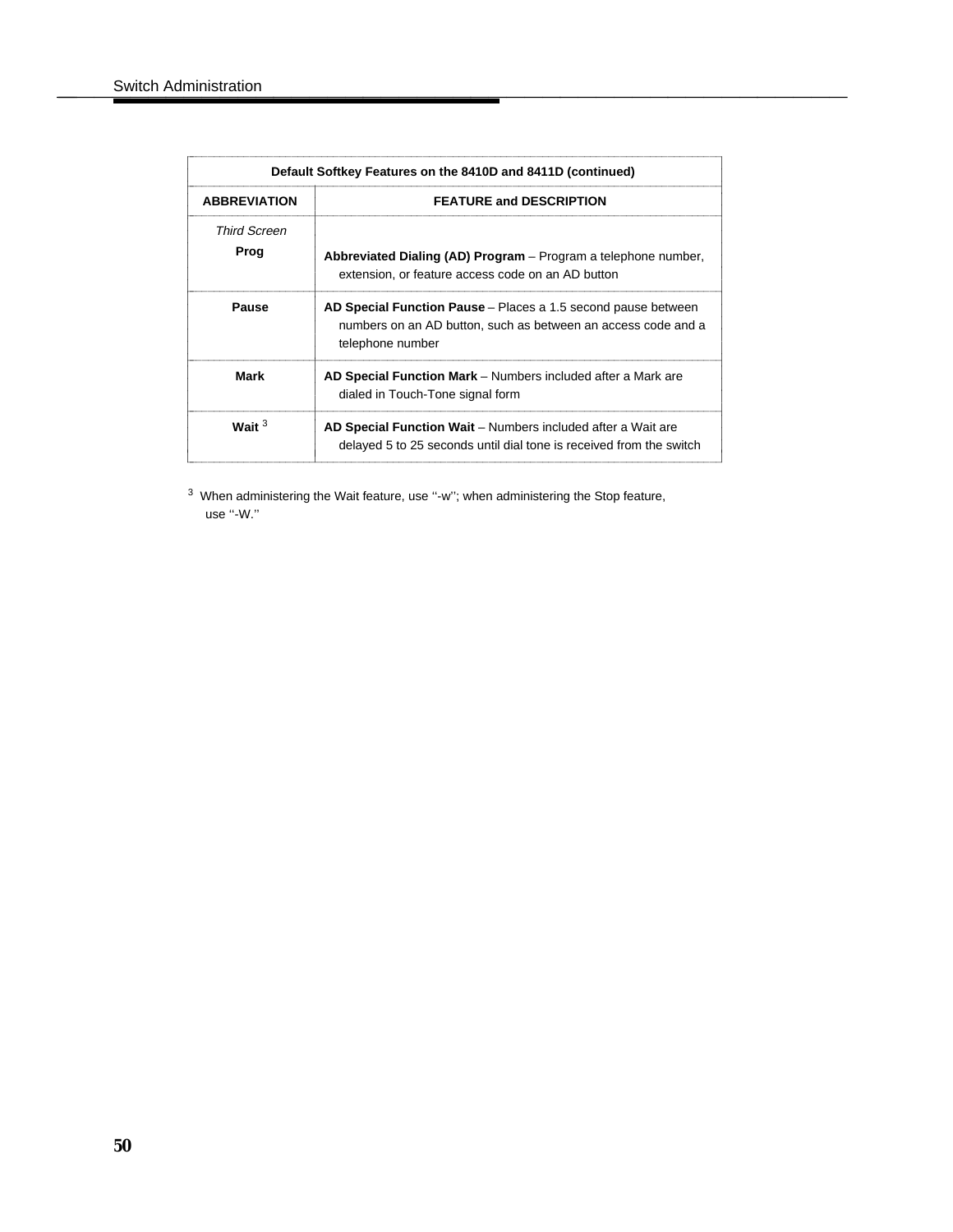## <span id="page-55-0"></span>**Alternate Softkey Features on the 8410D and 8411D** bbbbbbbbbbbbbbb

On 8410D and 8411D voice terminals connected to a DEFINITY G3V3 (or later), the system manager can choose to keep all, some, or none of the above default softkey features on each individual voice terminal display. The following table lists the alternate softkey features, those features that can be substituted for the default softkey features listed above.

#### $\Rightarrow$  NOTE:

Alternate softkey features can be administered ONLY on terminals connected to a DEFINITY G3V3 (or later) switch.

| Alternate Softkey Features on the 8410D and 8411D |                                                                                                                                                                                                                      |  |  |
|---------------------------------------------------|----------------------------------------------------------------------------------------------------------------------------------------------------------------------------------------------------------------------|--|--|
| <b>ABBREVIATION</b>                               | <b>FEATURE and DESCRIPTION</b>                                                                                                                                                                                       |  |  |
| <b>AD</b>                                         | Abbreviated Dialing buttons (can be multiple AD buttons, but they<br>are labeled AD rather than the button's destination, such as a<br>telephone number or person's name)                                            |  |  |
| Cnslt                                             | <b>Consult</b> – After answering a coverage call, you can discuss<br>the call with the person for whom the call was intended                                                                                         |  |  |
| Count                                             | <b>ACD Stroke Count</b> (can be up to 10 buttons) – Allows an ACD agent<br>to record the number of times a particular customer-related event<br>occurs, such as the number of questions about a particular sale item |  |  |
| <b>CPkUp</b>                                      | Call Pickup - Lets you answer a call at your voice terminal for another<br>extension in the same pickup group                                                                                                        |  |  |
| Dir <sup>1</sup>                                  | <b>Directory</b> – Searches for the extension of another user in the<br>same location                                                                                                                                |  |  |
| Excl                                              | <b>Manual Exclusion</b> – Keeps other users with whom you share a<br>bridged call appearance from listening in on an existing call                                                                                   |  |  |
| HFAns $2$                                         | <b>Internal (Hands-Free) Auto Answer</b> – Answers on the speakerphone<br>whenever an internal call comes in to your voice terminal                                                                                  |  |  |

 $\begin{array}{c} \hbox{1 A} \end{array}$  Call Display standard feature button should be administered, if access to A Call Display | standard feature button should be administered, if access to<br>System Directory is provided. It is also desirable for a  $\boxed{\rm Next\ Display}$  standard feature button to be administered. This feature is NOT available on DEFINITY G2 or System 85.

<sup>2</sup> This feature is available only on a DEFINITY G3V2 (or later) switch.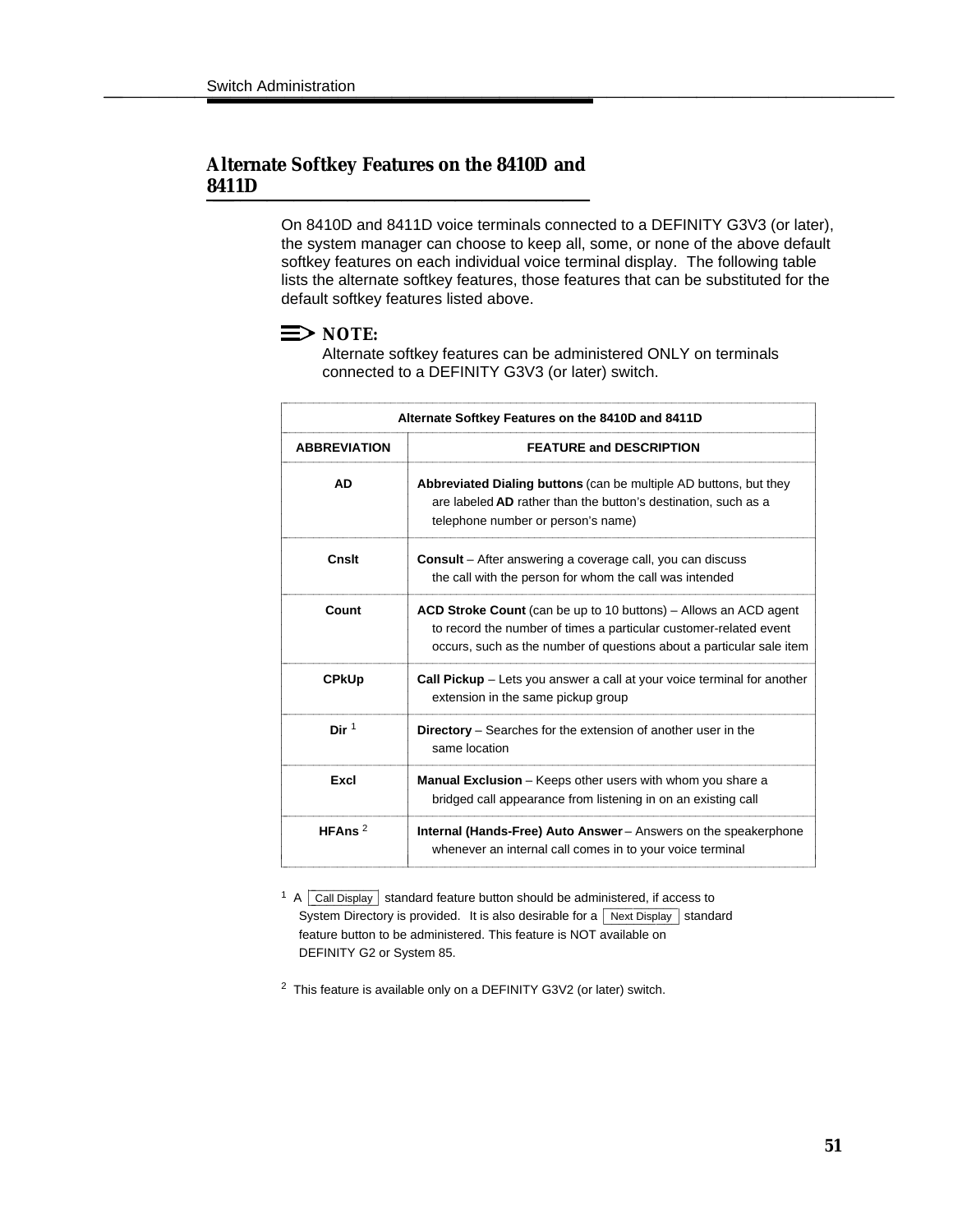| Alternate Softkey Features on the 8410D and 8411D (continued) |                                                                                                                                                                         |  |  |
|---------------------------------------------------------------|-------------------------------------------------------------------------------------------------------------------------------------------------------------------------|--|--|
| <b>ABBREVIATION</b>                                           | <b>FEATURE and DESCRIPTION</b>                                                                                                                                          |  |  |
| lAuto                                                         | Automatic Intercom – Automatically dials the number of a<br>predetermined partner                                                                                       |  |  |
| <b>IDial</b>                                                  | Dial Intercom - Automatically dials the number of a member of a<br>predetermined group of users (for this feature, you need to know<br>the member's 2- or 3-digit code) |  |  |
| Inspt                                                         | Inspect -Shows you call-related information for an active call                                                                                                          |  |  |
| Last                                                          | Last Number Dialed - Automatically redials the last extension or<br>outside number you dialed                                                                           |  |  |
| <b>RngOf</b>                                                  | Ringer Off - Turns the ringer off on your voice terminal (however,<br>you will hear a half-ring whenever a call comes in to your voice<br>terminal)                     |  |  |
| <b>SAC</b>                                                    | Send All Calls - Temporarily sends all your calls to the extension of<br>a person designated by the system manager                                                      |  |  |
| <b>SFunc</b>                                                  | AD Special Function - Insert one of the AD Special Functions<br>(such as Pause, Mark, or Wait) by pressing a dial pad key that<br>corresponds with that function        |  |  |
| <b>Spres</b>                                                  | AD Special Function Suppress - Suppress numbers on an<br>AD button, such as numbers needed for a password so they<br>are dialed but not shown on the screen             |  |  |
| Stats $3$                                                     | ACD View Statistics - Logged-in ACD agents can view their own<br>ACD measurements                                                                                       |  |  |
| Stop $4$                                                      | AD Indefinite Wait or $Stop - A$ Stop or Indefinite Wait is included<br>in an AD number, so that all action is stopped until a dial tone<br>is received from the switch |  |  |
| View $5$                                                      | View Stored Number - Allows you to check the number stored on<br>an AD button or in an AD list                                                                          |  |  |

bbbbbbbbbbbbbbbbbbbbbbbbbbbbbbbbbbbbbbbbbbbbbbbbbbbbbbbbbbbbbbbbbbbbbbbbbbbbbbbbbbbbbbbbbb

- <sup>3</sup> This feature can be used ONLY on a DEFINITY G3V3 or later. Also, note that after you press the softkey under the VuStats feature ( **Stats**), the statistics information will remain on the display for only approximately five seconds before it is overwritten by the softkey menu. In order to continuously display the statistical information, you should administer this feature on one of the call appearance/feature buttons instead of administering it as a softkey feature.
- 4 When administering the Wait feature, use ''-w''; when administering the Stop feature, use "-W."
- 5 This feature CANNOT be administered on a DEFINITY G2 or System 85.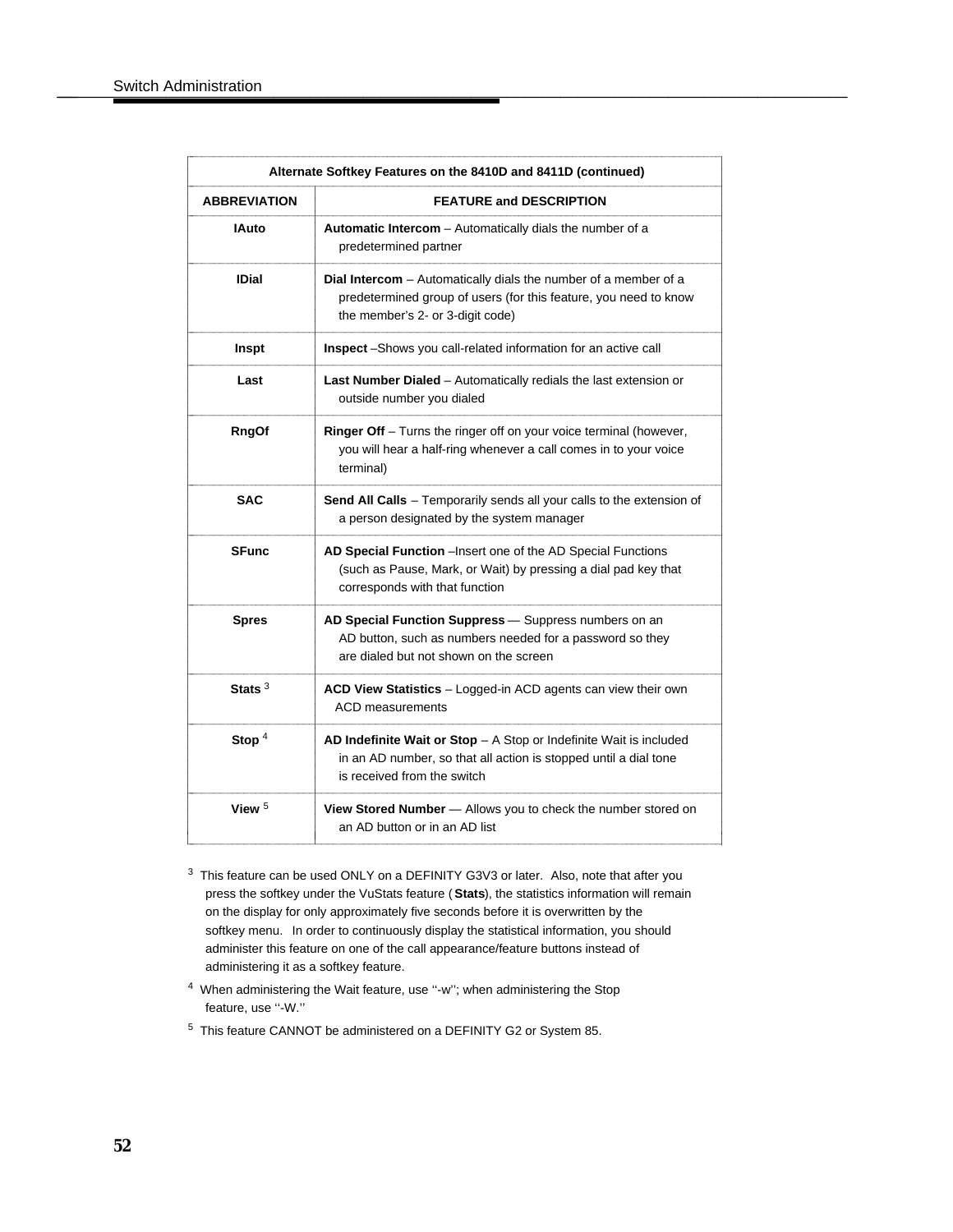## **Button Numbering for 8410 and 8411D Voice<br>Terminal Administration**

Use the following diagrams for administering the 8410 and 8411 voice terminals.

**[Figure 15](#page-58-0)** shows the button numbering scheme for administering the 8410 or 8411 voice terminal to a System 75 or DEFINITY Generic 1 or Generic 3. (The drawing shows the 8410D; however, the button numbering for the 8411 is the same). **[Figure 16](#page-59-0)** shows the button numbering scheme for administering the 8410 or 8411 voice terminals to a System 85 or DEFINITY Generic 2 (again, the figure shows the 8410D).



On the voice terminals in the diagrams, both numbers and letters are printed on the dial pad keys. However, on some voice terminals only numbers appear on these keys.

Although **Figures 15 and 16** show the 8410D, the button numbering scheme for administering the 8411 is the same.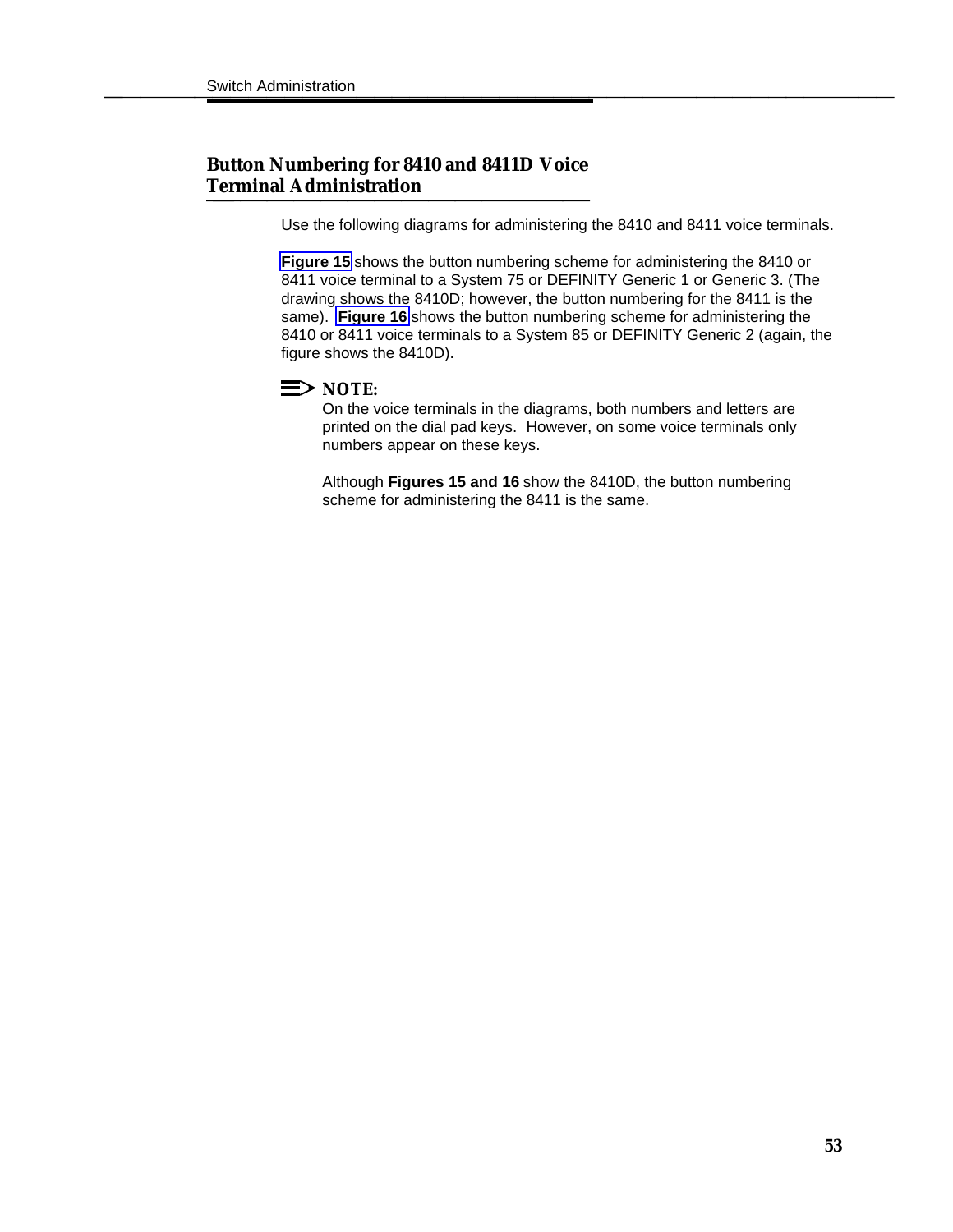<span id="page-58-0"></span>

bbbbbbbbbbbbbbbbbbbbb

**Figure 15. Button Numbering Scheme for Administering the 8410 and 8411 Voice Terminals Connected to System 75 or DEFINITY Generic 1 or Generic 3**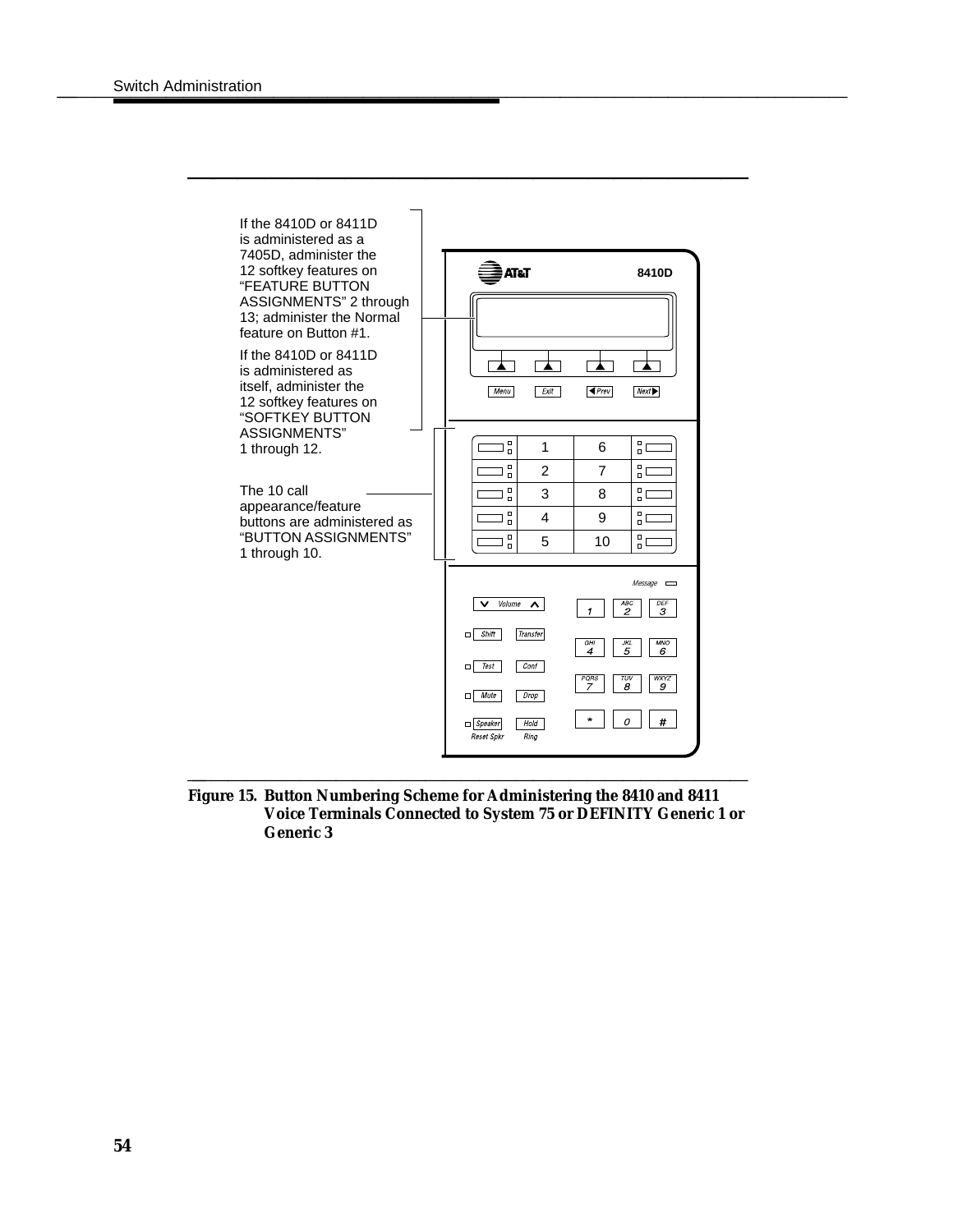<span id="page-59-0"></span>

bbbbbbbbbbbbbbbbbbbbb

**Figure 16. Button Numbering Scheme for Administering the 8410 and 8411 Voice Terminals Connected to System 85 or DEFINITY Generic 2**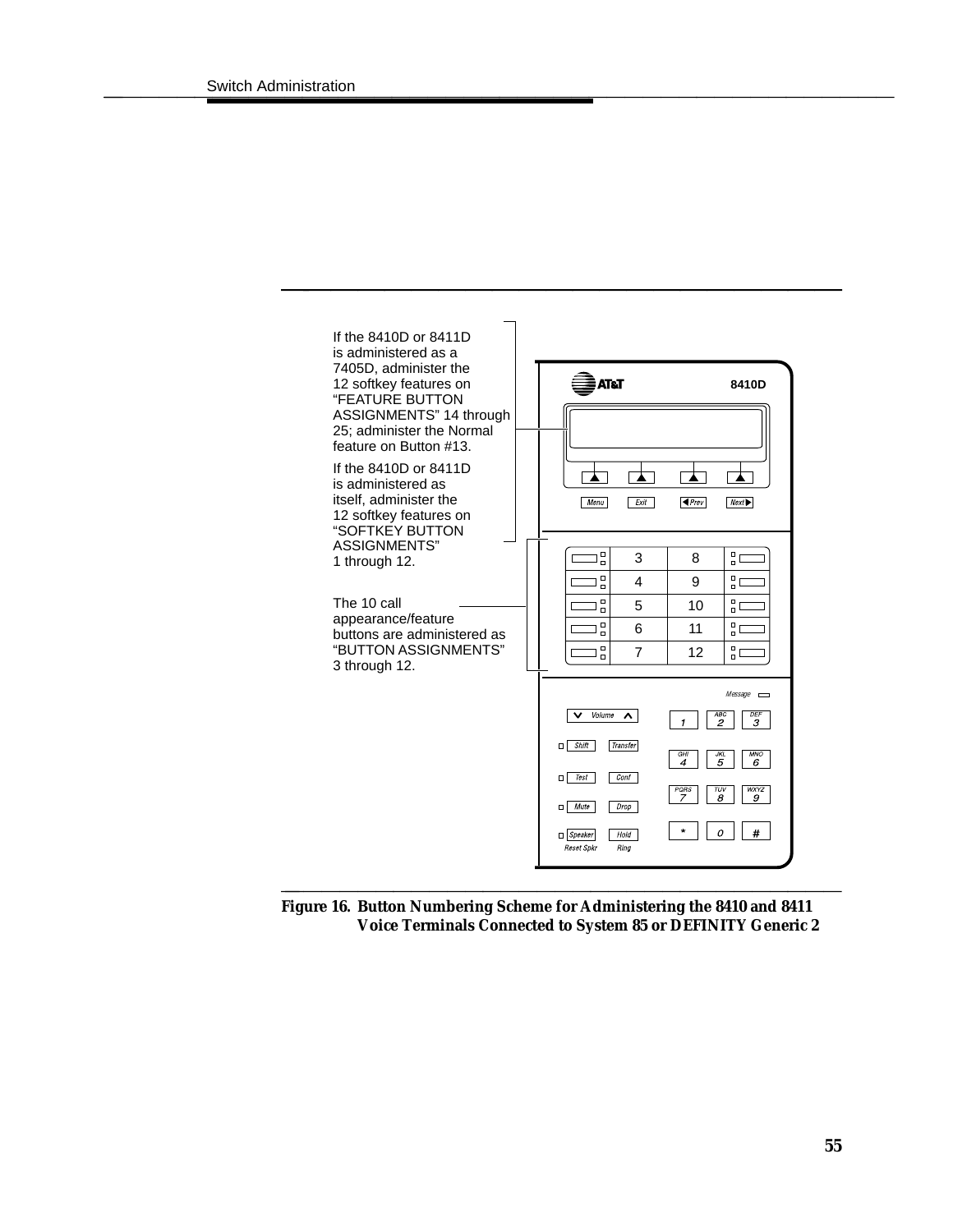## **Administering the 8434DX Administering the 8434DX**<br>Voice Terminal

Use the following table to administer the 8434DX voice terminal:

### $\Rightarrow$  **NOTE:**

The voice terminal can be administered so it can access the softkey features OR it can be administered so that it has access to more coverage buttons.

| <b>Administering the 8434DX Voice Terminal</b> |                            |                                                     |                                  |  |
|------------------------------------------------|----------------------------|-----------------------------------------------------|----------------------------------|--|
| If you have<br>this System                     | and this<br><b>Release</b> | (which can<br>support this<br>type of<br>operation) | administer<br>the 8434DX<br>as a |  |
| System 75                                      | $R1V1 - R1V3$              | 4-wire only                                         | 7405D+D+F                        |  |
| System 85                                      | $R2V2 - R2V4$              | 4-wire only                                         | 7405D+D+F                        |  |
| Internat'l System 75                           | IR1V4, etc.                | 4-wire only                                         | 7405D+D+F                        |  |
| <b>DEFINITY G1</b>                             |                            | 4-wire only                                         | 7405D+D+F                        |  |
| Global DEFINITY '91                            |                            | 4-wire only                                         | 7405D+D+F<br>or $7434 + D$       |  |
| <b>DEFINITY G2V1</b>                           |                            | 4-wire only                                         | 7405D+D+F<br>or 7434+D           |  |
| DEFINITY G2V2                                  |                            | 4-wire only                                         | 7405D+D+F<br>or 7434+D           |  |
| DEFINITY G3i, G3r,<br>G3s, G3vs                |                            | 4-wire only                                         | 7405D+D+F<br>or 7434+D           |  |
| <b>DEFINITY G3V2</b>                           |                            | 2- or 4-wire                                        | 7405D+D+F<br>or 7444             |  |
| <b>DEFINITY G3V3</b><br>or later               |                            | 2- or 4-wire                                        | 8434D                            |  |

Key to Abbreviations:

- +D = with Display Module
- +F = with Feature Key Module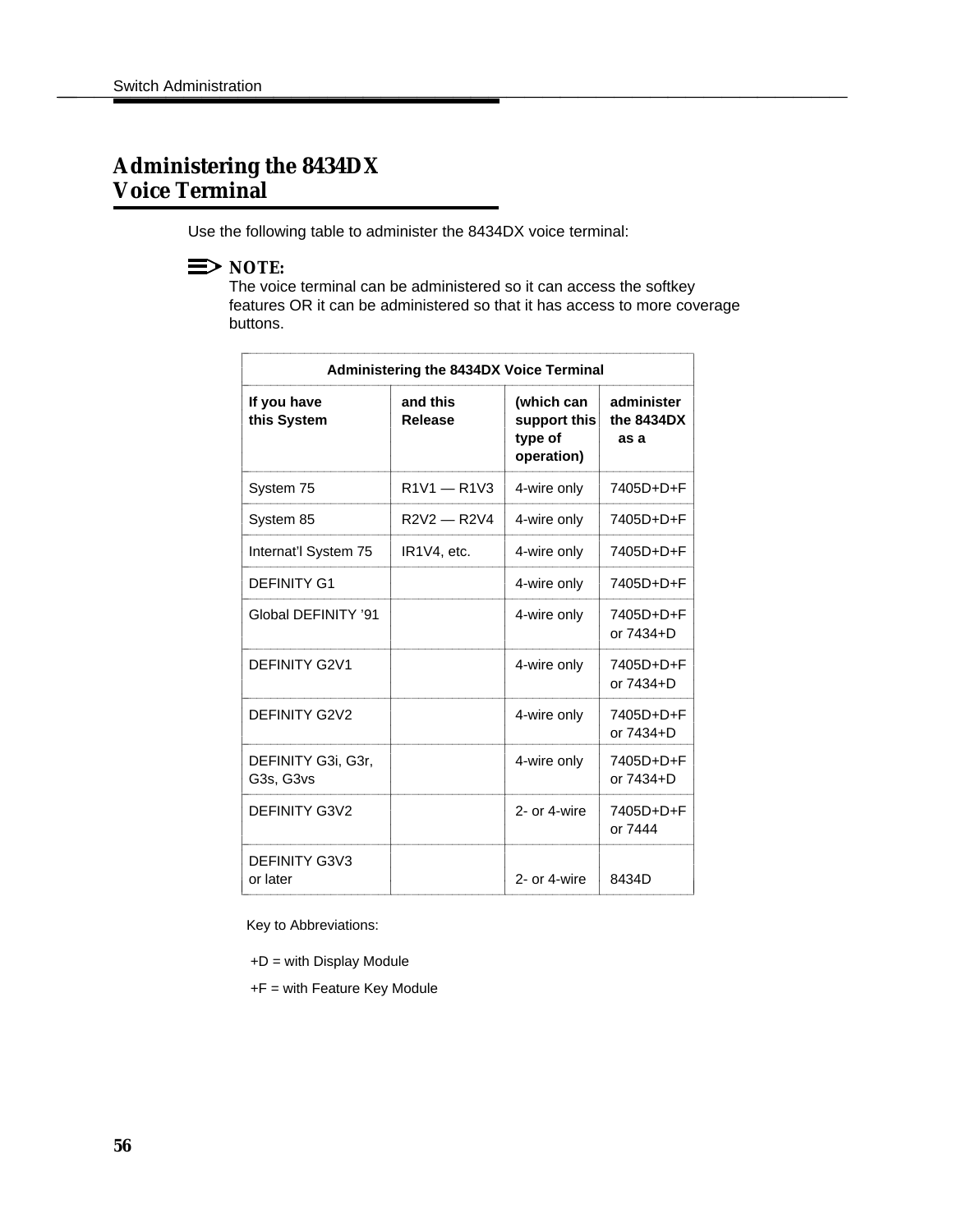#### **CAVEATS:**

The 8434DX may be aliased as a 7405+D+F to support features on all systems. However, in this case, while all the call appearance/feature buttons AND the softkey features will be functional, there can be a maximum of only 10 call appearances. On the 7405, the Display Module is a 1-line display, and thus the 1-line display option should be selected.

On some systems, the 8434DX can be aliased as a 7434+D or a 7444 to support coverage. In this case, there can be up to 34 call appearances (including bridged call appearances), but the 15 softkey features will NOT be functional because the Feature Key Module is not allowed with the 7434 or 7444. On the 7434, the Display Module is a 1-line display, and thus the 1-line display option should be selected. If the set is administered as a 7444, it can be optioned for a 2-line display.

**Important:** An 801A Expansion Module can be used with an 8434DX voice terminal connected to a DEFINITY G3V3.3 or later switch.

For switch administration procedures for an 8434DX voice terminal with an expansion module connected to it, see the 801A Expansion Module Instruction Manual shipped with the expansion module.

#### $\Rightarrow$  note:

The 8434DX can be administered as an 8434D ONLY IF it is connected to a DEFINITY G3V3 (or later) switch.

**Alternate softkey features (to replace the default softkey features), international transmission levels and parameters, and A/Mu Law companding can be administered and supported ONLY on a terminal connected to a G3V3 or later.**

bbbbbbbbbbbbbbbbbbbbbbbbbbbbbbbbbbbbbbbbbbbbbbbbbbbbbbbbbbbbbbbbbbb

**CAUTION: It is not recommended nor will it be supported for anyone to administer alternate softkey features, international transmission levels and parameters, and A/Mu Law companding on a terminal from a G3V3 switch and subsequently connect this same terminal to an earlier switch release, such as a DEFINITY G3V2, G2, G1, or a System 75 or System 85. Any problems in the** functionality or in readministration of this terminal will be the responsibility of the customer, not AT&T.

l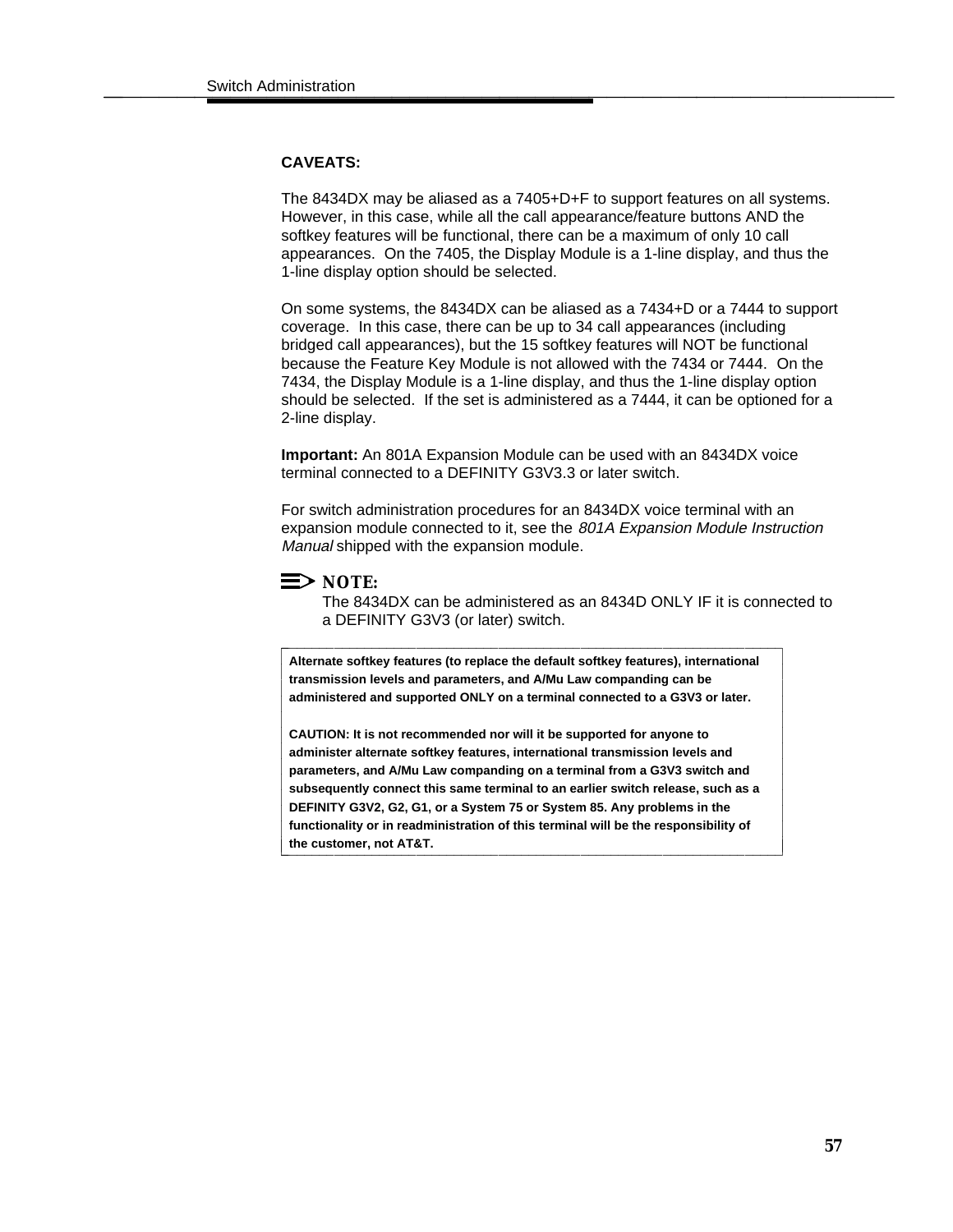## Administering Softkey Features on the<br>8434DX

On the 8434DX, up to 15 softkey features can be administered on the three feature option screens (five features on each screen). When the voice terminal is shipped from the factory, there are 15 features already assigned to the feature option screens; their feature abbreviations appear on the second line of the display, such as the following:



If this feature option screen appears on a user's voice terminal display, the user would press the softkey below **LWC** in order to activate the Leave Word Calling feature or press the softkey below **AutCB** to use the Automatic Callback feature. When the feature is activated, an arrow ( $\blacktriangledown$ ) appears above the feature abbreviation.

#### $\Rightarrow$  **NOTE:**

With G3V3 and later switches, the system can download BLANK softkey labels for positions where there are no features administered.

The 15 softkey features on the 8434DX should be administered in the following manner:

- **If the 8434DX is connected to a DEFINITY G3V3 switch, administer the** voice terminal as an 8434. In any of these cases (that is, the voice terminal is connected to a G3V3 switch or later), the system manager may choose to leave the default softkey features in place (see [''The Default](#page-63-0) [Softkey Features on the 8434DX''](#page-63-0) on the next page) OR select features from the list of alternative softkey features (see [''Alternate Softkey](#page-65-0) [Features on the 8434DX''\).](#page-65-0) Administer the softkey features on ''SOFTKEY BUTTON ASSIGNMENTS'' Buttons #1 through 15.
- **If the 8434DX is connected to a System 75, System 85, DEFINITY G1,**  $\blacksquare$ **DEFINITY G2, or DEFINITY G3V2 (or earlier)**, and you want to use the softkey features, administer the voice terminal as a 7405D + Display Module and Feature Key Module. (If you administer the voice terminal as a 7434 or a 7444, you cannot use the softkey features.) Only the default softkey features can be used. Administer the 15 softkey features on ''FEATURE MODULE BUTTON ASSIGNMENTS'' Buttons #1 through 15. (The Normal feature should be administered on Button #1 on the ''DISPLAY BUTTON ASSIGNMENTS'' screen.) sp .5 For example, for the features on the default feature option screen on the previous page, the Leave Word Calling feature would be administered on ''FEATURE MODULE BUTTON ASSIGNMENTS'' Button #1; the Automatic Callback feature would be administered on Button #4.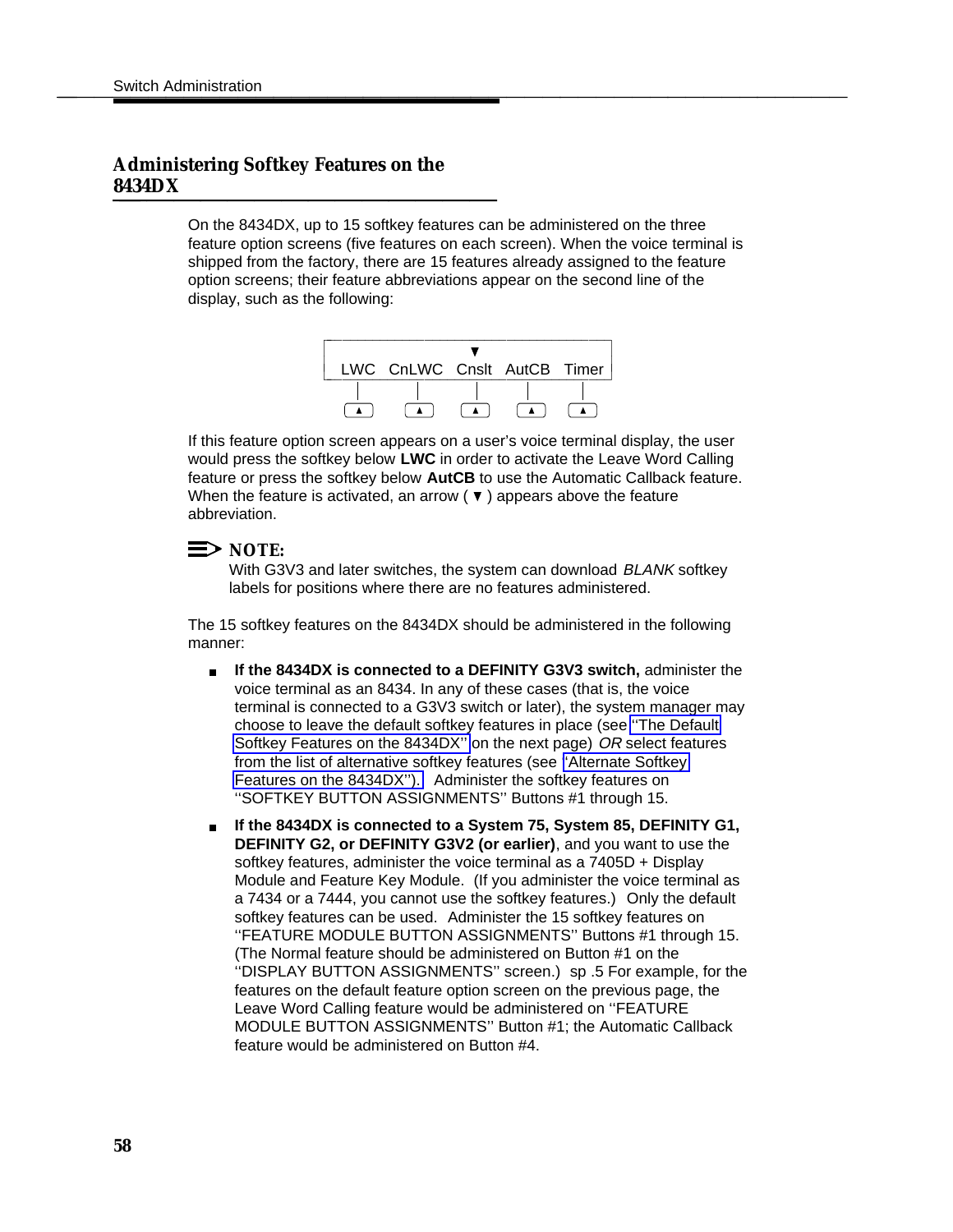### <span id="page-63-0"></span>The Default Softkey Features on the 8434DX

Below is a list of the 15 default softkey features assigned to the 8434DX and the order they appear in. (For a description of these features, see [''Administering](#page-51-0) [Softkey Features on the 8410D and 8411D''](#page-51-0) earlier in this manual.)

| Default Softkey Features on the 8434DX |  |  |
|----------------------------------------|--|--|
| <b>FEATURE</b>                         |  |  |
|                                        |  |  |
| Leave Word Calling                     |  |  |
| Cancel Leave Word Calling              |  |  |
| Consult                                |  |  |
| <b>Automatic Callback</b>              |  |  |
| Timer                                  |  |  |
|                                        |  |  |
| Call Forward                           |  |  |
| Call Park                              |  |  |
| <b>Manual Exclusion</b>                |  |  |
| Time/Date                              |  |  |
| <b>Priority Calling</b>                |  |  |
|                                        |  |  |

<sup>1</sup> This feature is named Call Forward-Follow Me on DEFINITY G2 or System 85 switches.

 2 On DEFINITY G2 and System 85, there is no Call Park feature that can be assigned to a feature button. In order to have the Call Park function on a softkey or hard button, administer the button as an Abbreviated Dial button and program the Call Park trunk group access code onto it. This button can then be labeled ''Call Park.'' In addition, on a DEFINITY G2 or System 85, the Recall feature must be administered on a standard feature button.

l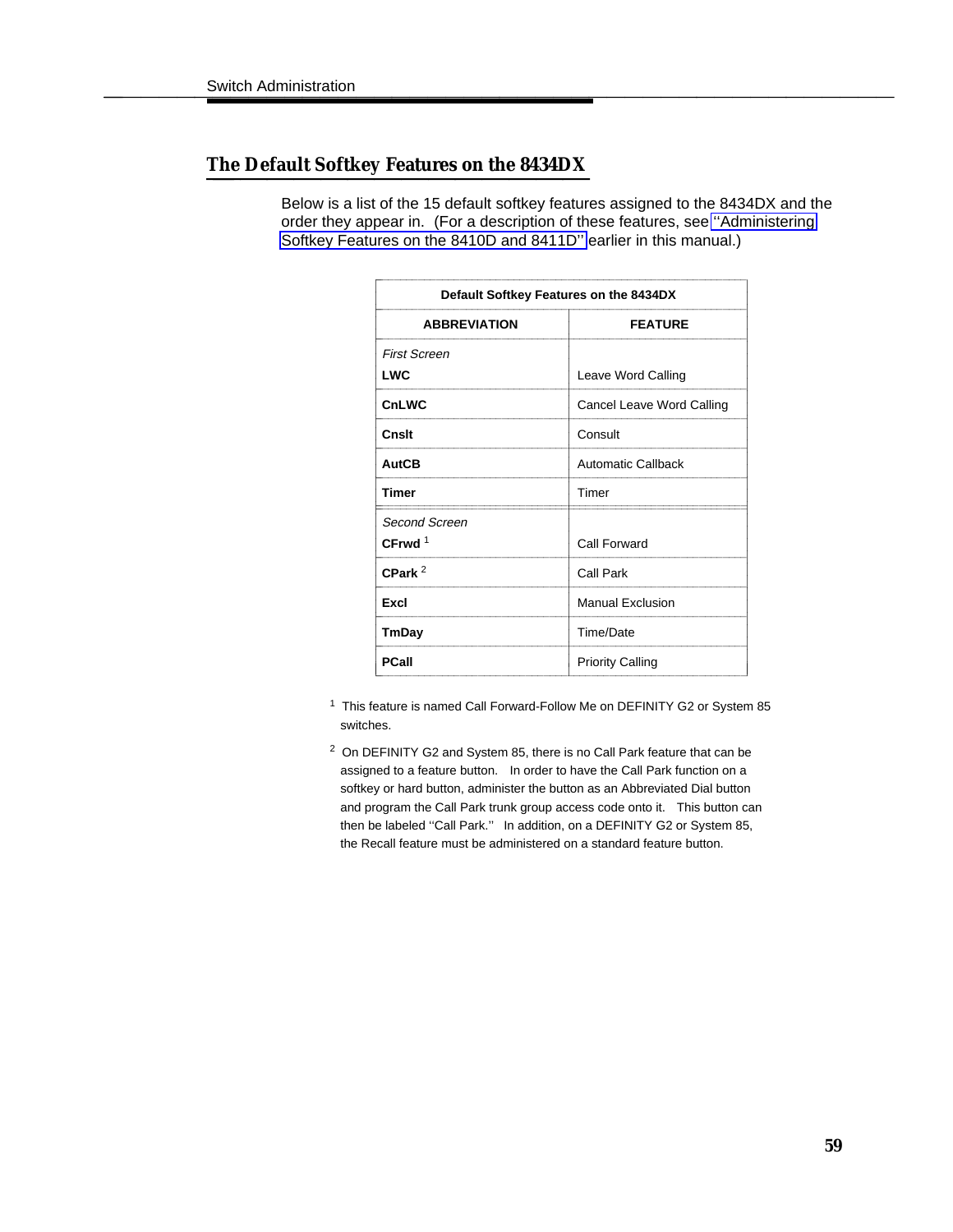| Default Softkey Features on the 8434DX (cont.) |                              |  |
|------------------------------------------------|------------------------------|--|
| <b>ABBREVIATION</b>                            | <b>FEATURE</b>               |  |
| Third Screen                                   |                              |  |
| Prog                                           | AD Program                   |  |
| Pause                                          | AD Special Function Pause    |  |
| <b>Spres</b>                                   | AD Special Function Suppress |  |
| Mark                                           | AD Special Function Mark     |  |
| Wait $3$                                       | AD Special Function Wait     |  |

 $\overline{\phantom{a}}$  $\overline{\phantom{a}}$ 

<sup>3</sup> When administering the Wait feature, use "-w"; when administering the Stop feature, use "-W."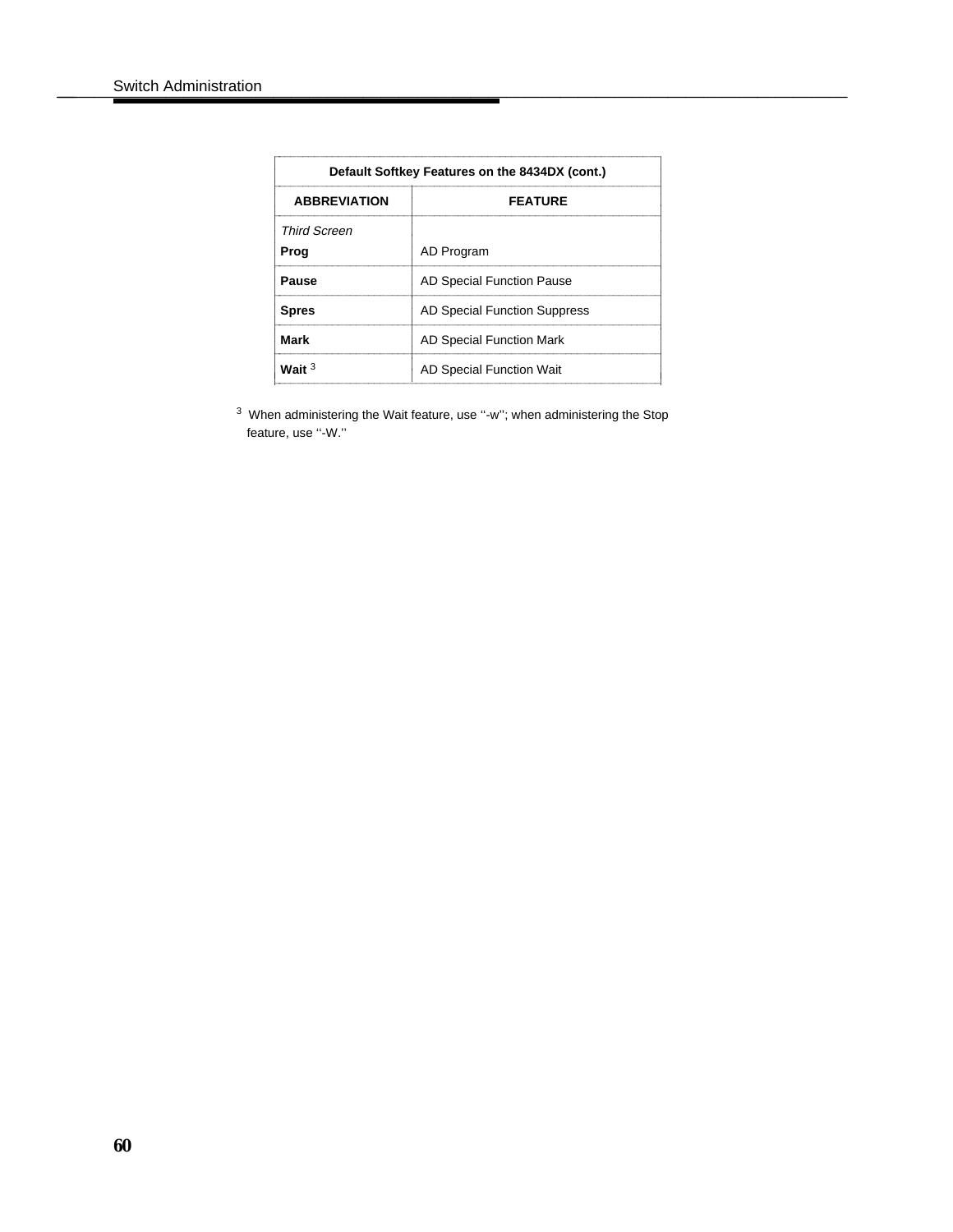### <span id="page-65-0"></span>Alternate Softkey Features on the 8434DX

If the 8434DX is connected to a DEFINITY G3V3 (or later) switch, the system manager can choose to keep all, some, or none of the above default softkey features on each individual voice terminal display. The following table lists the alternate softkey features, those features that can be substituted for the default softkey features listed above. (For a description of these features, see [''Administering Softkey Features on the 8410D and 8411D''](#page-51-0) earlier in this manual.)

### $\Rightarrow$  **NOTE:**

Alternate softkey features can be administered ONLY on terminals connected to a DEFINITY G3V3 (or later) switch.

| Alternate Softkey Features for the 8434DX |                                                       |  |
|-------------------------------------------|-------------------------------------------------------|--|
| Abbreviation                              | <b>Feature</b>                                        |  |
| <b>AD</b>                                 | Abbreviated Dialing buttons (can be multiple buttons) |  |
| Count                                     | ACD Stroke Count (can be up to 10 buttons)            |  |
| <b>CPkUp</b>                              | Call Pickup                                           |  |
| Dir <sup>1</sup>                          | Directory                                             |  |
| HFAns $2$                                 | Internal (Hands-Free) Auto Answer                     |  |
| <b>IAuto</b>                              | Automatic Intercom                                    |  |
| <b>IDial</b>                              | Dial Intercom                                         |  |
| Inspt                                     | Inspect                                               |  |
| Last                                      | <b>Last Number Dialed</b>                             |  |
| <b>RngOf</b>                              | Ringer Off                                            |  |
| <b>SAC</b>                                | Send All Calls                                        |  |

 $\overline{\phantom{a}^1}$  A  $\overline{\phantom{a}}$  Call Display standard feature button should be administered, if access to  $\text{A}$  Call Display | standard feature button should be administered, if access<br>the System Directory is provided. It is also desirable for a  $\boxed{\text{Next Display}}$ standard feature button to be administered.

 $2$  This feature is available only with the DEFINITY G3V2 (or later) switch.

l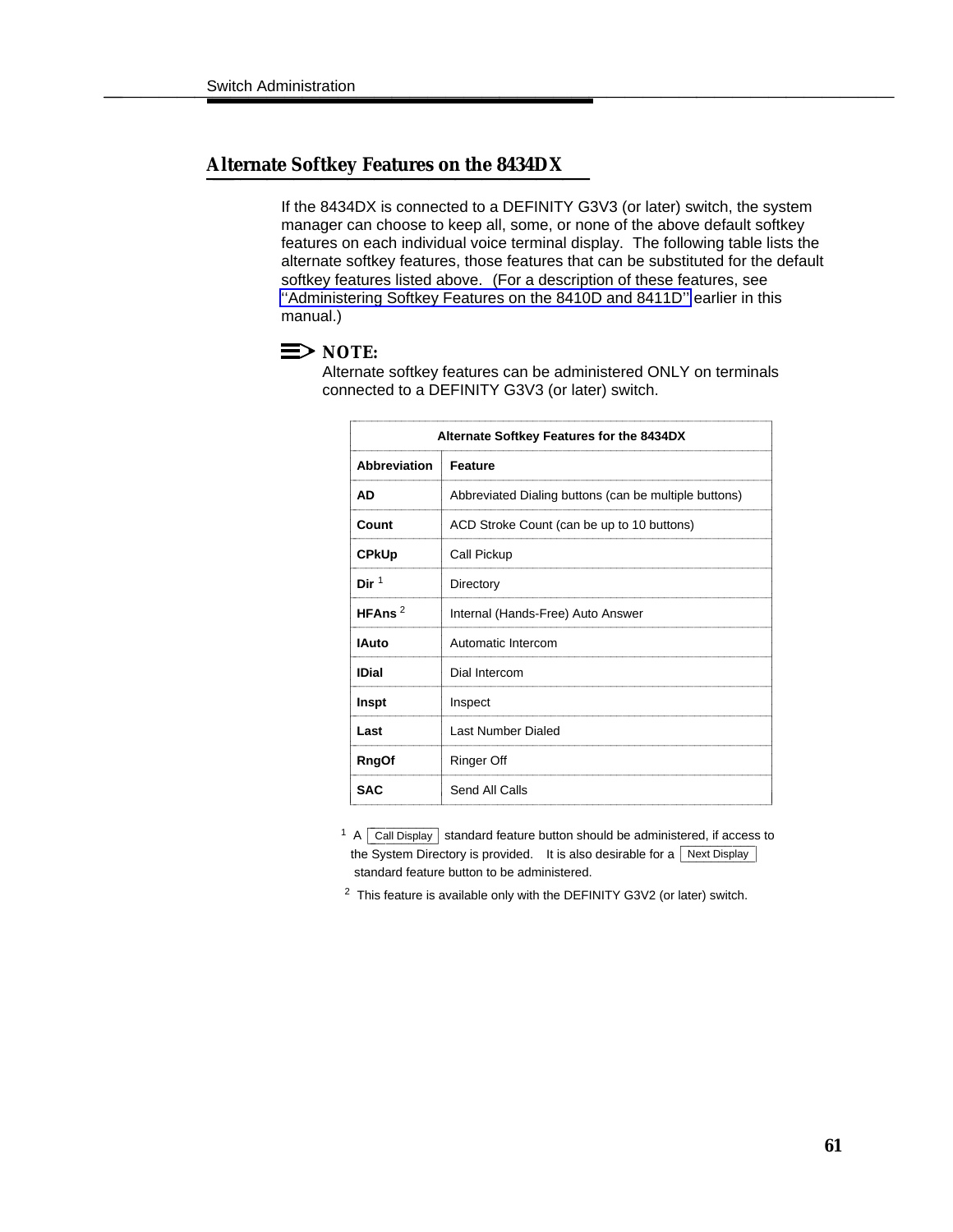| Alternate Softkey Features for the 8434DX (cont.) |                                      |  |
|---------------------------------------------------|--------------------------------------|--|
| Abbreviation                                      | Feature                              |  |
| <b>SFunc</b>                                      | Abbreviated Dialed Special Function  |  |
| Stats $3$                                         | <b>ACD View Statistics</b>           |  |
| Stop $4$                                          | Abbreviation Dialing Indefinite Wait |  |
| View $5$                                          | <b>Stored Number</b>                 |  |

l

bbbbbbbbbbbbbbbbbbbbbbbbbbbbbbbbbbbbbbbbbbbbbbbbbbbbbbbbbbbbbbbbb

- <sup>3</sup> This feature can be used ONLY on a DEFINITY G3V3 or later. Also, note that after you press the softkey under the VuStats feature ( **Stats**), the statistics information will remain on the display for only approximately five seconds before it is overwritten by the softkey menu. In order to continuously display the statistical information, you should administer this feature on one of the call appearance/feature buttons instead of administering it as a softkey feature.
- 4 When administering the Wait feature, use ''-w''; when administering the Stop feature, use ''-W.''
- 5 This feature CANNOT be administered on a DEFINITY G2 or System 85 switch.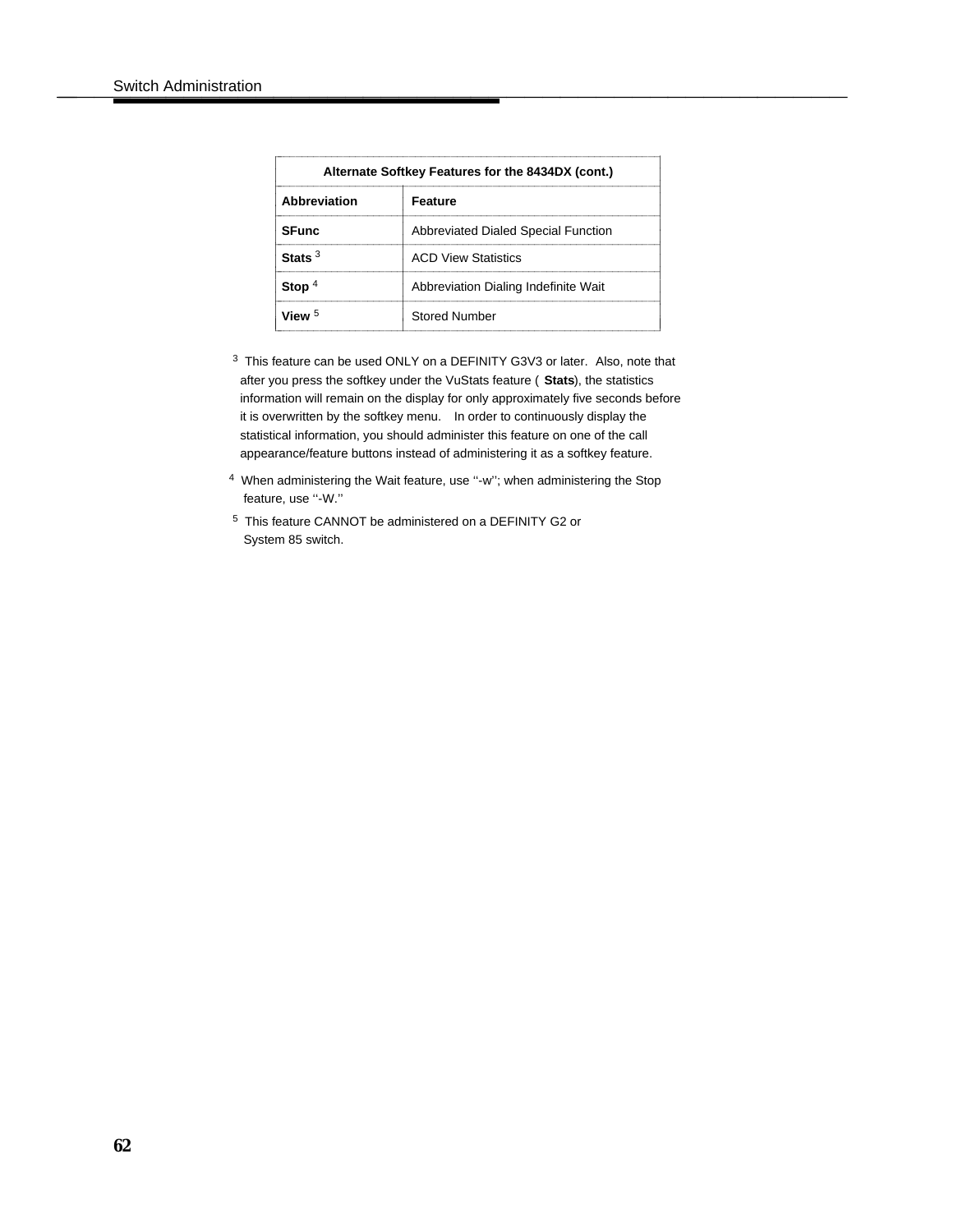## **Button Numbering for 8434DX Voice<br>Terminal Administration**

Use the following diagrams for administering the 8434DX voice terminal.

**[Figure 17](#page-68-0)** shows the button numbering scheme for administering the 8434DX voice terminal to a System 75 or DEFINITY Generic 1 or Generic 3. **[Figure 18](#page-69-0)** shows the button numbering scheme for administering the 8434DX voice terminal to a System 85 or DEFINITY Generic 2.



On the voice terminals in the diagrams, both numbers and letters are printed on the dial pad keys. However, on some voice terminals only numbers appear on these keys.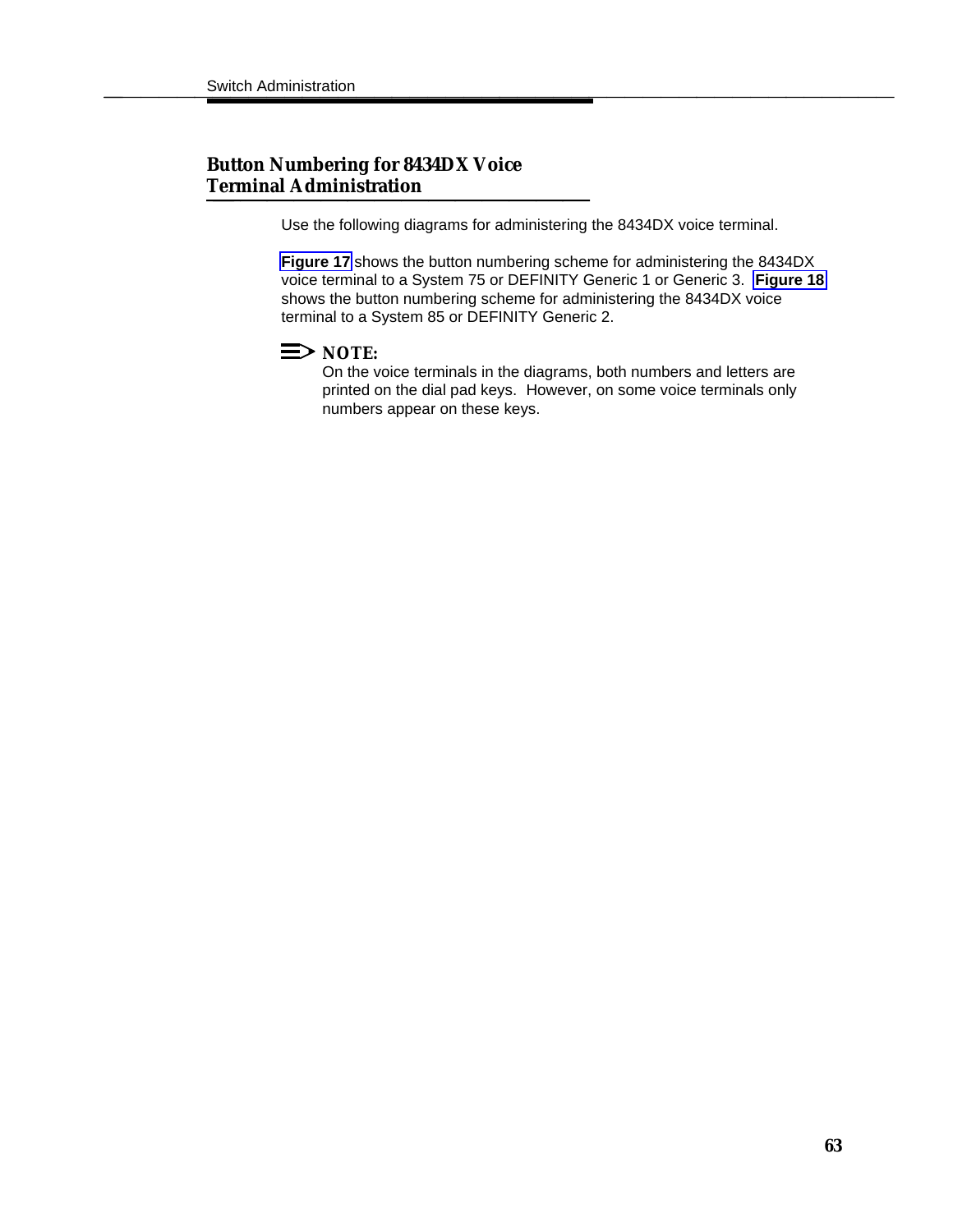If administered as a 7405D, administer the 15 softkey features as "FEATURE MODULE BUTTON ASSIGNMENTS" 2 through 16. Administer the Normal feature on Button #1 on the "DISPLAY BUTTON ASSIGNMENTS" screen.

bbbbbbbbbbbbbbbbbbbbb

If administered as itself, administer the 15 softkey features on "SOFTKEY BUTTON ASSIGNMENTS" 1 through 15.



<span id="page-68-0"></span>The 10 call appearance/feature buttons in the left 2 columns are administered as "BUTTON ASSIGNMENTS" 1 through 10.

The 24 call appearance/feature buttons in the right 2 columns are administered as "FEATURE BUTTON ASSIGNMENTS" 1 through 24.

(On the 7434 or 7444, these buttons are labeled "BUTTON ASSIGNMENTS" and numbered 11 through 34). and hambered in anough 04).

**Figure 17. Button Numbering Scheme for Administering the 8434DX Voice Terminal Connected to System 75 or DEFINITY Generic 1 or Generic 3**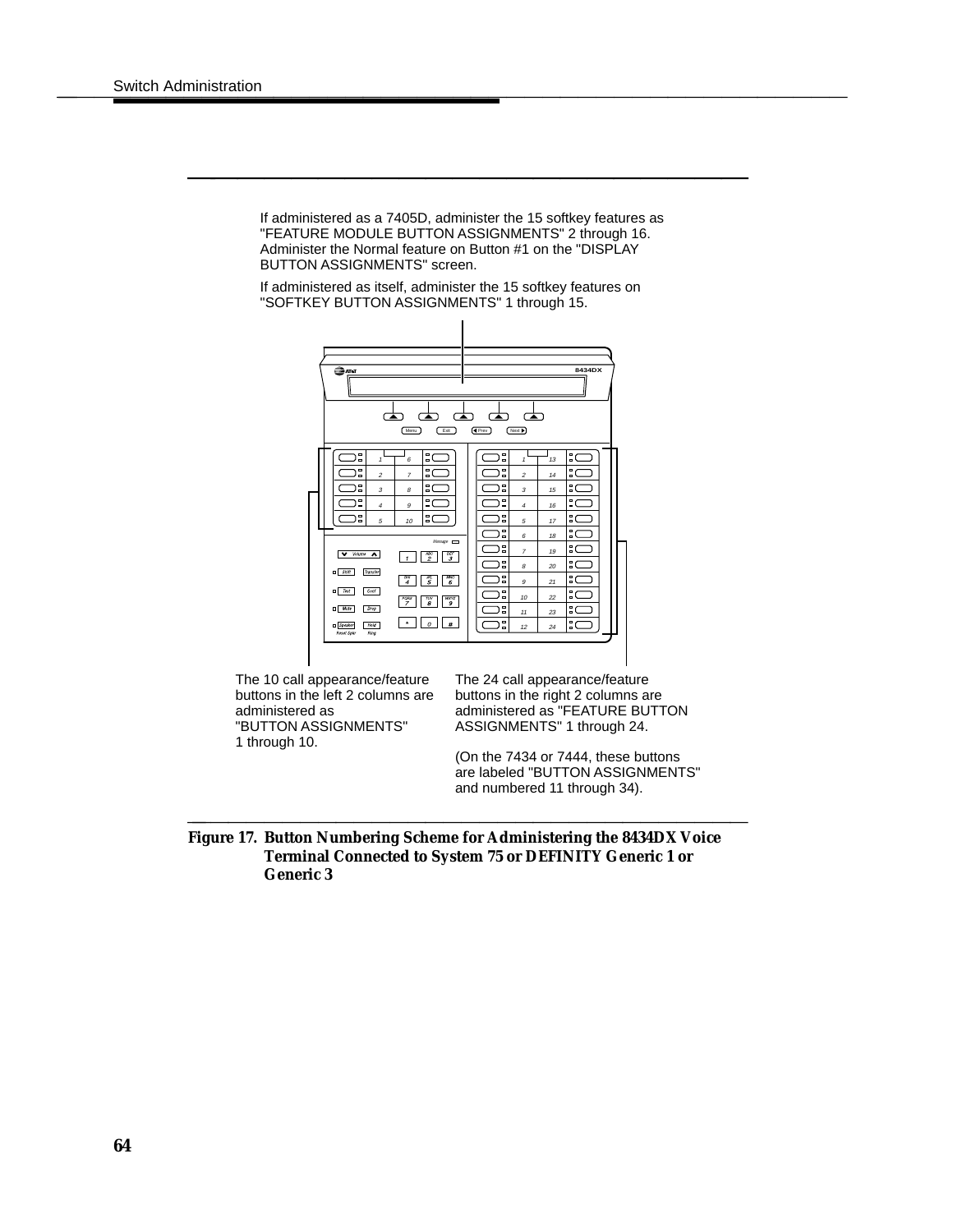If administered as a 7405D, administer the 15 softkey features as "FEATURE MODULE BUTTON ASSIGNMENTS" 2 through 16. Administer the Normal feature on Button #1 on the "DISPLAY BUTTON ASSIGNMENTS" screen.

bbbbbbbbbbbbbbbbbbbbb

If administered as itself, administer the 15 softkey features on "SOFTKEY BUTTON ASSIGNMENTS" 1 through 15.



<span id="page-69-0"></span>The 10 call appearance/feature buttons in the left 2 columns are administered as "BUTTON ASSIGNMENTS" 3 through 12. bbbbbbbbbbbbbbbbbbbbbbbbbbbbbbbb

The 24 call appearance/feature buttons in the right 2 columns are administered as "FEATURE BUTTON ASSIGNMENTS" 13 through 36.

**Figure 18. Button Numbering Scheme for Administering the 8434DX Voice Terminal Connected to System 85 or DEFINITY Generic 2**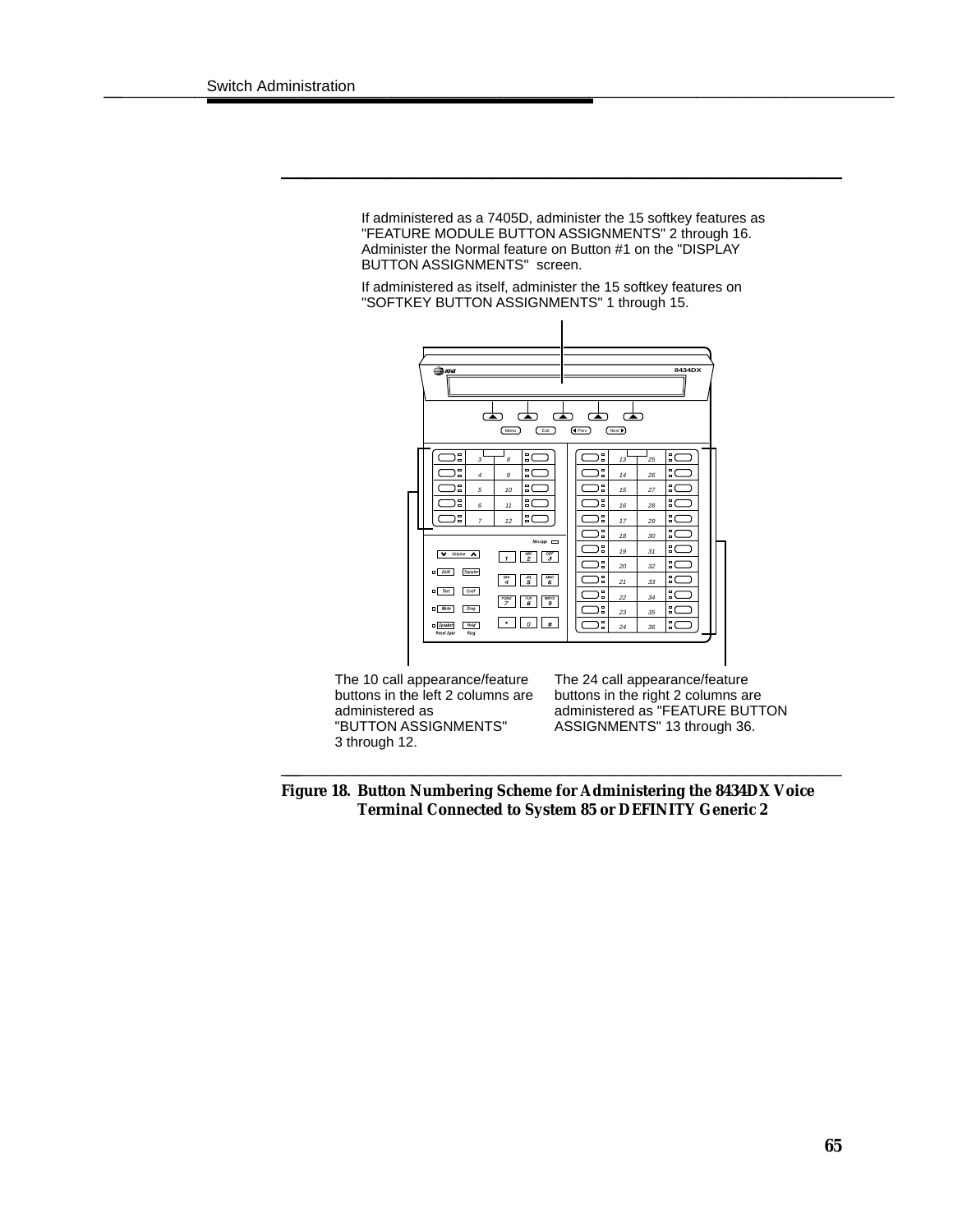bbbbbbbbbbbbbbbbbbbbbbbbbbbbbbbbbbbbbbbbbbbb bbbbb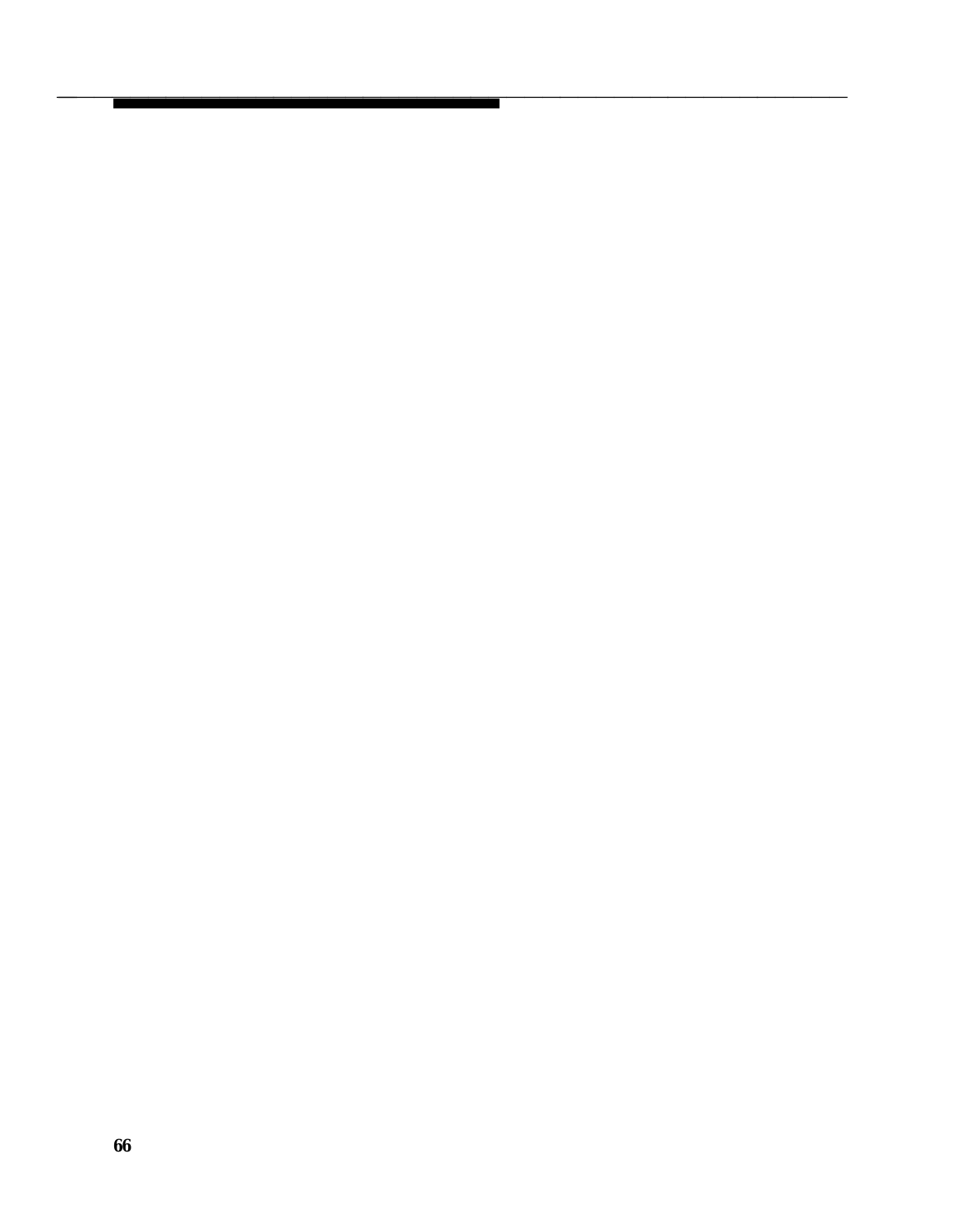### **The Test Feature and the Diagnostics Feature**

## **The Test Feature (For ALL 8400-Series The Test Feature (For ALL 8400-Series<br>Voice Terminals)**

When an 8400-Series voice terminal is initially powered up, the green light (or when an 8400-Series voice terminal is initially powered up, the green light (or<br>red light on the 8411) next to  $\sqrt{\frac{1}{1}}$  flashes if the voice terminal is not (or not yet) able to communicate with the PBX or with the auxiliary power supply, whichever is appropriate. The light changes to steady when the PBX link is operational. After a short period of time, the light turns off in order to conserve power.

bbbbbbbbbbbbbbbbbbbbbbbbbbbbbbbbbbbb

### $\equiv$  NOTE:

INUTE:<br>If the light next to  $\boxed{\text{Test}}$  does not come on, the voice terminal is *not* receiving power from the PBX or from the auxiliary power supply.

#### **To test the lights and the display on your voice terminal**

bbbbbbbbbbbbbbbbbbbbbbbbbbbbbbbbbbbbbbbbbbbb bbbbb

- 1. While on-hook, press and hold down  $\boxed{\text{Test}}$  .
	- Light next to  $\boxed{\text{Test}}$  goes on.  $\blacksquare$

#### $\equiv$  note:

INUTE:<br>If the light next to  $\boxed{\text{Test}}$  flashes rather than goes on steadily, it means that the voice terminal is not able to communicate with the PBX or with the auxiliary power supply.

- The button lights on your voice terminal go on (and, if the terminal  $\blacksquare$ has a display, all the display segments fill in):
	- On the 8403, all the lights go on together
	- On the 8410 and 8411, the lights go on in two groups, and the display, if there is one, fills in all the segments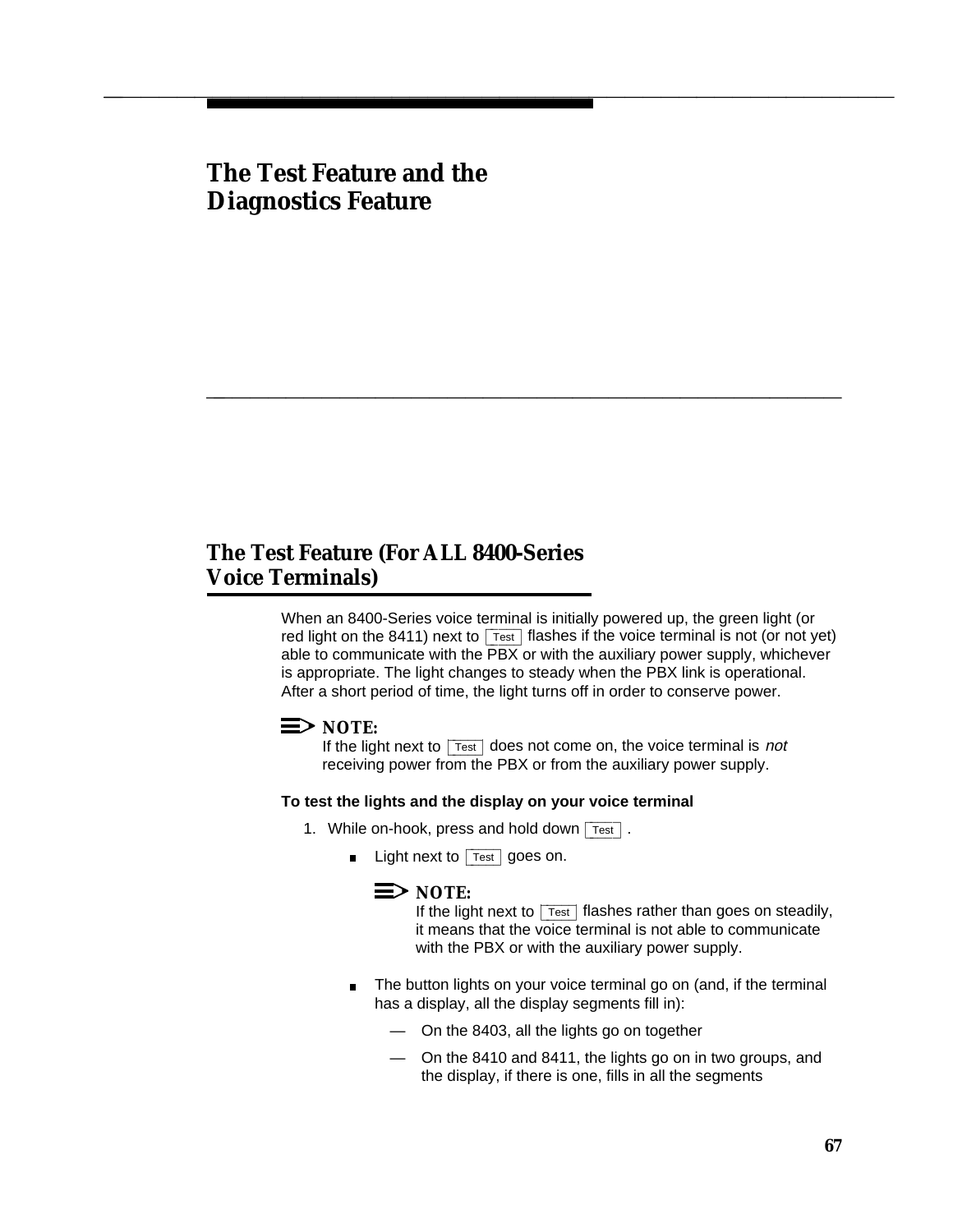— On the 8434DX, the lights go on in four groups, and the display fills in all the segments

- 2. Release  $\overline{1}$ <sub>est</sub> to end test.
	- **Lights return to pretest state.**
	- $L$ ight next to  $\overline{\phantom{a}}$  rest goes off.

#### $\Rightarrow$  NOTE:

You can test the tone ringer on your voice terminal by pressing either side of the Volume control button when the handset is on-hook and the speaker is not in use.

# **The Diagnostics Feature (Used ONLY** on-nook and the speaker is not if<br>**The Diagnostics Feature (Used ONLY**<br>with the 8411 Voice Terminal)

On the 8411 voice terminal, the user can use the Diagnostics feature to monitor the status of the PassageWay connection and the Analog Adjunct. Use the following procedure.

- 1. Press **Shift** 
	- \_\_\_\_\_<br>The red light next to <mark>\_shift\_</mark> goes on steadily.
- 2. Press Test
	- $\overline{\phantom{a}}$  The light next to  $\overline{\phantom{a}}$  shift  $\overline{\phantom{a}}$  goes off and the light next to  $\overline{\phantom{a}}$  flutters intermittently.
	- $\blacksquare$  The red and green lights go on next to Buttons #9 and #10 to indicate the status of these fwo functions. (If administered, Button #9 is always used to monitor the status of the PassageWay connection. Button #10 is always used to monitor the Analog Adjunct.) For more information about the meaning of these diagnostics lights, see [''PassageWay and Analog Adjunct Status](#page-34-0) [Indications on the 8411''](#page-34-0) earlier in this manual.

#### $\equiv$  note:

If you press any voice terminal buttons or if you receive or place a call during the diagnostics test, the test is terminated and the voice terminal returns to Normal Mode.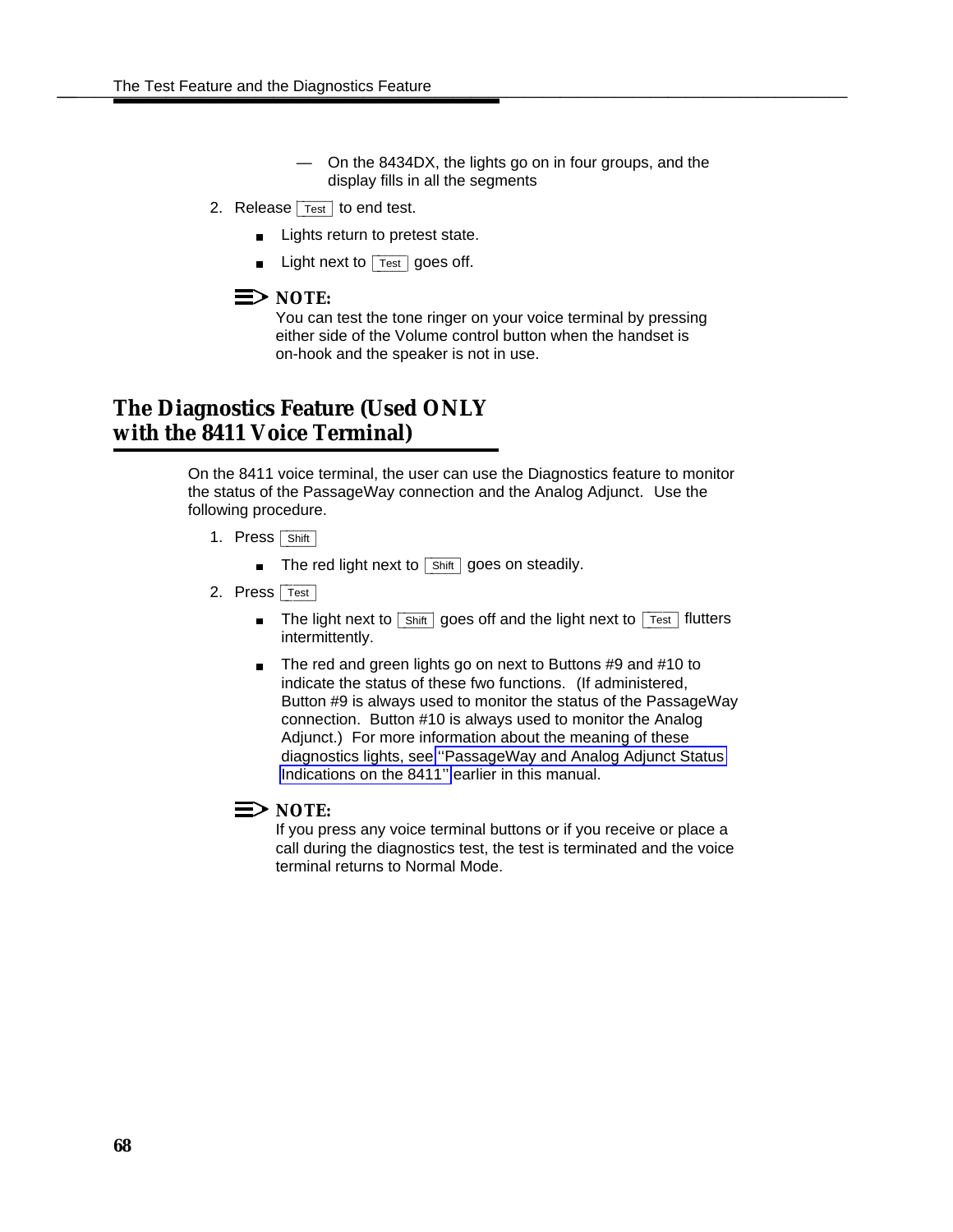### **Programming the Options**

Depending on the needs of the telecommunications administrator and individual users at an installation site, a service technician may be called upon to change the following settings for the 8400-Series voice terminal:

bbbbbbbbbbbbbbbbbbbbbbbbbbbbbbbbbbbb

bbbbbbbbbbbbbbbbbbbbbbbbbbbbbbbbbbbbbbbbbbbb bbbbb

- Enable or disable the speakerphone or listen-only speaker (the default for the 8403 is the 1-way listen-only speaker enabled; the default for the 8410, 8411, and 8434DX voice terminals is full 2-way speakerphone enabled)
- Enable or disable the Mute function (the default is Mute enabled)
- Select a ringing preference for an incoming call when you are busy on another call (the default is Continuous Ringing)
- Enable or disable status lights on the 8411 for the PassageWay interface (the default setting is Status Lights disabled)
- Enable or disable status lights on the 8411 for the Analog (Tip/Ring) Adjunct connected to the Analog Adjunct jack (the default setting is Status Lights disabled)
- Select whether the I-1 Channel or the I-2 Channel on the 8411 voice  $\blacksquare$ terminal will be used for the Analog Adjunct transmission
- Set the audio volume control levels for the speakerphone and handset on  $\blacksquare$ the 8411 voice terminal (the default is retention of the current volume setting for both speakerphone and handset until the user changes the settings).
- Set the display for one or two lines (this option is available only on the 8434DX voice terminal; the default setting is a 2-line display)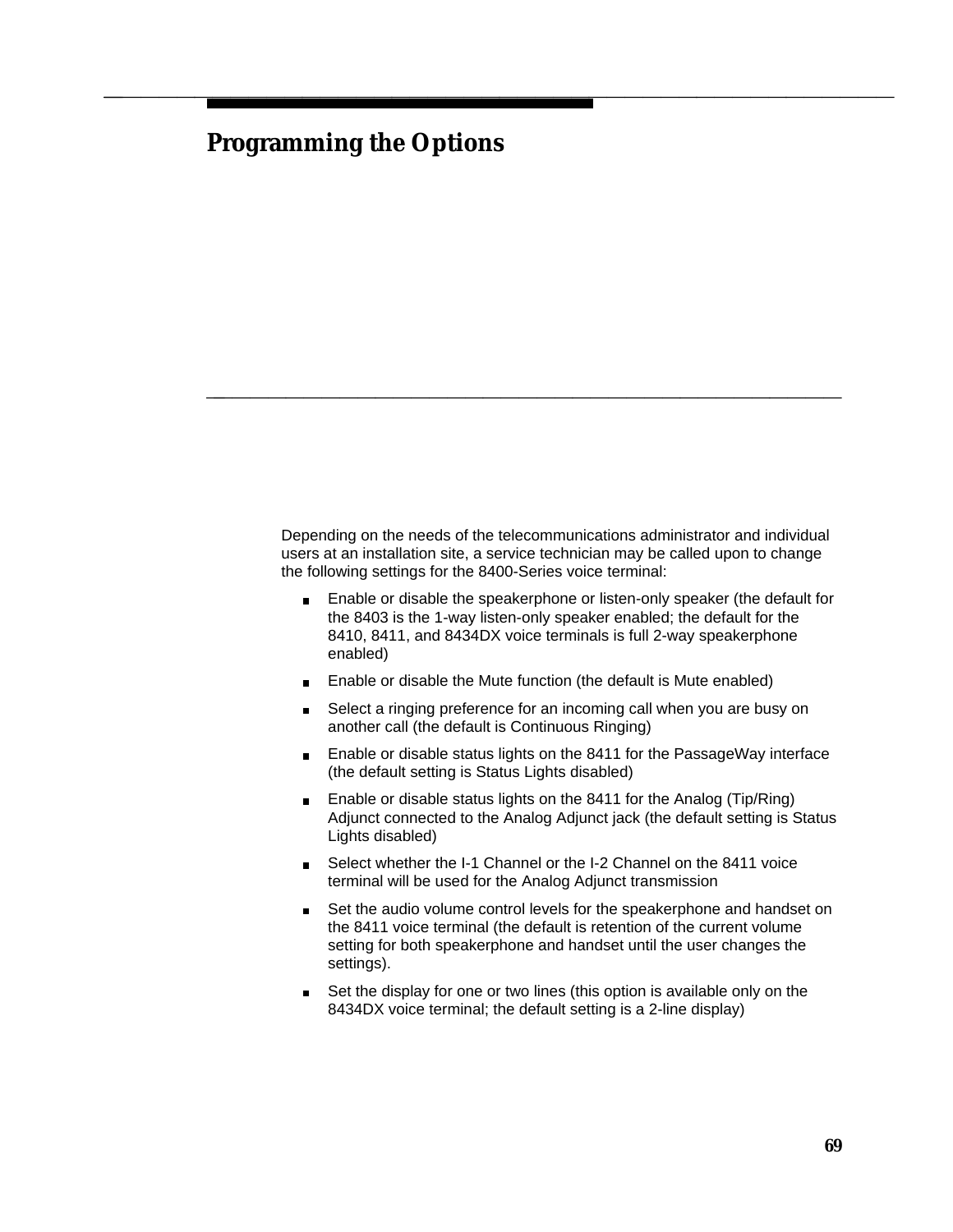#### $\equiv$  note:

On all 8410D, 8411D, and 8434DX voice terminal displays, you can view information on options and parameters already set for that particular terminal. For procedures, see [''Viewing Information on](#page-84-0) [Terminal Options and Parameters''](#page-84-0) at the end of this section of the manual.

In order to "hide" these features for security purposes, four button presses are in order to mide these reatures for security purposes, four button presses are<br>necessary to enter Programming Mode: Press [Feature] (on the 8403) or [Shift] necessary to enter Programming Mode: Press  $\frac{[Feature]}{[Multi]}$  (on the 6403) or  $\frac{[Shift]}{[Multi]}$  and then enter the specified 2-digit code on the dial pad. If an error is made during the programming sequence, the terminal will exit the Programming Mode without providing any error indication or affecting the operation of the terminal.

#### $\Rightarrow$  CAUTION:

Be sure the voice terminal is on-hook, the ringer is off, and the display (if the set has one) is in Normal Mode. If a headset adapter is connected to the set, make sure this is also in the on-hook state. You can do that either by pressing an appropriate button on the headset adapter or by unplugging the headset from the headset adapter.

If a call should come in while programming the options, the alerter will sound, but the terminal will remain in Programming Mode unless the call is answered. If the call is answered, the Programming Mode is exited without saving any changes in progress.

# **A Shortcut in Programming the Options<br>
(for Display Sets)**

If you have a voice terminal equipped with a display, the display screen shows the option being programmed and you may use the following keys to program the options.

- The  $\boxed{*}$  toggles the option setting (such as between "enabled" and  $\blacksquare$ ''disabled'') or shows you the next setting on the display.
- The  $\frac{4}{\pm}$  stores the option setting shown and exits Programming Mode.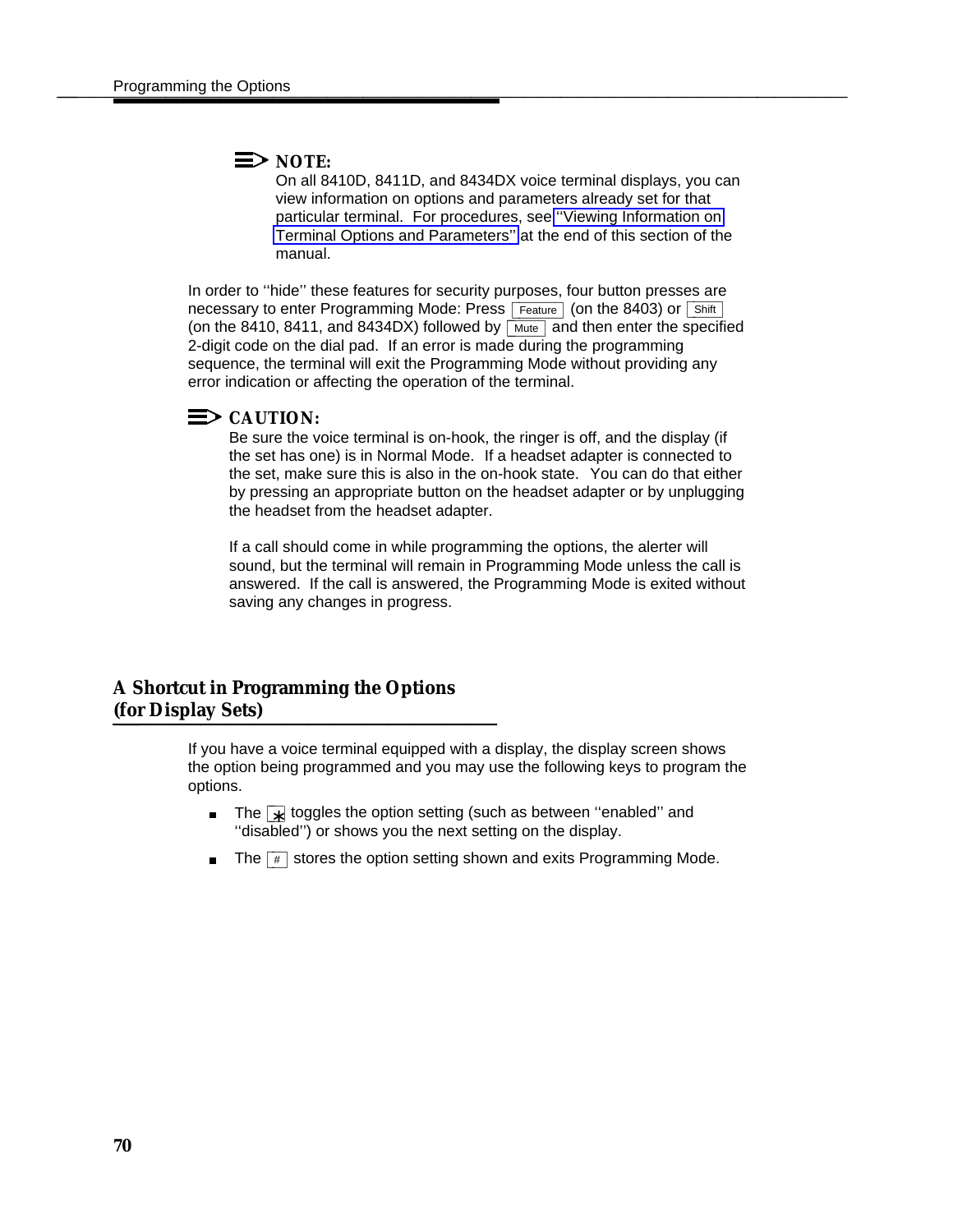### **Enabling/Disabling the Speakerphone or Speaker (or Changing to a** Enabling/Disabling the Speakerphone<br>or Speaker (or Changing to a<br><u>Listen-Only Speaker)</u>

#### $\equiv$  **NOTE:**

The 8403 is equipped with a 1-way, listen-only speaker that can be enabled or disabled; this voice terminal CANNOT be optioned for a 2-way speakerphone.

#### **To enable or disable the 2-way speakerphone or the listen-only speaker, or to change the 2-way speakerphone to a 1-way, listen-only speaker**

- 1. While on-hook, press Feature or Shift .
	- The light next to  $\begin{array}{|c|c|c|}\n\hline\n\text{Feature} & \text{or} & \text{Shift} & \text{goes on.}\n\end{array}$  $\blacksquare$
- 2. Press Mute.
	- ——<br>The light next to <del>Feature</del> or <del>Chift goes</del> off.
- 3. Enter the 2-digit code, "77" ("SP").
	- The red light next to  $\overline{\mathsf{S}_\text{peaker}}$  flutters.
	- If the voice terminal has a display, the current setting (**ENABLE SPEAKERPHONE** or **ENABLE ONE-WAY SPEAKER** or **DISABLE SPEAKER**) is shown on the display, if there is one.
- 4. Press one of the following to change the current setting:
	- $\blacktriangleright$  Press "1" to enable the 2-way speakerphone (This setting cannot be used with the 8403)
	- $\blacktriangleright$  Press "2" to enable the 1-way speaker
	- $\blacktriangleright$  Press "3" to disable the 1-way speaker or the 2-way speakerphone

#### **or**

**••**<br>if the voice terminal has a display, you may choose to press  $\boxed{*}$  to change  $\frac{1}{1}$  in the voice terminal has a display, you may choose to press  $\frac{1}{12}$  to save the desired option and then exit programming.

■ After pressing "1," "2," or "3" or pressing "#", one of the following voice terminal responses occurs:

 If the voice terminal saves your selection, the first three green call appearance lights go on and, if you have a display, a confirmation message is displayed.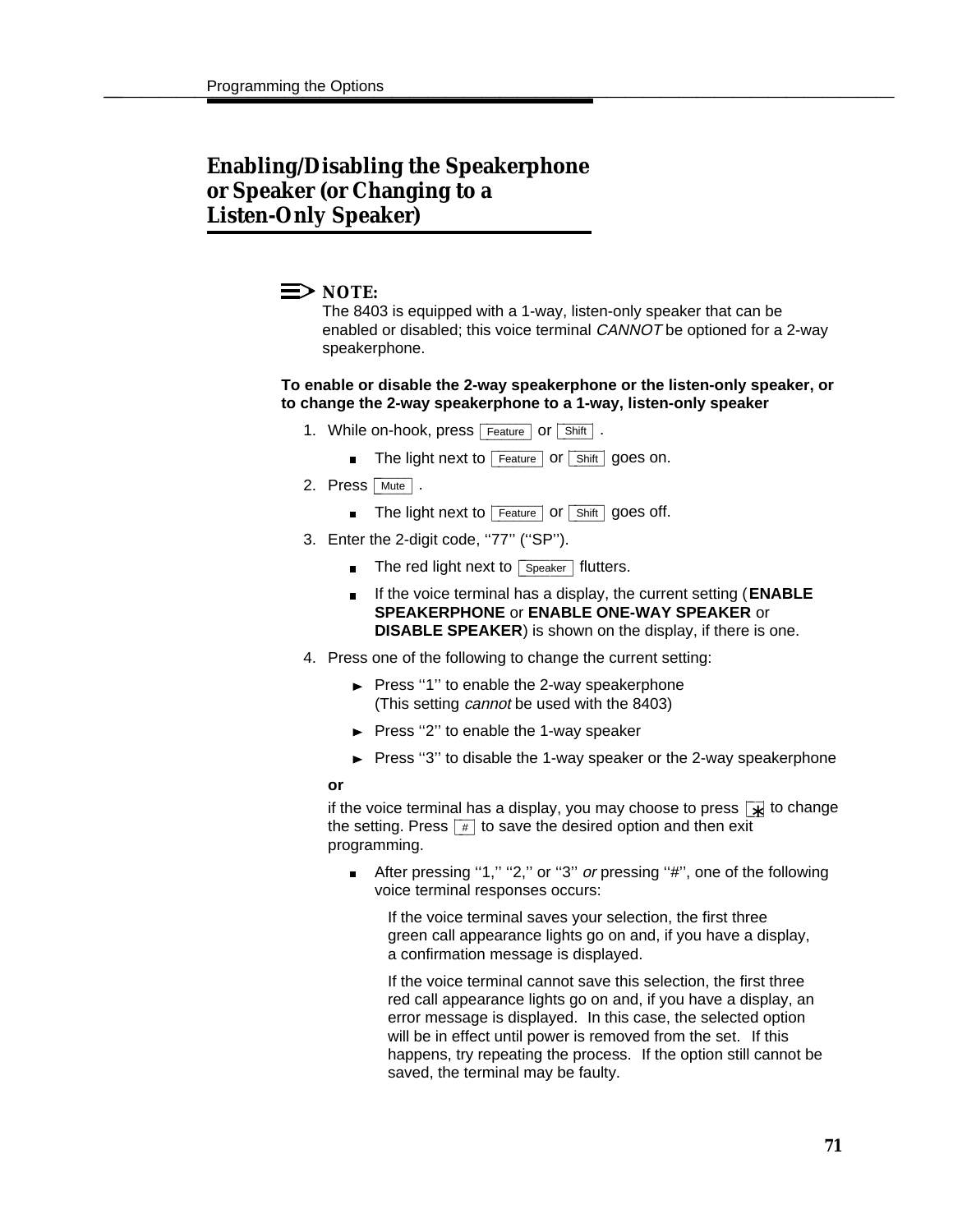# **Enabling/Disabling the Mute Fnabling/Disabling the Mute<br>Function**

#### **To enable or disable the Mute function**

- 1. While on-hook, press  $\boxed{\mathsf{Feature}}$  or  $\boxed{\mathsf{Shift}}$  .
	- The light next to  $\begin{array}{|c|c|c|}\n\hline\n\text{Feature} & \text{or} & \text{Shift} & \text{goes on.}\n\end{array}$  $\blacksquare$
- 2. Press Mute.
	- ——<br>The light next to <del>[reature</del> ]or <mark>[shift ]goes off.</mark>
- 3. Enter the 2-digit code, ''68'' (''MU'').
	- The red light next to  $\overline{\phantom{a}}$  flutters.
	- The current setting (**ENABLE MUTE BUTTON** or **DISABLE MUTE**  $\blacksquare$ **BUTTON**) is shown on the display, if there is one.
- 4. Press either ''1'' or ''2'' to change the setting:
	- $\blacktriangleright$  Press "1" to enable the Mute function
	- $\blacktriangleright$  Press "2" to disable the Mute function

#### **or**

••<br>if the voice terminal has a display, press <u>[∗]</u> to change the setting. Press If the voice terminal has a display, press  $\frac{1}{2}$  to change the  $\frac{1}{\#}$  to save the desired option and then exit programming.

After pressing "1" or "2" or pressing "#", one of the following voice terminal responses occurs:

 If the voice terminal saves your selection, the first three green call appearance lights go on and, if you have a display, a confirmation message is displayed.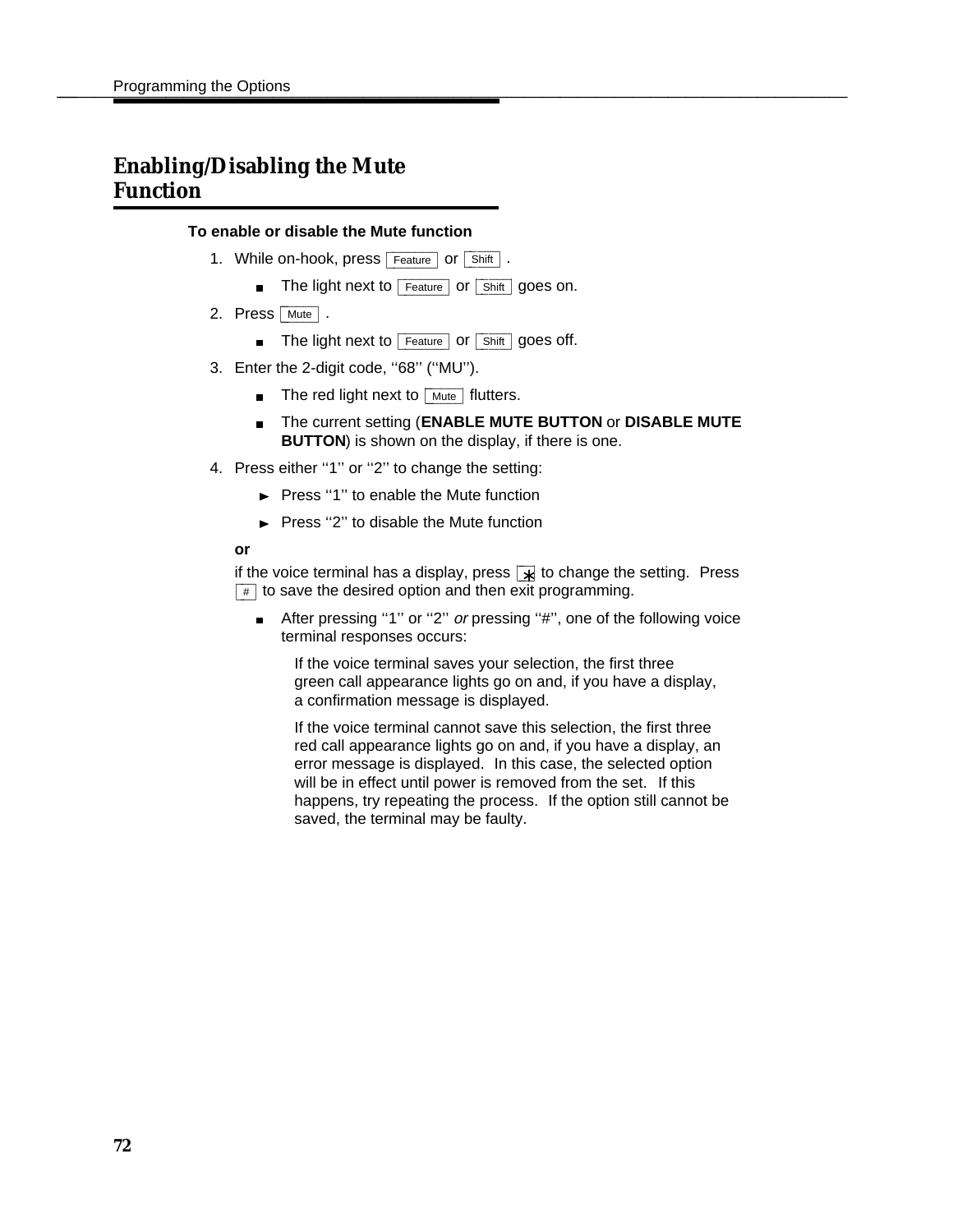# **Selecting Ringing Preference (for a Selecting Ringing Preference (for a**<br>second incoming call)

You can select one of the following types of rings for an incoming call while you are busy on another call.

- **No Ring**
- One Ring
- Continuous Ringing

#### **To select ringing preference (No Ring, One Ring, or Continuous Ringing)**

- 1. While on-hook, press  $\boxed{\text{Feature}}$  or  $\boxed{\text{Shift}}$ .
	- The light next to  $\begin{array}{c|c}\n\hline\n\text{Feature} & \text{or} \\
	\hline\n\end{array}$  goes on.
- 2. Press Mute.
	- ——<br>The light next to <del>Feature</del> or <u>Cshift g</u>oes off.
- 3. Enter the 2-digit code, "74" ("RG").
	- The light next to  $\overline{f}$  Feature or  $\overline{f}$  flutters.
	- The current setting (**NO RING**, **ONE RING**, or **CONTINUOUS**  $\blacksquare$ **RING**) is shown on the display, if there is one.
- 4. Press one of the following options:
	- Press "0" for No Ring
	- Press "1" for One Ring
	- Press "2" for Continuous Ringing

#### **or**

**••**<br>if the voice terminal has a display, press  $\boxed{*}$  to move to the next setting If the voice terminal has a display, press  $\lfloor \frac{k}{2} \rfloor$  to move to the next setting<br>shown on the display screen. Press  $\lceil \frac{p}{2} \rceil$  to save the desired option and then exit programming.

After pressing "0," "1," or "2" or pressing "#", one of the following  $\blacksquare$ voice terminal responses occurs:

 If the voice terminal saves your selection, the first three green call appearance lights go on and, if you have a display, a confirmation message is displayed.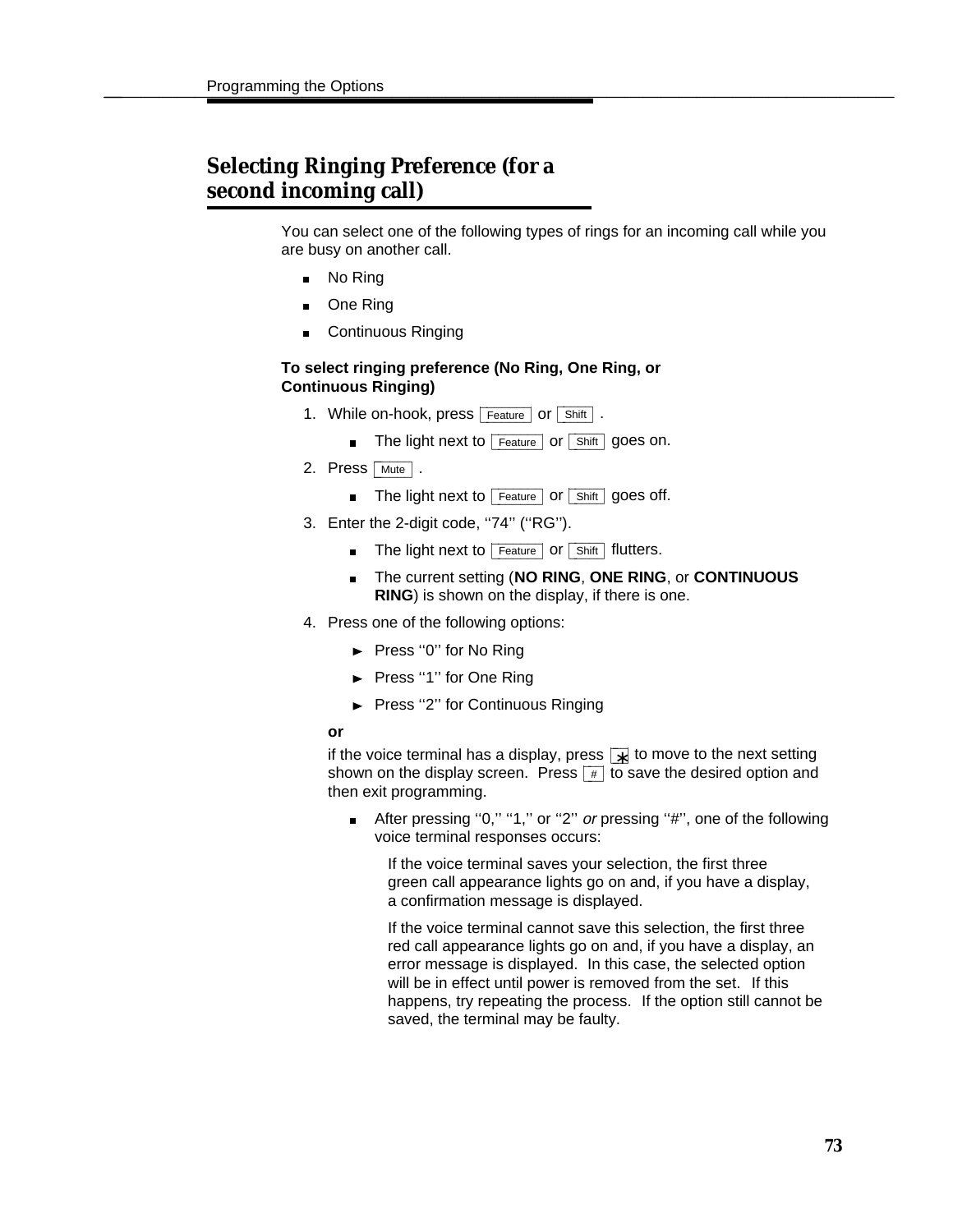### **Enabling/Disabling the Status Lights for the PassageWay Connection (For Enabling/Disabling the Status Lights<br>for the PassageWay Connection (For<br>the 8411 Voice Terminal Only)**

If a PC for the PassageWay Solution has been connected to the RS-232-D jack on the rear of the 8411, the user can use Button #9 (the next-to-last button in the second column) to see the status of the PassageWay connection. For a list of PassageWay indications, see [''PassageWay and Analog Adjunct Status](#page-34-0) Indications on the 8411'' earlier in this manual.

#### **To enable or disable the status lights for the PassageWay connection**

- 1. While on-hook, press **Shift** .
	- The light next to  $\overline{\mathsf{Shift}}$  goes on.
- 2. Press Mute.
	- \_\_\_\_\_<br>The light next to <mark>\_shift \_</mark>goes off.
- 3. Enter the 2-digit code, ''79'' (''PW'').
	- The red and green lights next to Button #9 flutter.
	- The current setting (**ENABLE PWY STATUS LAMPS** or **DISABLE PWY STATUS LAMPS**) is shown on the display, if there is one.
- 4. Press either ''1'' or ''2'' to change the setting:
	- $\blacktriangleright$  Press "1" to enable the status lights for the PassageWay connection (next to Button #9)
	- $\blacktriangleright$  Press "2" to disable the status lights for the PassageWay connection

#### **or**

**•∙**<br>if the voice terminal has a display, press  $\boxed{*}$  to change the setting. Press If the voice terminal has a display, press  $\frac{1}{2}$  to change the  $\frac{1}{\pm}$  to save the desired option and then exit programming.

■ After pressing "1" or "2" or pressing "#", the red and green lights stop fluttering and one of the following voice terminal responses occurs:

 If the voice terminal saves your selection, the first three green call appearance lights go on and, if you have a display, a confirmation message is displayed.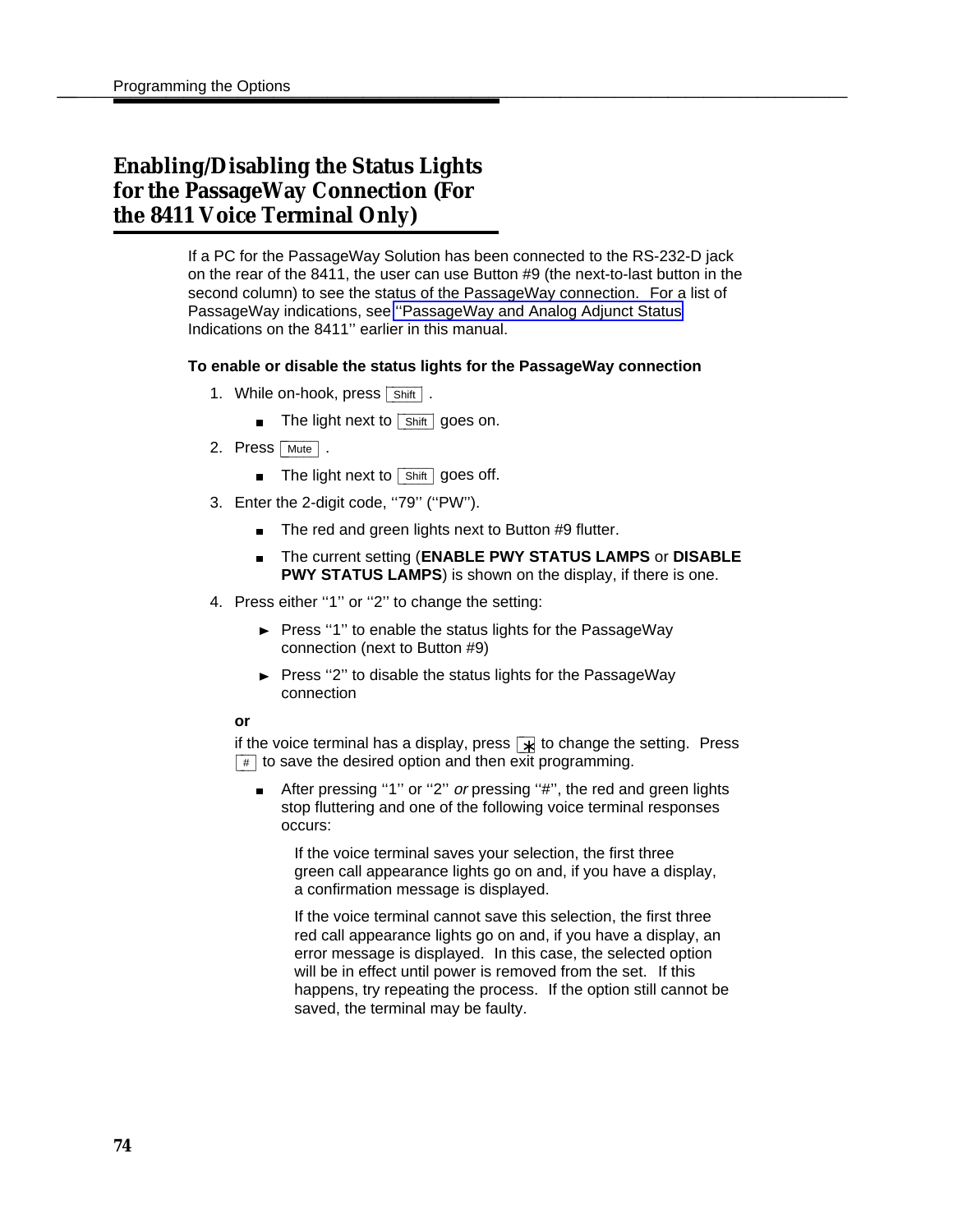### **Enabling/Disabling the Status Lights for the Analog (Tip/Ring) Adjunct Interface (For the 8411 Voice Terminal** Enabling/Disabling the Status Lights<br>for the Analog (Tip/Ring) Adjunct<br>Interface (For the 8411 Voice Terminal<br>Only)

If an Analog Adjunct has been connected to the Analog Adjunct jack on the rear of the 8411 voice terminal, the user can use the lights next to Button #10 (the last button in the second column) to see the status of the Analog Adjunct connection. These indications show:

- Status of the ringing signal being sent from the voice terminal to the  $\blacksquare$ Analog Adjunct) (on OR off)
- Switchhook status of the Analog Adjunct (off-hook OR on-hook and idle)
- Status of the I-Channel (used by the Analog Adjunct OR by the 8411 voice terminal)

For a more detailed list of Analog Adjunct (Tip/Ring) status light indications, see [''PassageWay and Analog Adjunct Status Indications on the 8411''](#page-34-0) earlier in this manual.

#### **To enable or disable the status lights for the Analog Adjunct interface**

- 1. While on-hook, press **Shift** .
	- The light next to  $\overline{\mathsf{Shift}}$  goes on.  $\blacksquare$
- 2. Press Mute.
	- \_\_\_\_\_<br>The light next to <mark>\_shift \_</mark>goes off.
- 3. Enter the 2-digit code, ''25'' (''AL'').
	- The red and green lights next to Button #10 flutter.
	- The current setting (**ENABLE T/R STATUS LAMPS** or **DISABLE**  $\blacksquare$ **T/R STATUS LAMPS**) is shown on the display, if there is one.
- 4. Press either ''1'' or ''2'' to change the setting:
	- $\blacktriangleright$  Press "1" to enable the status lights for the Analog (Tip/Ring) Adjunct connected to the Analog Adjunct jack
	- Press "2" to disable status lights for Analog Adjunct connection (so the button is thus used in the normal way, that is, for call appearance or feature indications)

#### **or**

••<br>if the voice terminal has a display, press  $\boxed{*}$  to change the setting. Press If the voice terminal has a display, press  $\frac{1}{2}$  to change the  $\frac{1}{\frac{1}{2}}$  to save the desired option and then exit programming.

After pressing "1" or "2" or pressing "#", the red and green lights stop fluttering and one of the following voice terminal responses occurs: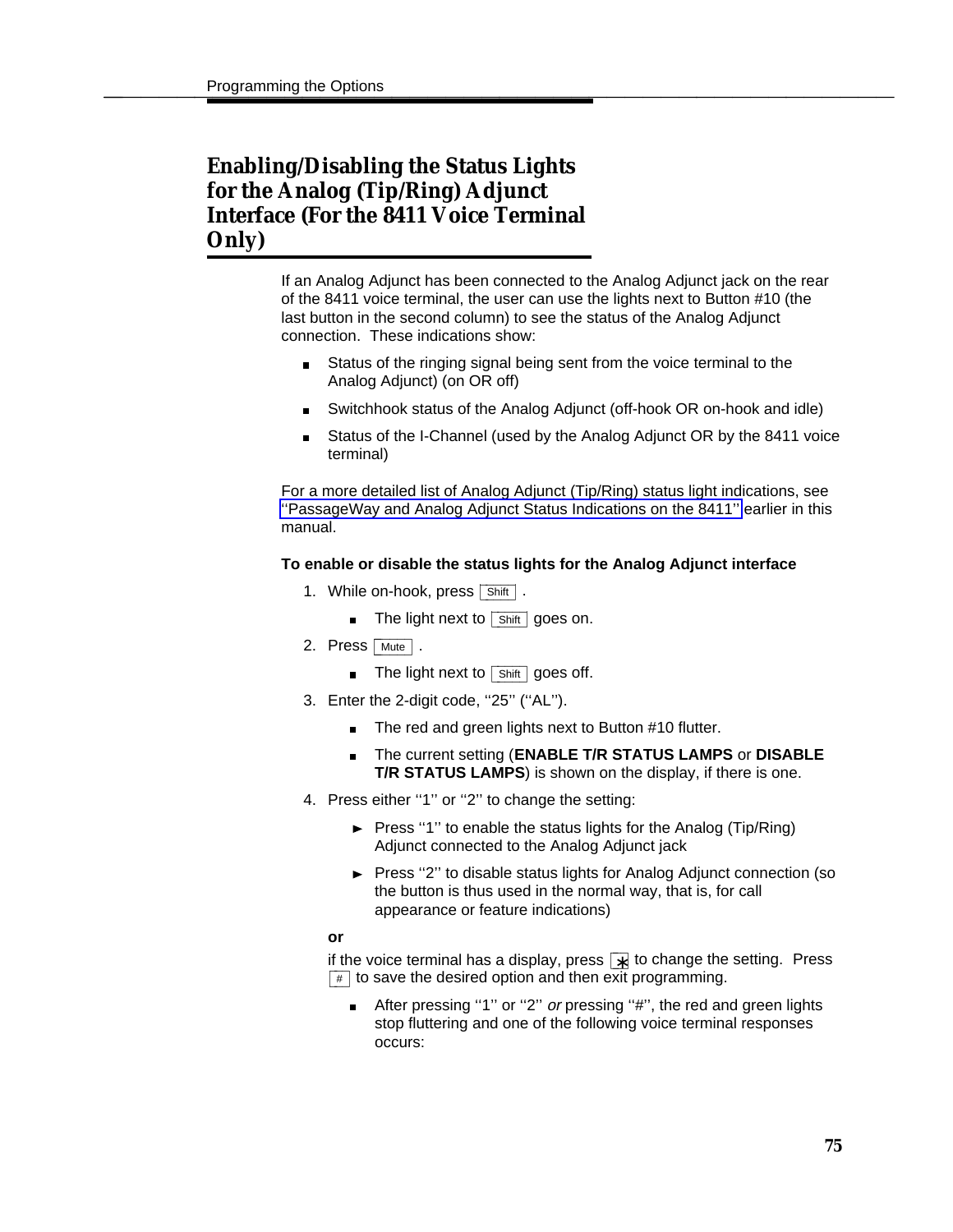If the voice terminal saves your selection, the first three green call appearance lights go on and, if you have a display, a confirmation message is displayed.

 If the voice terminal cannot save this selection, the first three red call appearance lights go on and, if you have a display, an error message is displayed. In this case, the selected option will be in effect until power is removed from the set. If this happens, try repeating the process. If the option still cannot be saved, the terminal may be faulty.

### **Selecting Whether the I1-Channel or the I2-Channel Will Be Used for the Analog Adjunct (For the 8411 Only)** bbbbbbb

If the 8411 is connected to a DEFINITY G4, Issue 3 (or later) switch, the Analog (Tip/Ring) Adjunct and voice terminal can handle calls simultaneously over the I1-Channel or the I2-Channel. The system manager can administer the voice terminal to select which of the two channels the Analog (Tip/Ring) Adjunct will use.

#### **To select which channel (the I1-Channel or the I2-Channel) the Analog (T/R) Adjunct will use**

- ,<br>1. While on-hook, press <u>[shift</u> ].
	- The light next to  $\overline{\mathsf{Shift}}$  goes on.  $\blacksquare$
- 2. Press Mute.
	- \_\_\_\_\_<br>The light next to <mark>\_shift \_</mark> goes off.
- 3. Enter the 2-digit code, ''42'' (''IC'').
	- The red light next to  $\overline{\mathsf{Shift}}$  flutters.
	- The current setting (either **T/R ON I1 CHANNEL** or **T/R ON I2 CHANNEL**) is shown on the display, if there is one.
- 4. Press either ''1'' or ''2'' to change the setting:
	- ► Press "1" to select the I1-Channel for Analog Adjunct transmission
	- ► Press "2" to select the I2-Channel for Analog Adjunct transmission

#### **or**

**••**<br>if the voice terminal has a display, press  $\boxed*$  to change the setting. Press It the voice terminal has a display, press  $\frac{1}{2}$  to change the  $\frac{1}{\pm}$  to save the desired option and then exit programming.

After pressing "1" or "2" *or* pressing "#", the light next to <u>Chitting</u> goes off and one of the following voice terminal responses occurs:

If the voice terminal saves your selection, the first three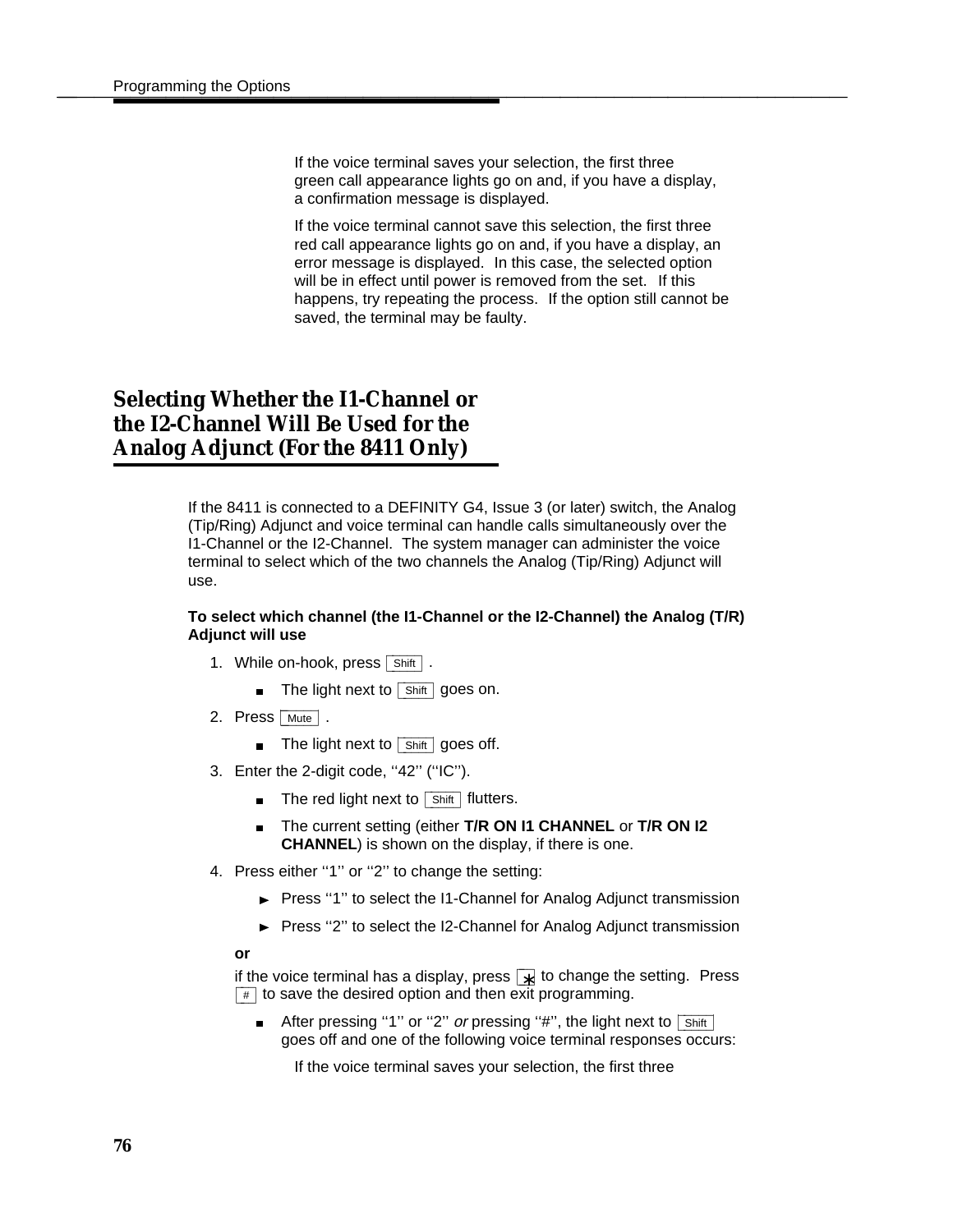green call appearance lights go on and, if you have a display, a confirmation message is displayed.

 If the voice terminal cannot save this selection, the first three red call appearance lights go on and, if you have a display, an error message is displayed. In this case, the selected option will be in effect until power is removed from the set. If this happens, try repeating the process. If the option still cannot be saved, the terminal may be faulty.

# **Setting the Audio Volume Control (on Setting the Audio Volume Control (on<br>the 8411)** because the 8411

The 8411 sets will support a set of audio volume control features for the handset and speakerphone.

- $\blacksquare$ The speakerphone and handset volume remains at its current setting until the user changes it (that is, the volume level does NOT revert back to its mid-range volume after each call) (this is the default setting)
- The speakerphone and handset volume reverts back to its mid-range level  $\blacksquare$ after each call
- The handset volume is fixed at a mid-range volume setting, and the speakerphone volume remains at its current setting until the user changes it (that is, the speakerphone volume does NOT automatically revert back to its mid-range level after each call)
- The handset volume level is fixed at a mid-range volume setting, and the speakerphone volume reverts back to its mid-range level after each call

#### **To set the audio volume control for the handset and the speakerphone**

- 1. While on-hook, press **Shift** .
	- The light next to  $\overline{\mathsf{Shift}}$  goes on.
- 2. Press Mute.
	- \_\_\_\_\_<br>The light next to <mark>\_shift \_</mark>goes off.
- 3. Enter the 2-digit code, ''48'' (''HV'').
	- The red light next to  $\overline{\mathsf{Shift}}$  flutters.
	- If the voice terminal has a display, the current setting (**RETAIN SP,**  $\blacksquare$ **RETAIN HS** or **RESET SP, RESET HS** or **RETAIN SP, FIXED HS** or **RESET SP, FIXED HS**) is shown on the display, if there is one.
- 4. Press one of the following to change the current setting:
	- $\triangleright$  Press "1" to RETAIN the HANDSET AND SPEAKERPHONE volume at its current volume level (that is, the volume level does NOT automatically revert back to the mid-range level after each call)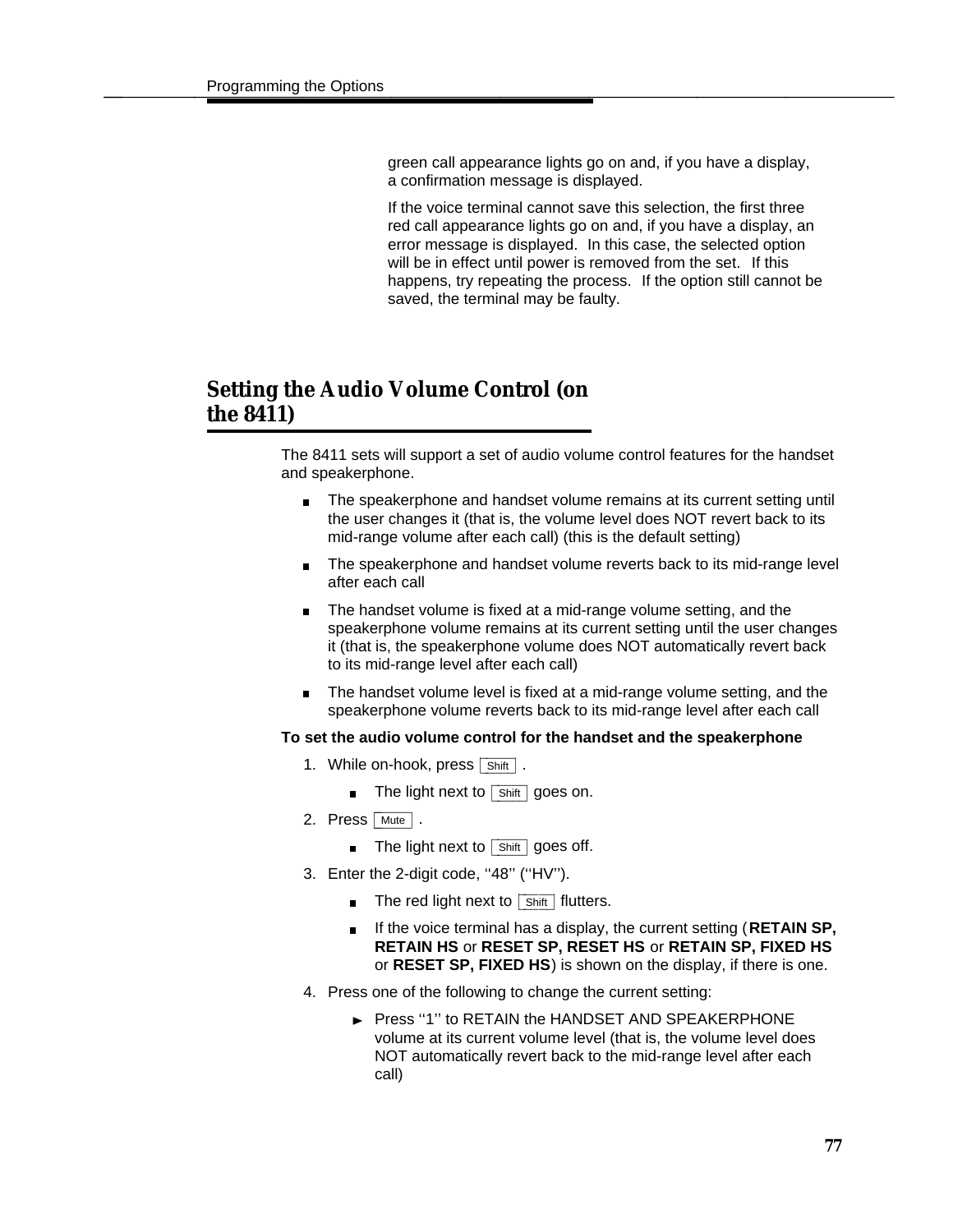- Press "2" to RESET the HANDSET AND SPEAKERPHONE volume to its mid-range volume level after each call
- $\triangleright$  Press "3" to FIX the HANDSET volume at a mid-range level, and RETAIN the SPEAKERPHONE at its current level (does NOT revert back to mid-range level after each call)
- $\triangleright$  Press "4" to FIX the HANDSET volume at a mid-range level, and RESET the SPEAKERPHONE volume level to a mid-range level after each call

#### **or**

••<br>if the voice terminal has a display, you may choose to press  $\boxed{*}$  to change  $\frac{1}{1}$  the voice terminal has a display, you may choose to press  $\frac{1}{12}$  to save the desired option and then exit programming.

■ After pressing "1," "2," "3," or "4," or pressing "#", the light next to After pressing  $\rightarrow$ ,  $\rightarrow$ ,  $\rightarrow$ ,  $\rightarrow$ , or  $\rightarrow$ , *or* pressing  $\rightarrow$ , the light next<br>  $\boxed{\text{Shift}}$  goes off and one of the following voice terminal responses occurs:

 If the voice terminal saves your selection, the first three green call appearance lights go on and, if you have a display, a confirmation message is displayed.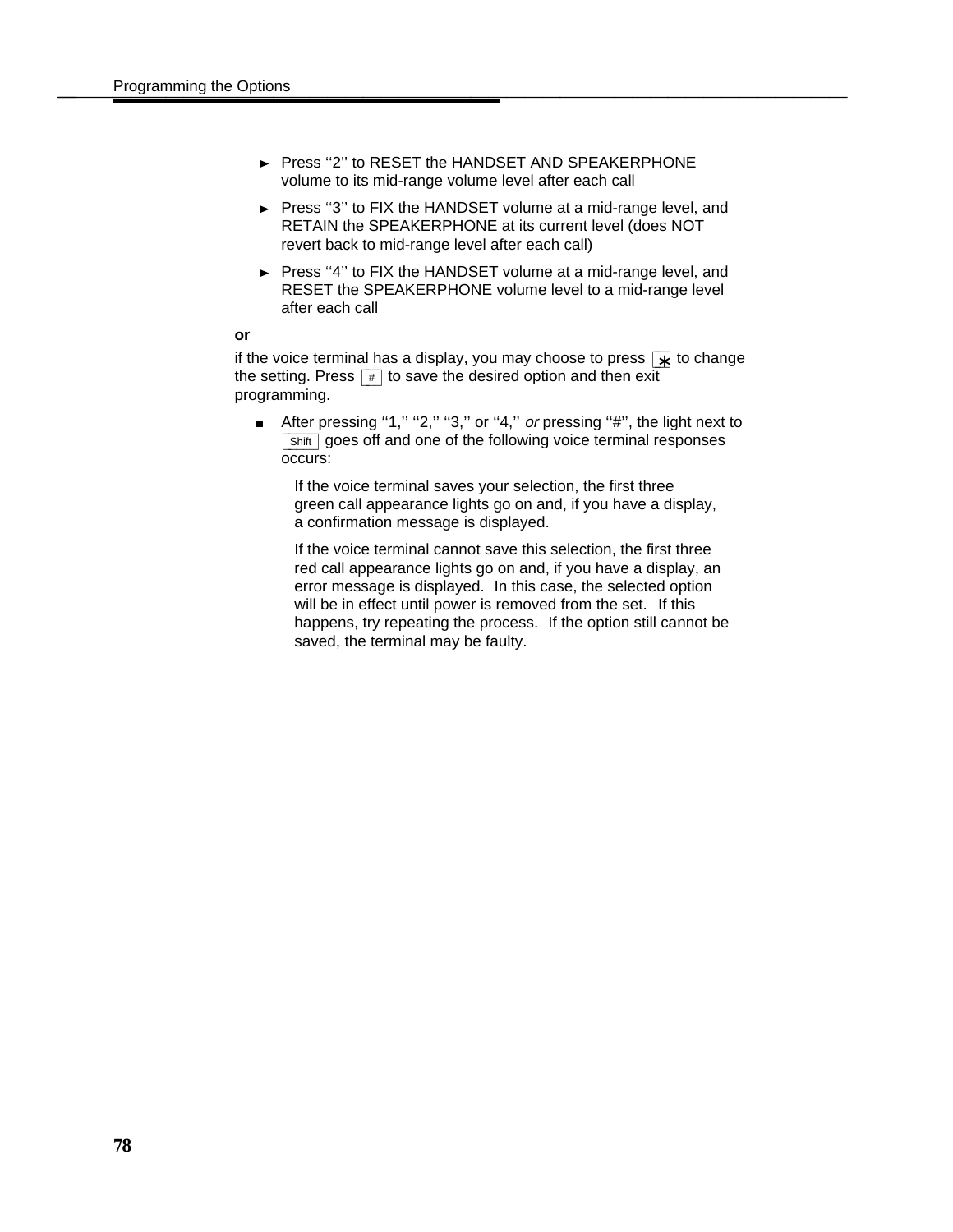# **Setting the Display for 1- or 2-Lines Setting the Display for 1- or 2-Lines<br>(for the 8434DX only)**

#### **To change the display to 1 or 2 lines (on the 8434DX only)**

- 1. While on-hook, press **Shift** .
	- The light next to  $\overline{\mathsf{Shift}}$  goes on.
- 2. Press Mute.
	- \_\_\_\_\_<br>The light next to <mark>\_shift \_</mark>goes off.
- 3. Enter the 2-digit code, ''35'' (''DL'').
	- The current setting (**1-LINE DISPLAY** or **2-LINE DISPLAY**) is shown on the display.
- 4. Press either "1" or "2" to change the setting:
	- Press "1" to select a 1-line display
	- Press "2" to select a 2-line display

#### **or**

 ${\color{black} \mathsf{press}\ } \boxed{*}$  to change the setting. Press  $\boxed{*}$  to save the desired option and then exit programming.

After pressing "1" or "2" or pressing "#", one of the following voice terminal responses occurs:

 If the voice terminal saves your selection, the first three green call appearance lights go on and, if you have a display, a confirmation message is displayed.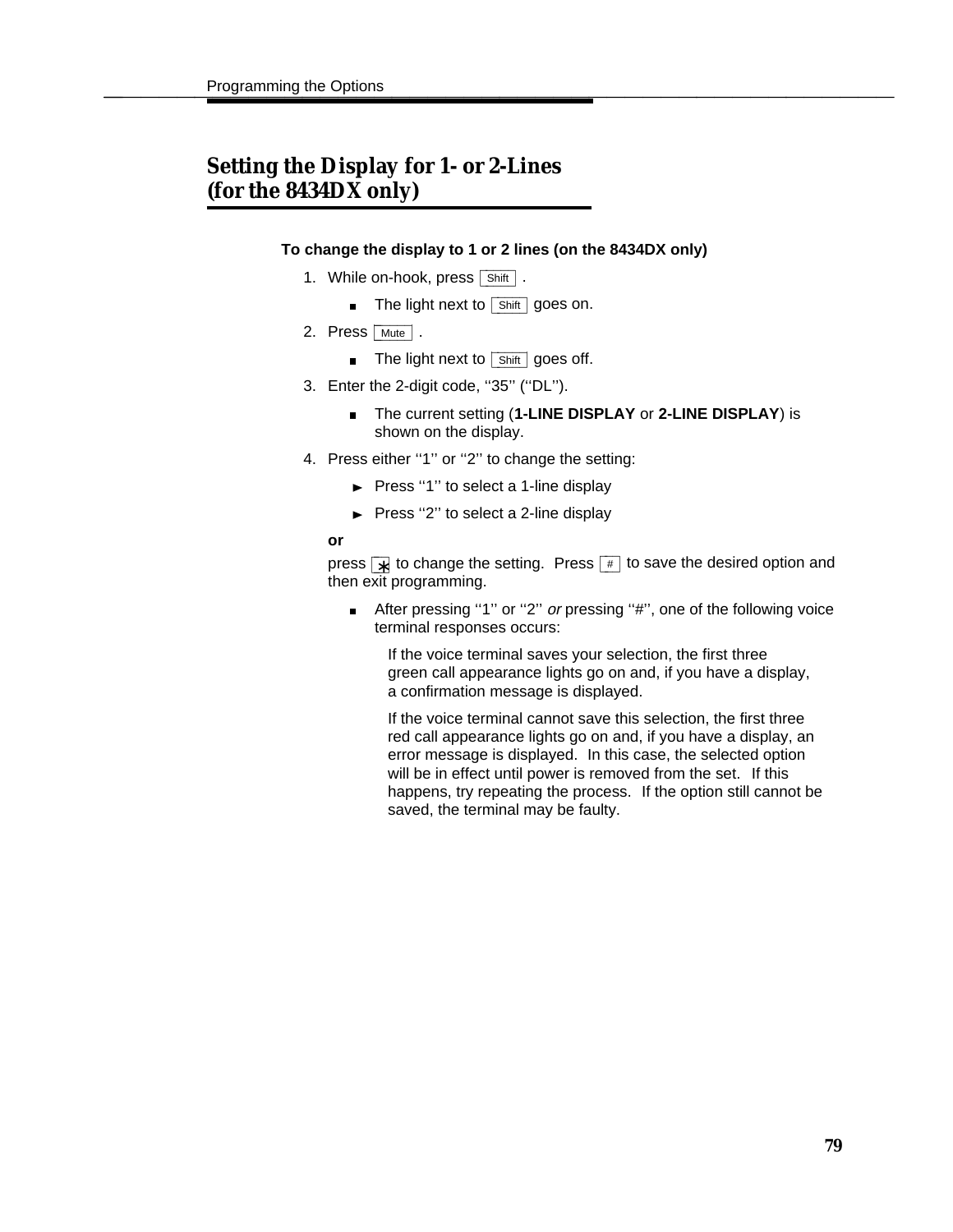# <span id="page-84-0"></span>**Viewing Information on Terminal Viewing Information on Terminal<br>Options and Parameters**

You can use the 8410D, 8411D, and 8434DX display screen to view options and parameters that have been set at a particular voice terminal.

#### $\Rightarrow$  note:

In order for you to view this information, the set must be on-hook and idle, and it must equipped with a display.

#### **To view voice terminal options and parameters for a specific set**

- 1. While on-hook at that voice terminal, press  $\boxed{\scriptstyle \text{Shift}}$  .
	- The light next to  $\overline{\phantom{a}}$  shift goes on.
- 2. Press Mute.
	- \_\_\_\_\_<br>The light next to <mark>\_shift \_</mark> goes off.
- 3. Enter "00" OR "11" OR "##" according to the type of information you wish to view.
	- Press "00" to view what Speakerphone, Mute, Handset Expander, and Ringer Preference options are set.
	- Press "11" to view the Compander, Display Font (Domestic or International), and DLI settings. Also shown is information about the Primary and Adjunct levels selected (either ROM if the defaults are operating or the checksum bytes of the parameter message that set the levels).
	- $\blacktriangleright$  Press "##" to check the software version currently installed in the terminal and whether the terminal is operating in 4-wire or 2-wire mode.
	- The information is displayed on the screen for approximately  $\blacksquare$ five seconds and then disappears.
- 4. To view more information on terminal options and parameters, repeat Steps 1 through 3.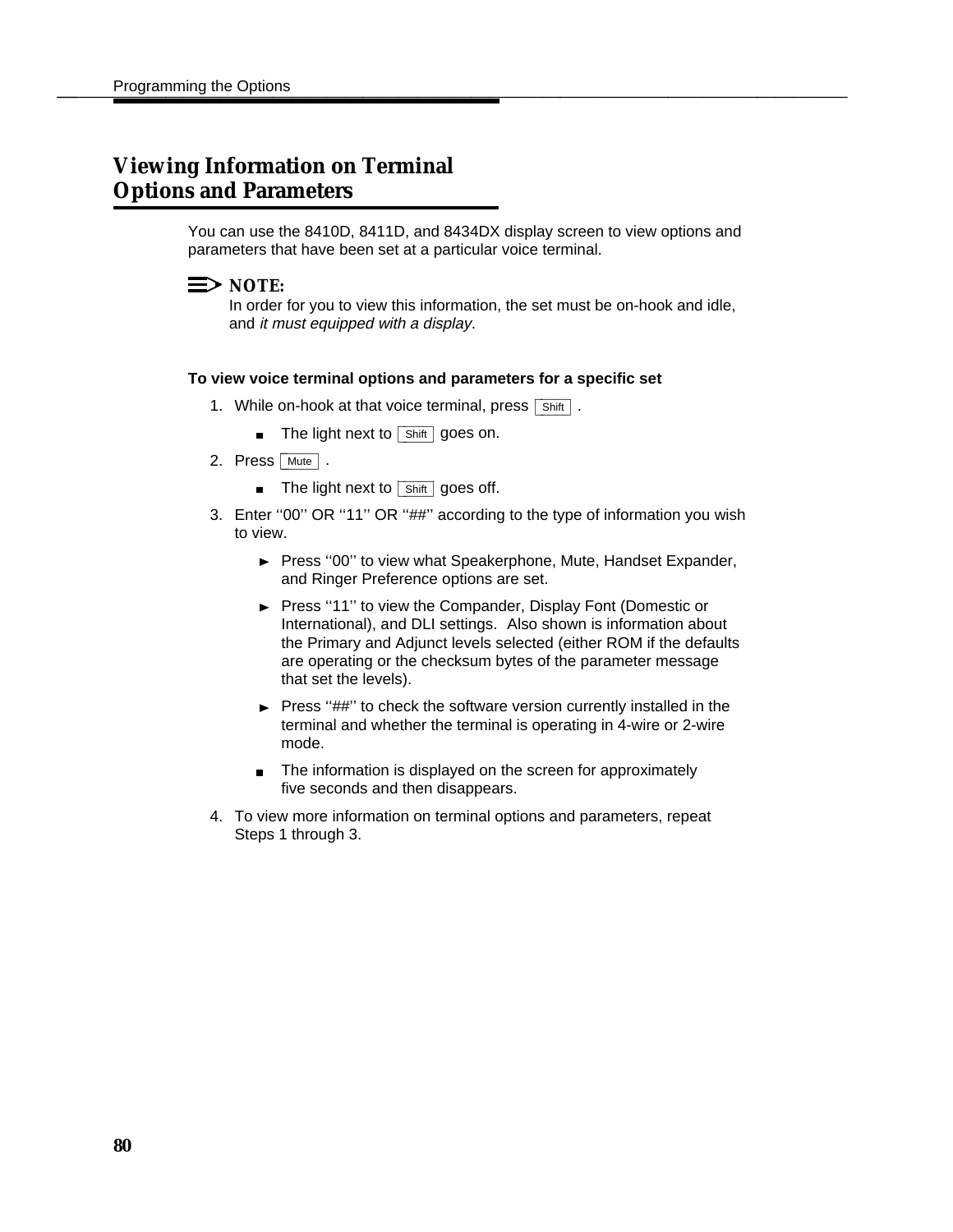### **Other 8400-Series Voice Terminals Documentation**

The following documentation provides instructions for using both the fixed and the switch features. These documents can be ordered from the AT&T GBCS Publications Fulfillment Center.

bbbbbbbbbbbbbbbbbbbbbbbbbbbbbbbbbbbb

 **Write:** AT&T GBCS Publications Fulfillment Center P.O. Box 4100 Crawfordsville, IN 47933

bbbbbbbbbbbbbbbbbbbbbbbbbbbbbbbbbbbbbbbbbbbb bbbbb

 **Call:** 1 800 457-1235 Outside US: 1 317 361-5353

When ordering any of these documents, be sure to specify the title and the ''555'' ordering number.

- ► DEFINITY Communications System Generic 1 and Generic 3 and System 75 **8403 Voice Terminal User's Guide**, 555-230-761
- ▶ DEFINITY Communications System Generic 1 and Generic 3 and System 75 **8403 Voice Terminal Quick Reference Guide**, 555-230-762
- ► DEFINITY Communications System Generic 2 and System 85 **8403 Voice Terminal User's Guide**, 555-104-761
- ► DEFINITY Communications System Generic 2 and System 85 **8403 Voice Terminal Quick Reference Guide**, 555-104-762
- **DEFINITY Communications System Generic 1 and Generic 3 and** System 75 **8410 Voice Terminal User's Guide**, 555-230-763
- ▶ DEFINITY Communications System Generic 1 and Generic 3 and System 75 **8410 Voice Terminal Quick Reference Guide**, 555-230-764